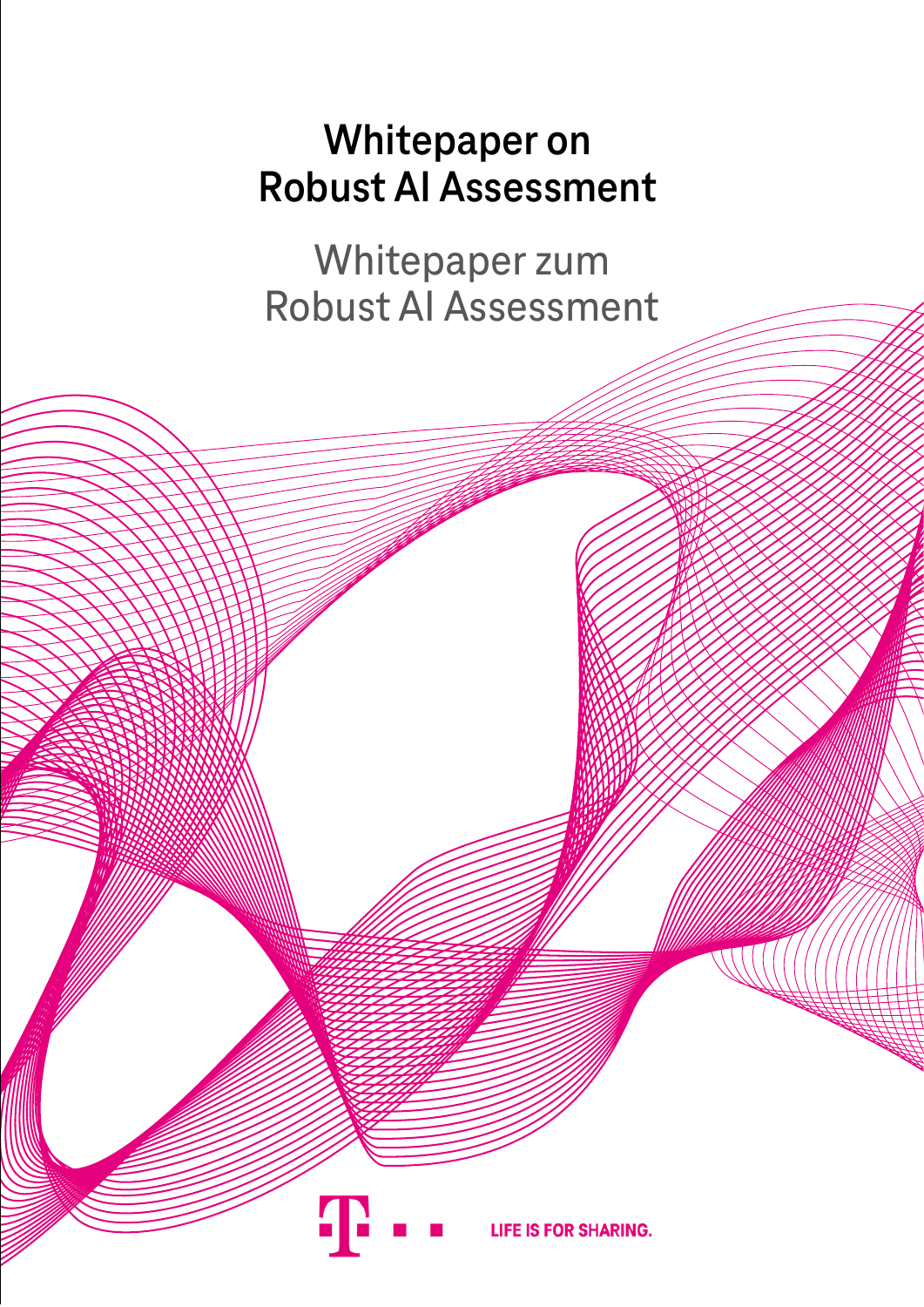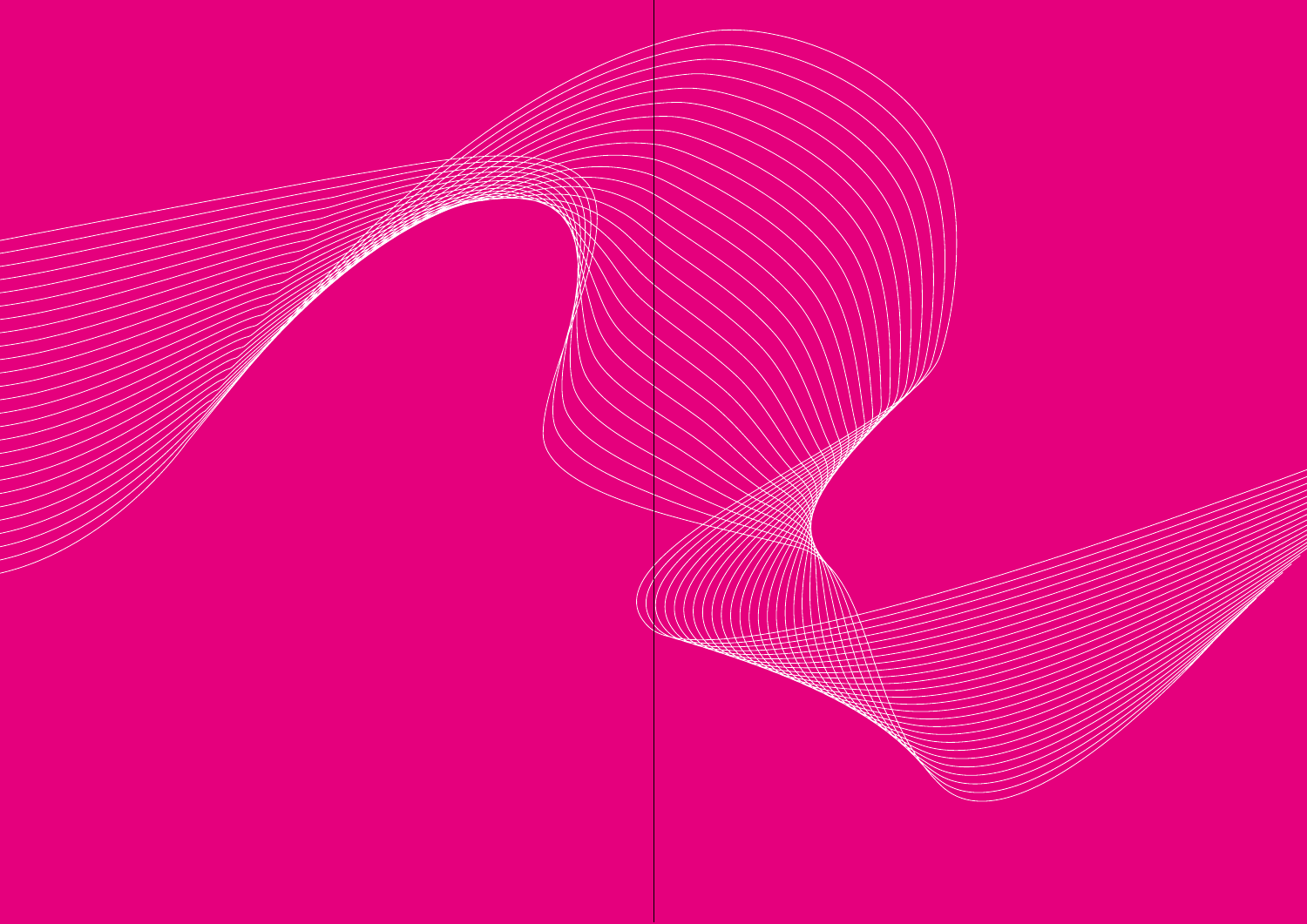### [1. VORWORT – MANUELA MACKERT](#page-3-0)

- 1.1. [Was ist mit "robust" gemeint?](#page-4-0)
- 1.2. [Verantwortungsvoller, nachhaltiger Umgang \(Accountability\) mit Entscheidungen durch KI](#page-4-0)

- 2.1. [Was ist robuste KI?](#page-6-0)
- 2.1.1. [Was verstehen wir unter KI?](#page-6-0)
- 2.1.2. [Täuschungen für KI-Modelle](#page-7-0)
- 2.1.3. [Voreingenommenheit und KI-Modelle \(Bias\)](#page-8-0)
- 2.1.4. Definition "Robuste Kl"
- 2.2. Warum ist es uns wichtig, dass unsere KI-Lösungen rol
- 2.3. [Wie robust sollten KI-Lösungen sein?](#page-10-0)

### [3. ROBUSTNESS SELF-ASSESSMENT](#page-11-0)

- 3.1. [Warum nutzen wir ein Self-Assessment Framework?](#page-11-0)
- 3.2. [Wie ist das Self-Assessment-Konzept strukturiert?](#page-12-0)
- 3.3. [Gewichtung der Fragen](#page-12-0)
- 3.4. [Wie setzen sich die Ergebniswerte zusammen?](#page-13-0)

### 4. [INHALT DES ASSESSMENTS](#page-14-0)

- 4.1. [Required Robustness](#page-14-0)
- 4.1.1. Einschätzen der Auswirkungen von Fehlentscheidung
- 412. Einschätzen der Eintrittswahrscheinlichkeit von Fehle
- 4.2. [Actual Robustness](#page-23-0)
- 4.2.1. [Prozess](#page-23-0)
- 4.2.2. [KI-Modell](#page-26-0)
- 4.2.3. [Daten](#page-31-0)
- 5. [ZUSAMMENFASSUNG](#page-35-0)
- 6. [KRITISCHE WÜRDIGUNG](#page-36-0)
- [7. AUSBLICK](#page-37-0)
- 8. [ANHANG](#page-38-0)
- 8.1. [Berechnung des Required Robustness Scores](#page-38-0)
- 9. [IMPRESSUM](#page-40-0)

### [1. PREFACE − MANUELA MACKERT](#page-3-0)

### [2. ÜBERBLICK, EINFÜHRUNG & THEORIE](#page-6-0) [13](#page-6-0)

2.3. [How robust should AI solutions be?](#page-10-0)

### [3. ROBUSTNESS SELF-ASSESSMENT](#page-11-0)

| 3.1. | Why do we use a self-assessment framework?         |
|------|----------------------------------------------------|
| 3.2. | How is the self-assessment concept structured?     |
|      | 3.3. Weighting of the questions                    |
| 3.4. | What values does the Robust AI Assessment provide? |

| 1.1.   | What is meant by "robust"?                                            | 09 |
|--------|-----------------------------------------------------------------------|----|
| 1.2.   | Responsible, sustainable handling (accountability) of decisions by Al | 09 |
|        |                                                                       |    |
|        | 2. OVERVIEW, INTRODUCTION & THEORY                                    | 13 |
| 2.1.   | What is robust Al?                                                    | 13 |
| 2.1.1. | What is Al?                                                           | 13 |
| 2.1.2. | Deceptions for AI models                                              | 14 |
| 2.1.3. | Bias and AI models (bias)                                             | 16 |
| 2.1.4. | Defining robust Al                                                    | 17 |
| 2.2.   | Why is it important to us that our AI solutions are robust?           | 19 |
| 2.3.   | How robust should AI solutions be?                                    | 20 |

### 4. [CONTENT OF THE ASSESSMENTS](#page-14-0)

|             | 4.1. Required Robustness                                     |
|-------------|--------------------------------------------------------------|
| 4.1.1.      | Assessing the effects of wrong decisions of the AI model     |
| 4.1.2.      | Assessing the probability of wrong decisions of the AI model |
|             | 4.2. Actual Robustness                                       |
| 4.2.1.      | <b>Process</b>                                               |
|             | 4.2.2. Al model                                              |
| 4.2.3. Data |                                                              |
|             |                                                              |

### 5. [SUMMARY](#page-35-0)

| 6. CRITICAL APPRAISAI |
|-----------------------|
| 7. OUTLOOK            |

8. [APPENDIX](#page-38-0)

8.1. [Calculation of the Required Robustness Score](#page-38-0)

9. [IMPRINT](#page-40-0)

## Table of Content Table of Content Content Content Content Content Content Content Content Content Content Conte

[09](#page-4-0) [09](#page-4-0)

[07](#page-3-0)

[23](#page-11-0)

[29](#page-14-0)

|            | 13 |
|------------|----|
|            | 13 |
|            | 14 |
|            | 16 |
|            | 17 |
| bust sind? | 19 |
|            | 20 |

| 23 |
|----|
| 24 |
| 25 |
| 26 |

|                              | 29 |
|------------------------------|----|
| en des KI-Modells            | 30 |
| ntscheidungen des KI-Modells | 36 |

[71](#page-35-0)

[73](#page-36-0)

[75](#page-37-0)

[77](#page-38-0)

[77](#page-38-0)

[07](#page-3-0)

[23](#page-11-0)

[29](#page-14-0)

[71](#page-35-0)

[73](#page-36-0)

[75](#page-37-0)

[77](#page-38-0)

[77](#page-38-0)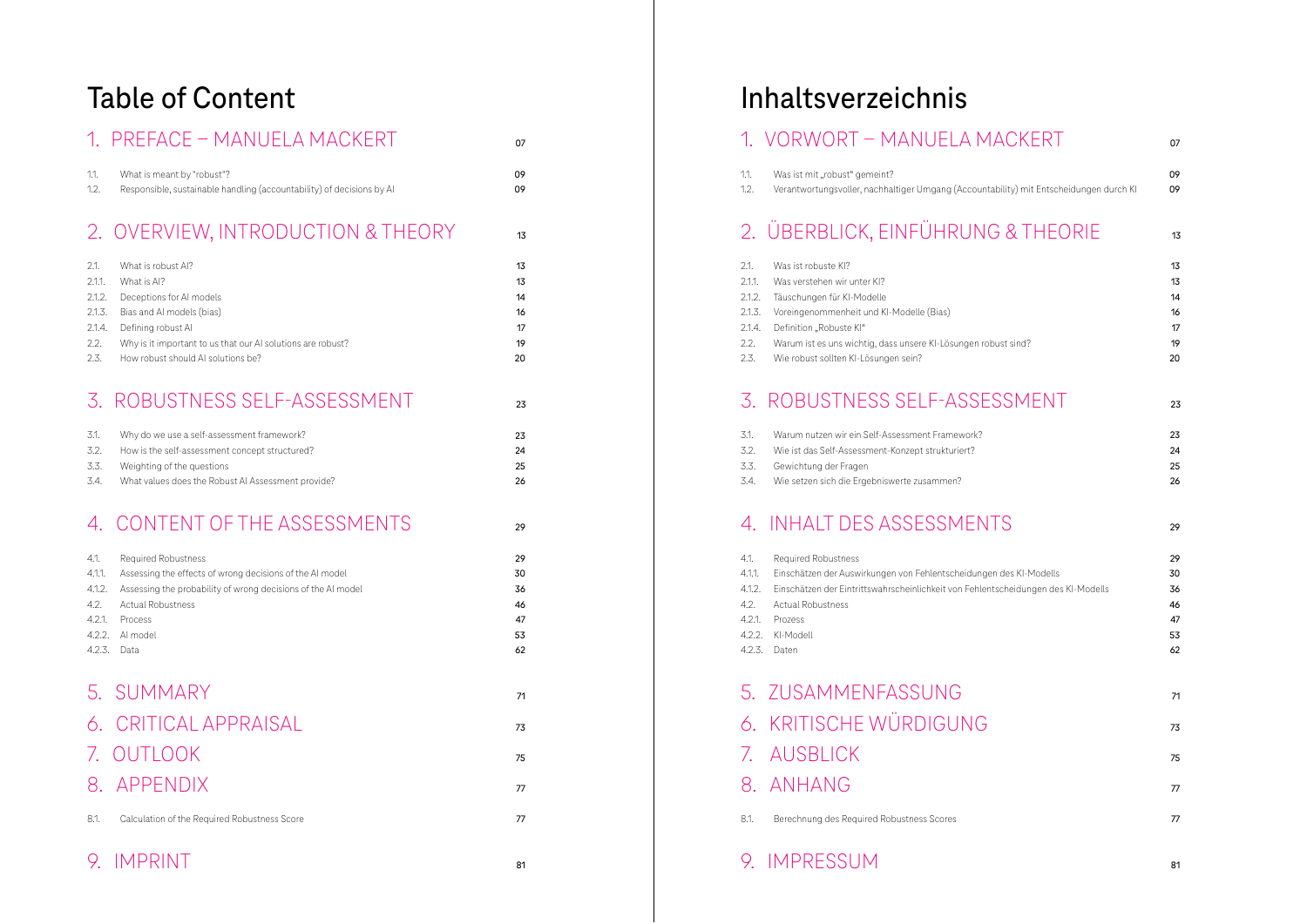<span id="page-3-0"></span>

### Vorwort – Manuela Mackert Manuela Mackert

# Preface –

*Die gesellschaftliche Akzeptanz von künstlicher Intelligenz hängt von der Robustheit, der Leistungs fähigkeit und dem verantwortungsvollen, nachhal tigen Umgang mit ihr ab.*

Künstliche Intelligenz (KI) ist bereits heute aus unserem Alltag nicht mehr wegzudenken. KI trifft immer häufiger Entscheidungen, die unser Leben maßgeblich beein flussen, wie z. B. in der Medizin, beim Autofahren oder bei der Kreditvergabe.

Aktuell können KI-Modelle bei der Übertragung von Gelerntem noch nicht die eigenen Ergebnisse hinterfragen – sie wenden lediglich trainierte Muster an. Folgendes Szenario wurde bereits unter Laborbedingungen erfolgreich getestet. Jemand sitzt in einem selbstfahrenden Auto und eine Drohne projiziert für Bruchteile einer Sekunde Verkehrsschilder auf die Straße, nach denen das Auto fährt. Diese Drohne wurde so programmiert, dass ein Unfall entstehen soll. Das wäre aus heutiger Sicht ein (nahezu) perfektes Verbrechen, da kaum nachvollziehbare Spuren hinterlassen werden. 1

KI hat keine Gefühle und keine Persönlichkeit. Aus diesem Grund gilt sie als objektiv. Sie wird von reiner "Logik", den Algorithmen geleitet. Denn da, wo wir Menschen vorurteilsbelastet und voreingenommen sein können, entscheidet die KI absolut rational und unparteiisch – oder doch nicht? Das folgende Beispiel hat sich bei einem großen internationalen Konzern ereignet. Die KI schlug in einem Recruiting-Projekt nicht nur völlig ungeeignete Personen vor, sie war zudem voreingenommen gegenüber Frauen. Wie war das möglich? Der Algorithmus kann nur von unseren bereitgestellten Daten lernen, also davon, was den Maschinen als Dateninput gegeben wird. In diesem Beispiel wurde die KI mit menschlichen Einstellungsentscheidungen trainiert.

### *The social acceptance of artificial intelligence depends on its robustness, performance and responsible, sustainable use.*

Artificial intelligence (AI) is already an integral part of our everyday lives. AI is increasingly "making" decisions that have a significant impact on our lives, including decisions involving healthcare, delivery, driving a car or granting loans.

Currently, AI models cannot yet question their own results when transferring what they have learned − they only apply trained patterns. The following scenario has already been successfully tested under laboratory conditions. Someone is sitting in a selfdriving car and a drone projects traffic signs onto the road for fractions of a second, which the car heeds as it drives. This drone was programmed to cause an accident. From today's point of view, this would be an (almost) perfect crime, since there would be virtually no evidence left behind. 1

AI has no feelings and no personality. For this reason, it is considered objective. It is solely guided by pure "logic", i.e. the algorithms. Whereas humans can be prejudiced and biased, AI decides rationally and impartially. But is this really the case? The following example arose at a large international corporation. The *AI Recruiting* Project not only produced completely unsuitable candidates, but also showed a bias against women. How was this possible? The algorithm can only learn from the data we provide, that is, from what is given to the machines as input. In the above recruiting example, the AI was trained with human recruitment decisions. In this example, it merely reproduced the existing biases displayed

1 Cyber Security Labs @ Ben Gurion University, Phantom of the ADAS: [Phantom Attacks on Driving Assistance Systems https://www.youtube.](https://www.youtube.com/watch?v=1cSw4fXYqWI&feature=emb_logo) com/watch?v=1cSw4fXYqWI&feature=emb\_logo. 2020.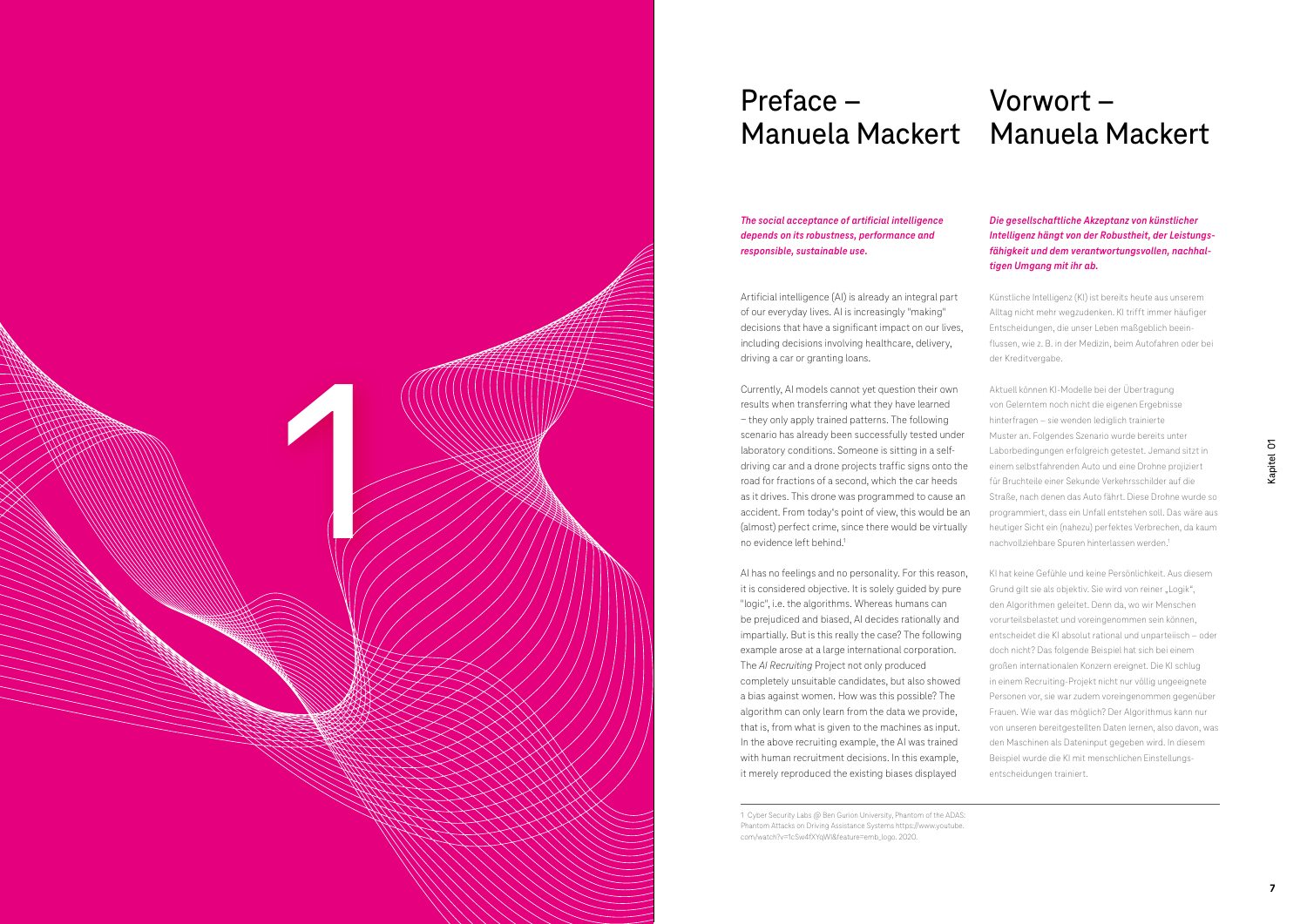Diese waren natürlich vorbelastet durch Voreingenommenheiten, welche die KI reproduzierte und so nur junge, weiße, männliche Personen vorschlug. Es besteht also die Gefahr, dass wir unsere individuelle Befangenheit über die Daten in die Trainingsgrundlagen der künstlichen Intelligenzen bringen und so darüber Voreingenommenheit sowie Stereotype manifestieren.

Das bedeutet im Umkehrschluss, dass wir hochgradig zuverlässige und integre KI-Systeme brauchen, die in unsicheren sowie unvorhersehbaren Umgebungen zeitnah und sicher Entscheidungen treffen können. Dabei gilt es, die menschlichen Schwächen bei Entscheidungen zu kompensieren. Die KI-Systeme müssen resistent gegen zielgerichtete Angriffe sein und dafür gebaut sein, große Datenmengen verarbeiten zu können, ohne etablierte zivilisatorische Errungenschaften aufzugeben.

Wenn Schwachstellen in KI-Modellen vorliegen, kann das Schadenspotenzial für das entwickelnde Unternehmen enorm sein. Die Sicherheit des KI-Softwaresystems ist somit essenziell für die zukünftige Nutzung. Wir müssen die KI-Systeme so robust gestalten, dass diese enormen Konsequenzen so gering wie möglich bleiben und trotz allem die Performance nicht leidet.

### 1.1. WAS IST MIT "ROBUST" GEMEINT?

<span id="page-4-0"></span>by human decision-making, and therefore only suggested young, white, male candidates. There is therefore a risk that we transfer our individual biases through data into the fundamentals of the AI training, thus causing bias and stereotypes.

This means that we need highly reliable AI systems with the integrity to make timely and safe decisions in uncertain and unpredictable environments. In doing so, it is important to compensate for human weaknesses in decision-making. The AI systems must be resistant to targeted attacks and be built to process large amounts of data without abandoning established societal progress towards equity and equality.

Weaknesses in AI models have the potential to cause enormous damage to the company developing models. The security of the AI software system is therefore essential for future use. We must design the AI systems to be robust so that any negative consequences are minimized and that, despite everything, performance does not suffer.

Robuste KI-Lösungen sind Lösungen, die unempfindlich gegenüber Einflüssen sind und die in unsicheren sowie unvorhersehbaren Umgebungen die erwartete Performance bieten und dabei die Voreingenommenheit nicht reproduzieren. Bei der Entwicklung von KI-Systemen müssen diese Fähigkeiten gezielt umgesetzt werden.

Bei der Deutschen Telekom haben wir aus diesem Grund ein "Robust AI Assessment" eingeführt. Dieses Assessment ist ein weiterer Baustein unserer Digital Ethics Initiative, um die Entwicklung von neuesten Technologien mit unseren ethischen Ansprüchen zu verbinden. Mit diesem Projekt fokussieren wir uns auf die Analyse und Bewertung der Robustheit von KI-Systemen.

1.2. VERANTWOR-TUNGSVOLLER, NACHHALTIGER UMGANG (ACCOUN-TABILITY) MIT ENTSCHEIDUNGEN DURCH KI

Der Einsatz von KI stellt unser bisheriges Wertesystem sowie die damit verbundene Verantwortung und Haftung vor ganz neue Herausforderungen. Aktuell können Entscheidungen und die damit verbundene Verantwortung Personen zugerechnet werden. Wie wird sich das in der Zukunft ändern, wenn Handlungen die KI-Softwaresysteme durchführen, nicht mehr oder nur zum Teil von Menschen

### 1.1. WHAT IS MEANT BY "ROBUST"?

Robust AI solutions are solutions that are impervious to influences and provide the expected performance in uncertain and unpredictable environments, without reproducing any human bias. When developing AI systems, these capabilities must be constructed and implemented with the utmost care.

For this reason, we have introduced a "Robust AI Assessment" at Deutsche Telekom (DT). This assessment is a component of our Digital Ethics Initiative to combine the development of the latest technologies with strong ethical standards. In this project, we focus on the analysis and evaluation of the robustness of AI systems.

### 1.2. RESPONSIBLE, SUSTAINABLE HANDLING (ACCOUN-TABILITY) OF DECISIONS BY AI

The use of AI poses novel challenges to our existing value system, as well as the responsibility and liability associated with it. Currently, decisions and the associated responsibility can be attributed to individuals. How will this change in the future, when actions performed by AI software systems can or should no longer or only partially be controlled by humans? AI cannot be only a black box for us. We have to clearly define the systems and their processes. It is equally important to have complete documentation and assignment of responsibility.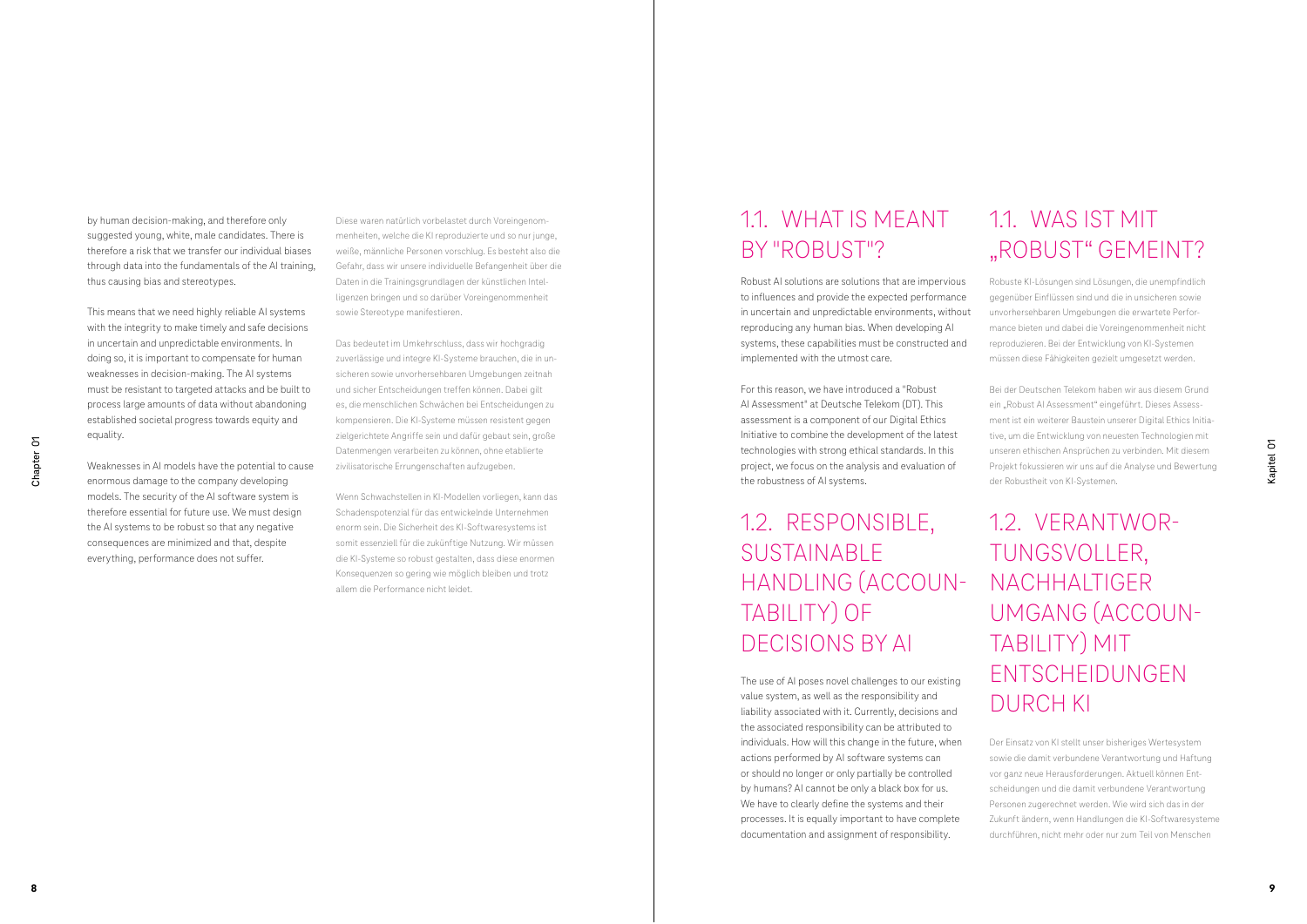

kontrolliert werden können oder sollen? Die KI darf für uns keine Blackbox sein. Wir müssen die Systeme und deren Prozesse klar definieren. Ebenso wichtig ist eine lückenlose Dokumentation und Verantwortungszuordnung. Der Mensch muss bei Mensch-Maschine-Interaktionen die Möglichkeit haben, zu intervenieren oder aber ein System per Notausschalter anzuhalten oder zu unterbrechen. Es kann vieles digitalisiert oder automatisiert werden, aber Verantwortung gehört nicht dazu. Tag für Tag werden immer mehr Entscheidungen von KI-Softwaresystemen getroffen und somit delegiert, das heißt aber nicht, dass auch die Verantwortung für die getroffenen Entscheidungen – auch mögliche Fehlentscheidungen – bei den Maschinen liegt.

Mit dem Thema "Robust AI Assessment" möchten wir der gesellschaftlichen Verantwortung im digitalen Zeitalter gerecht werden und unseren Kundinnen und Kunden eine vertrauensvolle Basis bieten.

Digitale Transformation ist ganzheitlich zu verstehen. Es geht nicht nur um die Technologie, sondern vor allem auch darum, wie wir *Ethical Leadership*, d. h. Führung unter Berücksichtigung von Wertvorstellungen und der Würde und Rechte von Individuen und Gruppen befähigen und hieraus nachhaltiges Geschäft generiert werden kann. Die sogenannten intelligenten Technologien werden auf absehbare Zeit die menschliche (emotionale) Intelligenz ergänzen. Es geht um die Mensch-Maschine-Partnerschaft mit allen ethischen und business-relevanten Implikationen.

Human beings must be able to intervene in humanmachine interactions. For example, we must be able to stop or interrupt a system by means of an emergency stop switch. Many things can be digitalized or automated, but responsibility is not one of them. Day after day, more and more decisions are being made by AI software systems and thus delegated, but this does not mean that responsibility for the decisions made − possibly wrong decisions − also lies with the machines.

Digital transformation is to be understood holistically. It is not only about technology, but above all about how we enable *ethical leadership* − leadership that takes values, dignity, and rights of individuals and groups into account. From there, the question is then how to generate sustainable business guided by ethical leadership and innovative use of technology. In the foreseeable future, so-called intelligent technologies will complement human (emotional) intelligence. The emphasis here is on the word complement – we foresee a complex humanmachine partnership, with its many ethical and business-relevant implications.

By introducing the "Robust AI Assessment," we want to transform social responsibility in the digital age and be a trustworthy partner for our customers.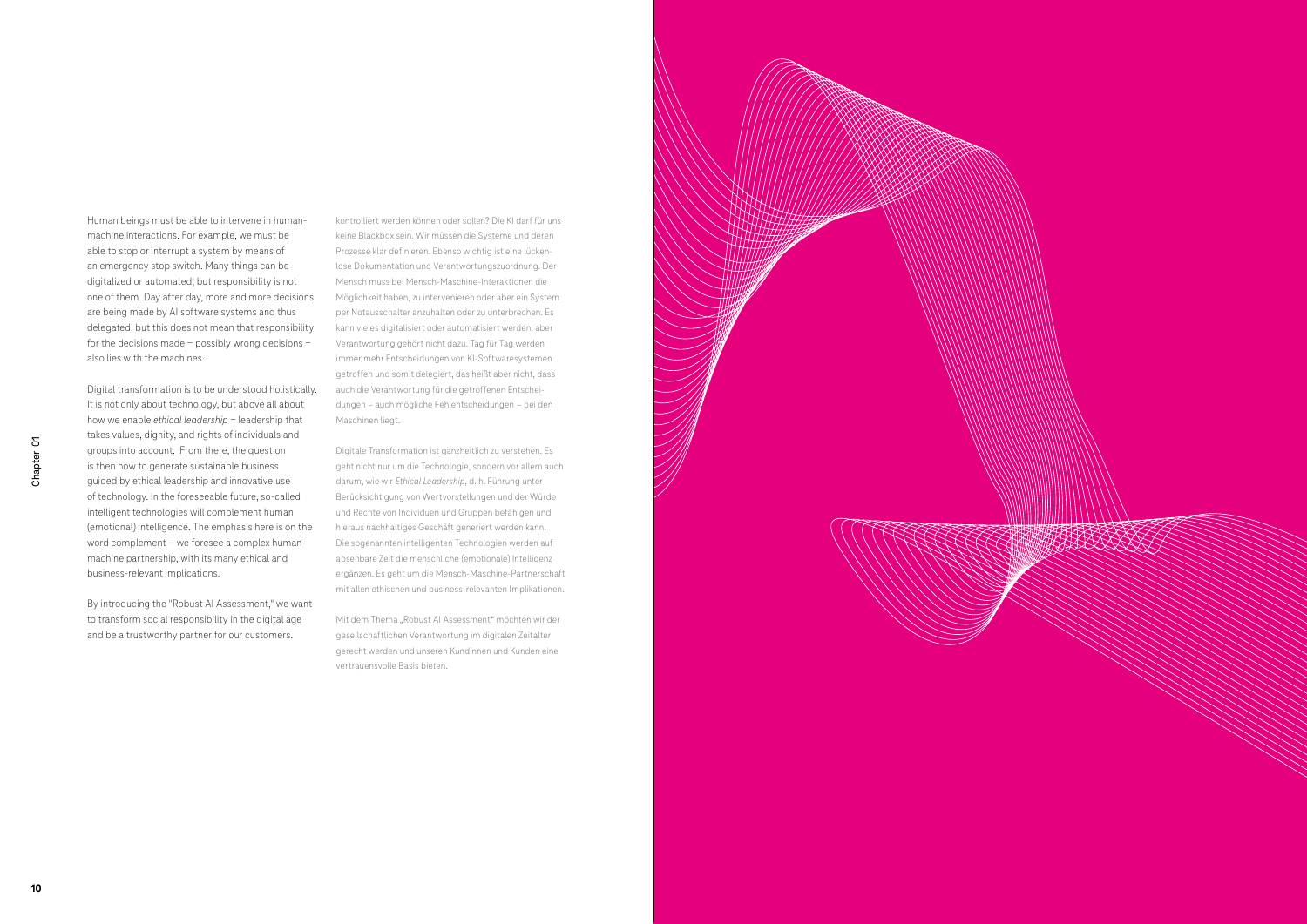<span id="page-6-0"></span>

### 2.1. WAS IST ROBUSTE KI?

2.1.1. WAS VERSTEHEN WIR UNTER KI?

Der Begriff KI wurde 1956 erstmals durch den amerikanischen Computerwissenschaftler John McCarthy bekannt. 2 Bis heute wird die Bezeichnung KI genutzt, um Systeme zu beschreiben, die menschliche Intelligenz nachahmen und eigene Methoden entwickeln, um Aufgaben selbstständig – ohne menschlichen Eingriff – zu lösen. 3

## Überblick, Einführung & **Theorie**

Innerhalb der Deutschen Telekom AG (DTAG) und in diesem Whitepaper werden alle Projekte als KI betrachtet, die das Ziel verfolgen, bestimmte Fähigkeiten des menschlichen Denkens in Computersystemen zu implementieren, sodass diese selbstständig Aufgaben lösen können. Die Automatisierung von geschäftlichen Prozessen ist kein neues Phänomen. Bisher wurden diese Prozesse direkt mittels bestimmter Regeln definiert. Nun wird Automatisierung zunehmend durch KI-Systeme umgesetzt, die auf "gelernten", aus Daten abgeleiteten Regeln basieren. Diese stochastischen KI-Systeme sind meist deutlich komplexer als es frühere Systeme waren. Dies führt zwar dazu, dass es schwieriger wird, Entscheidungen und Handlungen nachzuvollziehen, auf der anderen Seite ermöglicht es aber auch das Lösen von deutlich komplexeren Aufgaben.

Das Ziel möglichst automatisierter Prozesse hat sich seit Jahrzehnten nicht verändert. Nur die zur Verfügung stehenden Mittel sind andere geworden.

### Overview, Introduction & Theory

### 2.1. WHAT IS ROBUST AI?

### 2.1.1. WHAT IS AI?

The term Artificial Intelligence (AI) was first used in 1956 by the American computer scientist John McCarthy.<sup>2</sup> The term was used to describe systems that imitate human intelligence and develop their own methods to solve tasks independently – without human intervention – and that remains how it is defined today. 3

Within DT and for the purposes of this whitepaper, projects are considered AI when they pursue the goal of implementing certain abilities of human thinking in computer systems, in order to enable the systems to solve tasks independently. The automation of business processes is not a new phenomenon. Until now, these processes have been defined directly by specific rules. Now, automation is increasingly implemented by AI systems that use "learned" rules derived from data. These stochastic AI systems are usually much more complex than previous systems were. While this makes it more difficult to understand decisions and actions, it also enables the solution of much more complex tasks.

The goal of automating processes has not changed for decades. The available means, however, have been greatly expanded in the past years.

2 S. L. Andresen, "John McCarthy: father of AI," in IEEE Intelligent Systems, vol. 17, no. 5, pp. 84-85. DOI: 10.1109/MIS.2002.1039837. 2002.

3 Lucas, Bruce D., and Takeo Kanade. "An iterative image registration technique with an application to stereo vision." pp. 674. 1981.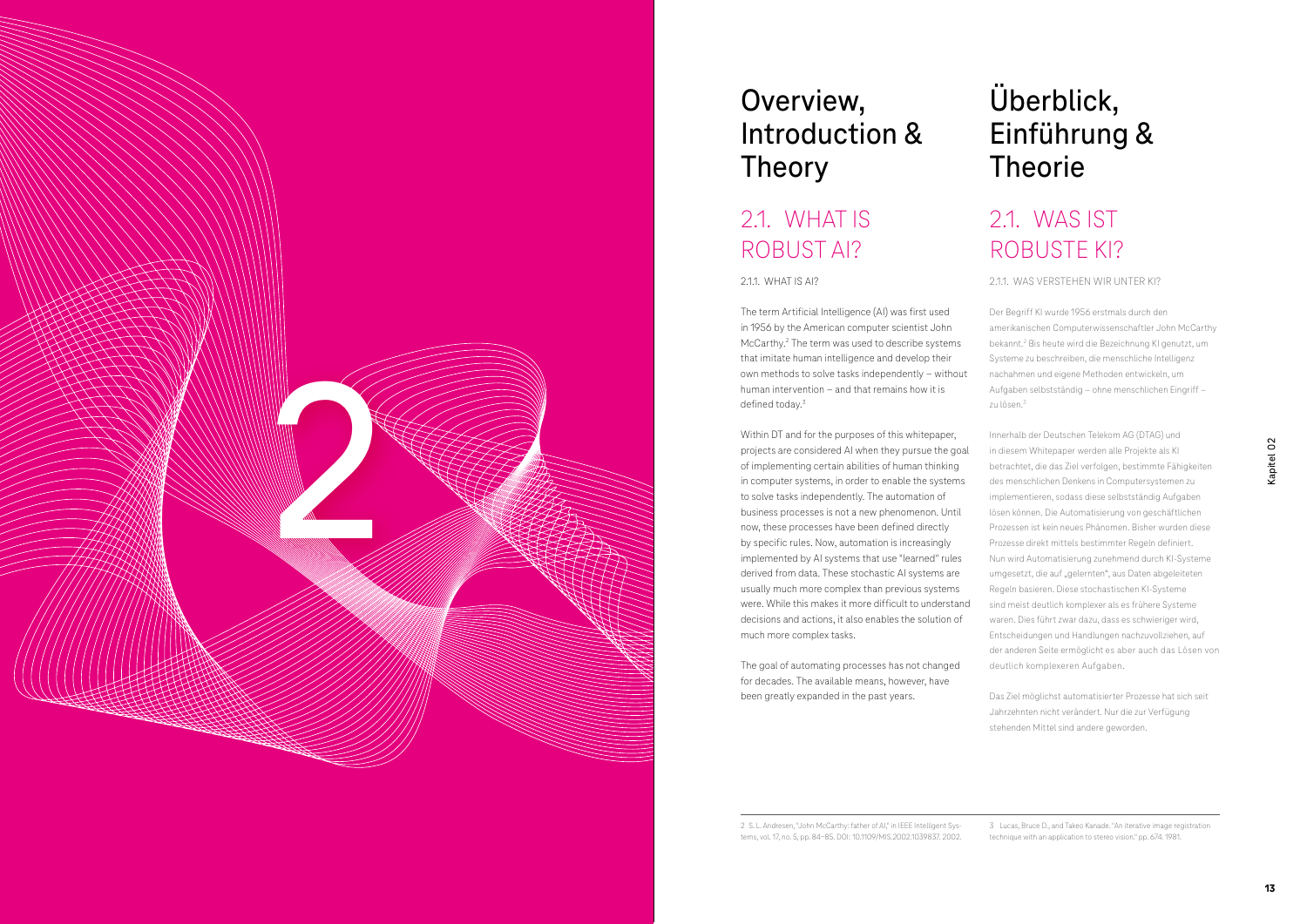#### 2.1.2. TÄUSCHUNGEN FÜR KI-MODELLE

Ein KI-Model nimmt nicht die gesamte Wirklichkeit wahr. Stattdessen werden nur vorher trainierte Muster erkannt und weiterverarbeitet. Dadurch können Effekte auftreten, die vergleichbar mit "menschlichen" optischen Täuschungen sind. Ein Phänomen, das immer dann auftritt, wenn die generalisierten Denkmuster nicht mit der tatsächlich vorliegenden Situation übereinstimmen.

Während der Effekt beim Menschen meist unkritisch ist und sich hauptsächlich bei absichtlich angeordneten Formen beobachten lässt, sind die Auswirkungen für KI-Modelle oft größer. Grenzfälle, bei denen das KI-Modell meint, Muster zu erkennen, die in der Realität nicht vorhanden sind, führen hier schnell zu falschen Entscheidungen. Das ist besonders dann kritisch, wenn es nicht möglich ist nachzuvollziehen, wie das System zu einer Entscheidung kommt. 4

#### <span id="page-7-0"></span>2.1.2. DECEPTIONS FOR AI MODELS

1. Natural perturbations: *Natural perturbations* are deviations that can occur "naturally" in the input data. These natural patterns can be caused by natural occurrences such as rain on images or noises in the background of audio recordings.<sup>5</sup>

An AI model does not perceive reality as a whole. Instead, only previously trained patterns are recognized and processed. This can lead to effects that are comparable to traditional "human" optical illusions − a phenomenon that occurs when generalized thought patterns do not correspond to the actual situation.

While the effect in humans is usually minor and can be observed mainly in intentionally arranged shapes, for AI models, the effects are often far more significant. Borderline cases, where the AI model thinks it recognizes patterns that are not present in reality, quickly lead to wrong decisions. This is especially critical when it is not possible to understand how the system comes to a decision.4

> 2. Adversarial Attack: Als *Adversarial Attack* bezeichnet man Angriffe, die mithilfe von bewusst erstellten Daten durchgeführt werden, mit dem Ziel ein KI-Modell zu stören. Um diese gezielt hergestellten Eingaben zu generieren, trainieren Angreifende das eigene KI-Modell (*sog. Adversarial Model*) darauf, Eingaben so zu modifizieren, dass sie möglichst schwer für das ursprüngliche Modell zu verarbeiten sind. Meist sind die Änderungen für einen Menschen nicht erkennbar, während sich für die Maschine der Input komplett ändert.<sup>6</sup>

AI models distinguish between two types of borderline cases:



2. Adversarial attack: *Adversarial attacks* are attacks that are carried out using data deliberately created with the aim of disrupting an AI model. In order to generate these purposefully produced inputs, the attacker trains their own AI model (so-called adversarial model) to modify inputs in such a way that they are as difficult as possible for the original model to process. In most cases, the changes are not recognizable for a human being, while for the machine the input changes completely.6

5 Ozdag, Mesut, et al. On the Susceptibility of Deep Neural Networks to (United States). 2019. Natural Perturbations. Oak Ridge National Lab. (ORNL), Oak Ridge, TN

6 Goodfellow, Ian J., Jonathon Shlens, and Christian Szegedy. "Explaining and harnessing adversarial examples." arXiv preprint arXiv:1412.6572. 2014.

For an AI-based system to be robust, the results of the system should be influenced as little as possible by both *natural perturbations* and *adversarial attacks*.

Natural Perturbations. Oak Ridge National Lab. (ORNL), Oak Ridge, TN

Bei KI-Modellen unterscheidet man zwischen zwei Arten von Grenzfällen:

1. Natural Perturbations: Als *Natural Perturbations* werden Abweichungen bezeichnet, die "natürlich" in den Eingabedaten entstehen können. Diese natürlichen Muster können beispielsweise durch Regen auf Bildern oder durch Rauschen und andere Geräusche im Hintergrund von Audioaufnahmen entstehen.5

Damit ein KI-basiertes System robust ist, sollten die Ergebnisse des Systems so wenig wie möglich durch beide Arten von Grenzfällen beeinflusst werden.



Figure: https://www.quantamagazine.org/machine-learning-confrontsthe-elephant-in-the-room-20180920

4 Gomez-Villa, Alexander, et al. "Convolutional neural networks can be deceived by visual illusions." Proceedings of the IEEE Conference on Computer Vision and Pattern Recognition. 2019.

Figure: Prof. Dr. Ing. Marco Huber, Frauenhofer IPA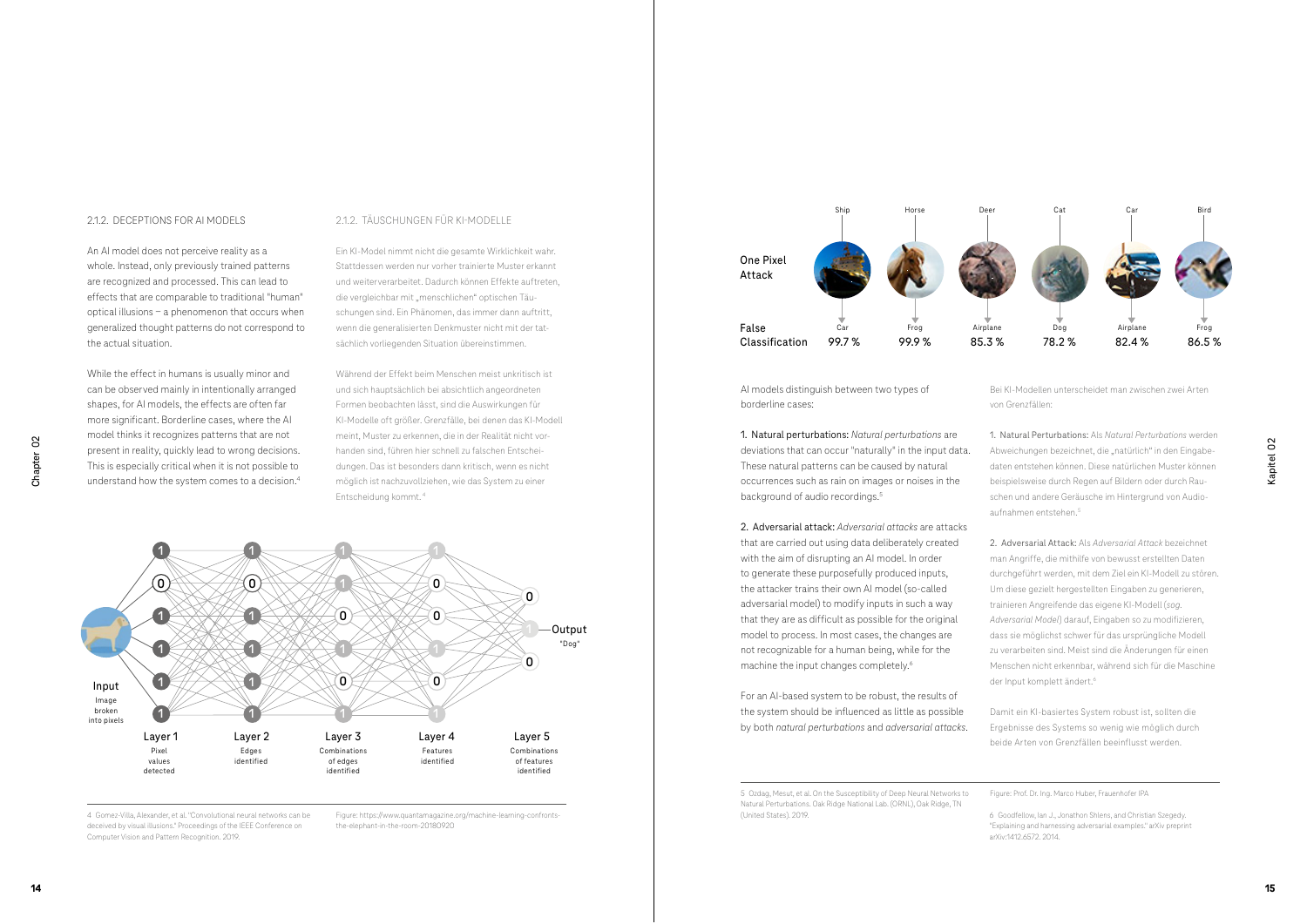Ob es wichtiger ist, auf natürliche Einflüsse oder zielgerichtete Angriffe zu reagieren, hängt dabei stark vom Einsatzumfeld und dem jeweiligen Anwendungsfall ab.

### 2.1.3. VOREINGENOMMENHEIT UND KI-MODELLE (BIAS)

Im Gegensatz zu klassischen Entwicklungsmethoden wird das Ergebnis eines KI-Systems nicht explizit anhand bestimmter Regeln festgeschrieben. Stattdessen wird das System mithilfe von Optimierungsalgorithmen so trainiert, dass Gesetzmäßigkeiten innerhalb einer Datenbasis abgebildet werden. KI-Systeme bilden also nicht automatisch die Wirklichkeit ab, sondern modellieren lediglich anhand einer vorgegebenen Datengrundlage. Ob eine KI-Entscheidung dabei tatsächlich in der Wirklichkeit begründet ist oder einer falschen oder verzerrten Darstellung der Wirklichkeit folgt, hängt stark von der Datengrundlage ab, die für das Training des Modells genutzt wird. Der Grund für diskriminierende oder vorverurteilende KI-Modelle, die immer wieder thematisiert werden, liegt also keinesfalls in den KI-Modellen selbst. Gesellschaftlich verbreitete Voreingenommenheit beeinflusst aber oft die Datenerhebung bei Stichproben oder die Interpretation und führt so zu einer vorbelasteten Datengrundlage. Die implizit in den Daten enthaltene Voreingenommenheit wird also nur durch die KI-Modelle reproduziert.7

In contrast to classical development methods, the result of an AI system is not explicitly defined by specific rules. Instead, the system is trained with the help of optimization algorithms in such a way that regularities within a database are mapped. AI systems therefore do not automatically map reality, but only model based on a given database. Whether an AI decision is actually based on reality, or whether it follows an incorrect or distorted representation of reality, depends heavily on the data used to train the model. Discriminatory or prejudicial AI models, which have been repeatedly discussed, are therefore by no means caused by the AI models themselves. However, widespread social bias often influences the data collection in samples or the interpretation; this leads to biased datasets. The bias implicit in the data is thus reproduced by AI models.<sup>7</sup>

> Trainingsdaten sollten daher unbedingt gründlich auf mögliche Verzerrungen überprüft werden, damit diese vor dem Trainingsprozess behoben werden können. Wichtig ist, dass Voreingenommenheit oft implizit in den Daten enthalten ist. Es reicht nicht, ethisch fragwürdige Attribute wie beispielsweise Ethnie oder Religionszugehörigkeit zu entfernen, da diese oft über eine Kombination von anderen, zunächst harmlos scheinenden Attributen wie Alter, Wohnort und Kreditwürdigkeit wieder rekonstruiert werden können. So ist es beispielsweise möglich, dass die

**16 17**  $\frac{1}{2}$  **17**  $\frac{1}{2}$  **17**  $\frac{1}{2}$  **17**  $\frac{1}{2}$  **17**  $\frac{1}{2}$  **17**  $\frac{1}{2}$  **17**  $\frac{1}{2}$  **17**  $\frac{1}{2}$  **17**  $\frac{1}{2}$  **17**  $\frac{1}{2}$  **17**  $\frac{1}{2}$  **17**  $\frac{1}{2}$  **17**  $\frac{1}{2}$  **17**  $\frac{1}{2}$  **17** To reduce bias in AI models, training data should be thoroughly checked for possible distortions so that these can be eliminated before the training process. Importantly, bias is often implicit in the data. In many cases, it is not enough to remove ethically questionable attributes such as ethnicity or religious affiliation, as these can often be reconstructed using a combination of other, initially harmless attributes such as age, place of residence and creditworthiness. For example, it is possible that a person's national origin indirectly has a strong influence on the decision of a data-based AI model, even though the origin was never explicitly included in the training data. To exclude discrimination of this kind, fairness

<span id="page-8-0"></span>Whether it is more important to react to natural influences or targeted attacks depends strongly on the environment and the respective application.

#### 2.1.3. BIAS AND AI MODELS (BIAS)

In der Informatik werden Systeme als "robust" bezeichnet, die trotz widriger Bedingungen fehlertolerant funktionieren. Während bei diesem übergeordneten Begriff oft

metrics can be used to technically analyze how ethically relevant attributes are represented in the data.<sup>8</sup>

7 Du, Mengnan, et al. "Fairness in deep learning: A computational perspective." IEEE Intelligent Systems. 2020.

Herkunft einer Person indirekt einen starken Einfluss auf die Entscheidung eines datenbasierten KI-Modells hat, obwohl die Herkunft nie explizit in den Trainingsdaten enthalten war. Um Diskriminierung dieser Art auszuschließen, können Fairness-Metriken genutzt werden, die technisch analysieren, wie ethisch-relevante Attribute in den Daten vertreten sind.8

Zusätzlich zu der Analyse der Trainingsdaten sollten auch die Muster analysiert werden, die beschreiben, weshalb das KI-Modell sich für ein bestimmtes Ergebnis entscheidet. Hier gilt es zu überprüfen, ob die Entscheidungsfindung unter ethischen Gesichtspunkten vertretbar ist und die moralischen Grundprinzipien erfüllt. Um dies zu untersuchen, kann eine Vielzahl an Methoden genutzt werden. Die Optionen reichen von herkömmlichen Sensitivitätsanalysen, die untersuchen, welche Auswirkung eine bestimmte Änderung eines Attributs auf die Entscheidung des Modells hat<sup>9</sup>, bis hin zu moderneren Ansätzen wie die SHAP-Values-Analyse, welche die Wichtigkeit der Attribute über eine Methode aus der Spieltheorie bewertet.10

Durch das Zusammenspiel einer tatsächlich repräsentativen Datenbasis und einem verifizierten, robusten Modellverhalten können Vorverurteilung und Diskriminierung durch KI-Systeme nachhaltig verhindert werden.

### 2.1.4. DEFINITION "ROBUSTE KI"

In addition to the analysis of the training data, the patterns describing why the AI model chooses a particular outcome should also be analyzed. Here it is important to check whether the decision-making process is justifiable from an ethical point of view and fulfils basic moral principles. A variety of methods can be used to investigate this. The options range from traditional sensitivity analyses, which examine what effect a certain change in an attribute has on the model's decision<sup>9</sup>, to more modern approaches such as SHAP-Values-Analysis, a game theory method that evaluates the importance of attributes.10

Through the interaction of a truly representative database and verified, robust model behavior, prejudice and discrimination by AI systems can be prevented in the long term.

#### 2.1.4. DEFINING ROBUST AI

discovery and data mining. 2016. The contract of the contract of the contract of the contract of the contract of

In computer science, systems are described as "robust" if they function fault-tolerantly despite adverse conditions. While this superordinate term often refers to the prevention of system crashes and thus to the failure rate, robust AI considers the process of decision-making. Traditional IT security topics such as system availability are only dealt with peripherally.

 $\frac{9}{10}$  Fermion Clérot. Raphael,  $\frac{1}{10}$  methodology to explain neural neural neural neural neural neural neural neural neural neural neural neural neural neural neural neural neural neural neural neural neural neur dings of the 22nd ACM SIGKDD international conference on knowledge 8 Hajian, Sara, Francesco Bonchi, and Carlos Castillo. "Algorithmic bias: From discrimination discovery to fairness-aware data mining." Proceediscovery and data mining. 2016.

<sup>9</sup> Féraud, Raphael, and Fabrice Clérot. "A methodology to explain neural network classification." Neural networks pp. 237-246. 15.2.2002.

<sup>10</sup> Antwarg, Liat, Bracha Shapira, and Lior Rokach. "Explaining anomalies detected by autoencoders using SHAP." arXiv preprint arXiv:1903.02407. 2019.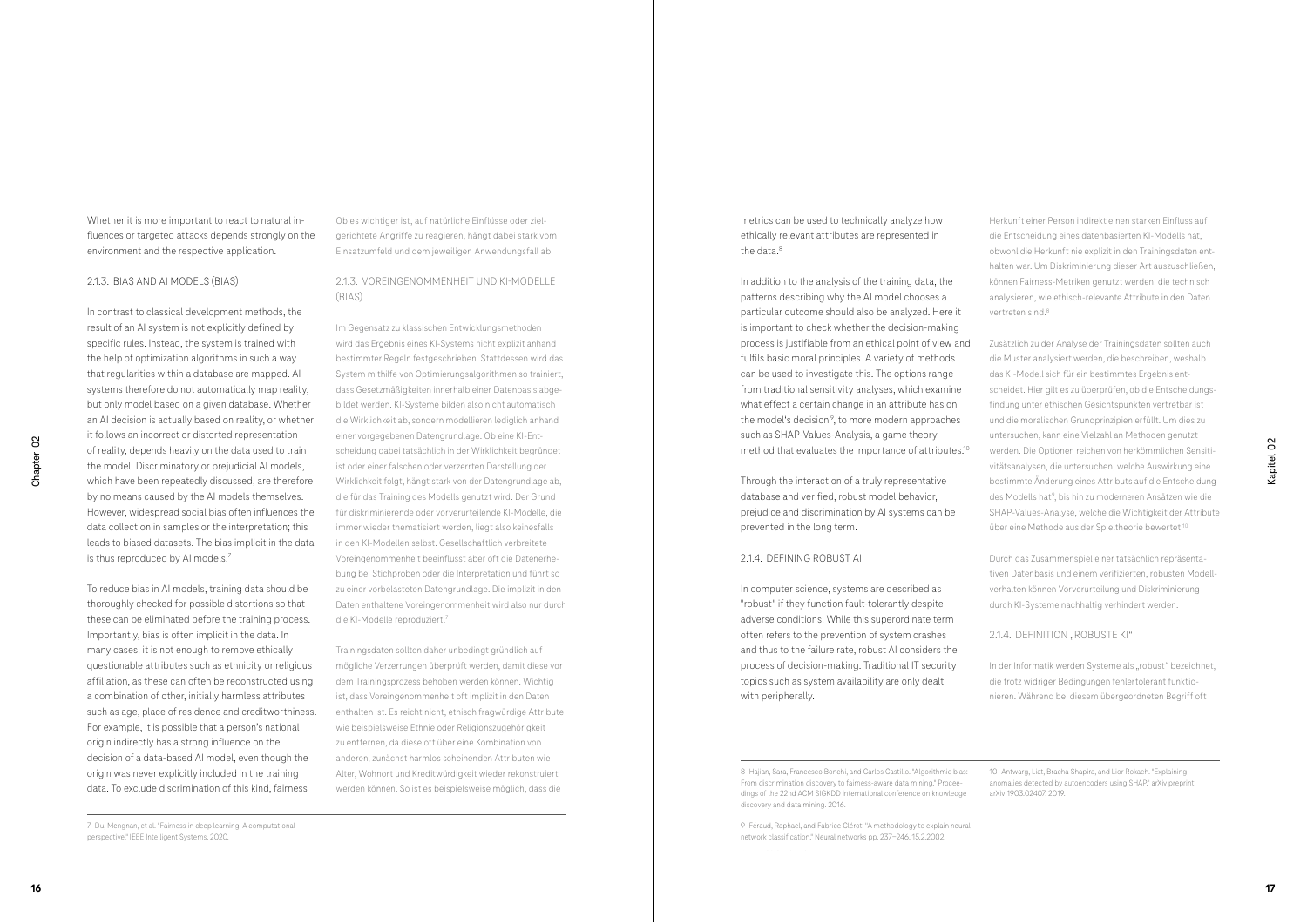<span id="page-9-0"></span>In general, robust AI can be defined as follows: A robust AI is an unbiased, AI-based system that makes technically sound decisions that are not biased and whose decision-making process is not significantly influenced by *natural perturbations*  or *adversarial attacks.* [The decisions of a robust AI](#page-7-0)  system reflect reality and are based on data that is as free of bias as possible.<sup>11</sup>

Robust AI is divided into three sub-domains and depends mainly on three factors: (1) the robustness of the (business) process in which the system is integrated, (2) the structure and type of the AI model used, and (3) the database that is the basis for training the model.

das Verhindern von Systemabstürzen gemeint ist und sich damit auf die Ausfallrate bezieht, betrachtet robuste KI den Prozess der Entscheidungsfindung. Dabei werden herkömmliche IT-Sicherheitsthemen wie Verfügbarkeit des Systems nur peripher behandelt.

Im Allgemeinen kann robuste KI wie folgt definiert werden: Eine robuste KI ist ein unvoreingenommenes, KI-basiertes System, das technisch nachvollziehbare Entscheidungen trifft, die nicht durch Voreingenommenheit belastet sind [und dessen Entscheidungsfindungsprozess durch](#page-7-0) *Natural Perturbations oder Adversarial Attacks nicht sign*ifikant beeinflusst wird. Die Entscheidungen eines robusten KI-Systems spiegeln die Wirklichkeit wider und basieren auf einer möglichst verzerrungsfreien Datengrundlage.11

Robuste KI teilt sich in drei Unterdomänen auf und ist maßgeblich von drei Faktoren abhängig: (1) der Robustheit des (Geschäfts-) Prozesses, in den das System eingebunden ist, (2) dem Aufbau und der Art des genutzten KI-Modells sowie (3) der Datenbasis, welche die Grundlage für das Training des Modells ist.

### 2.2. WARUM IST ES UNS WICHTIG, DASS UNSERE KI-LÖSUNGEN ROBUST SIND?

KI-basierte Systeme sind dafür bekannt – besonders, wenn eine gute Datenbasis vorhanden ist – akkurate und qualitativ sehr hochwertige Vorhersagen zu treffen. Doch je komplexer die Datenmodelle werden, die eine KI abbildet, desto schwieriger wird es zu verstehen, aus welchem Grund sich das System für ein bestimmtes Ergebnis entscheidet und ob die Entscheidung tatsächlich gerechtfertigt ist. Deswegen ist robuste KI eine notwendige Voraussetzung für eine vertrauenswürdige KI. Gerade im Hinblick darauf, dass KI-Technologie zunehmend auch für Entscheidungen mit hohem Risikopotenzial eingesetzt werden wird, muss es möglich sein, nachzuvollziehen, wie eine Entscheidung zustande kommt. Dabei ist es insbesondere wichtig zu prüfen, ob eine Entscheidung belastbar ist oder ob sie auf einem Missverständnis der künstlichen Intelligenz beruht, um unserer Verantwortung für faires und ethisches Handeln gerecht zu werden.



Das Robust AI Assessment für KI ist Teil der übergreifenden Bestrebungen der Deutschen Telekom AG (DTAG), neueste Technologien mit ethischen Ansprüchen zu verbinden. Das Projekt ist ein Teil des Robust-AI-Programms, das sich insgesamt darauf fokussiert, die Robustheit von KI-Modellen zu analysieren und zu bewerten. In einer Kooperation mit der Ben-Gurion-Universität in Israel und dem deutschen Start-Up Neurocat, das sich auf robuste KI spezialisiert hat, beschäftigen sich die KI-Expertinnen und -Experten der Telekom Innovation Laboratories damit, die Robustheit von internen und externen KI-basierten Produkten und Dienstleistungen der DTAG zu messen, technisch zu analysieren und so Verbesserungspotenziale

### 2.2. WHY IS IT IMPORTANT TO US THAT OUR AI SOLUTIONS ARE ROBUST?

AI-based systems are known to provide accurate and high-quality predictions, especially if a good database is available. However, the more complex the data models an AI represents, the more difficult it becomes to understand why the system chooses a certain outcome and whether the decision is actually justified. Therefore, robust AI is a necessary prerequisite for a trustworthy AI. This is especially necessary given that AI technology will increasingly be used for decisions with high risk potential; it must be possible to understand how a decision is made. It is particularly important to check whether a decision is resilient or whether it is based on a misunderstanding of artificial intelligence in order to meet our responsibility for fair and ethical action.

The Robust AI Assessment for AI is part of the overall efforts of DT to combine the latest technologies with ethical standards. The project is part of the Robust AI program, which focuses on analyzing and evaluating the robustness of AI models. In a cooperation with experts from Ben-Gurion University in Israel and the German start-up Neurocat, which specializes in robust AI, the AI experts at Telekom Innovation Laboratories are engaged in measuring and technically analyzing the robustness of internal and external AI-based products and services of DTAG and thus identifying potential for improvement. The goal of ethical technology development occupies DT along the entire value chain. Companies that significantly shape the future of society through the

11 Mirman, Matthew, Timon Gehr, and Martin Vechev. "Differentiable abstract interpretation for provably robust neural networks." International Conference on Machine Learning. 2018.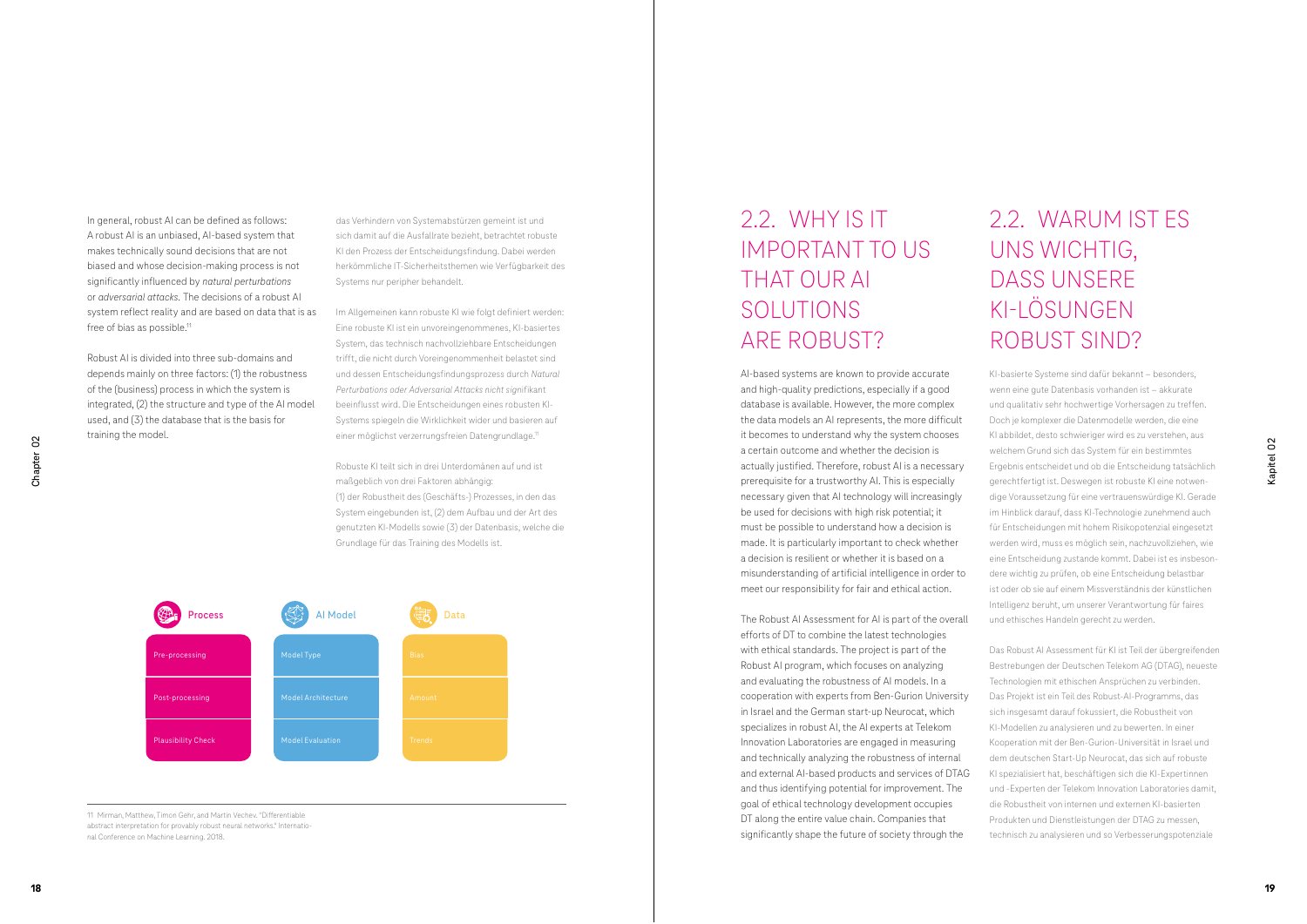zu identifizieren. Das Ziel ethischer Technologieentwicklung beschäftigt die Deutsche Telekom über die gesamte Wertschöpfungskette hinweg. Unternehmen, die durch die Entwicklung neuer, disruptiver Technologien und Angebote die Zukunft der Gesellschaft maßgeblich prägen, tragen eine immense Verantwortung. Um dieser Verantwortung gerecht zu werden, hat die Deutsche Telekom eigene "Digital Ethics" Leitlinien entwickelt, die den verantwortungsvollen und ethischen Umgang mit künstlicher Intelligenz thematisieren und selbstverpflichtende Regeln aufstellen. *[Die ausführliche Version dieser Leitlinien ist auf](https://www.telekom.com/resource/blob/544510/ca70d6697d35ba60fbcb29aeef4529e8/dl-181008-digitale-ethik-en-data.pdf)  [der Konzernwebseite zu finden.](https://www.telekom.com/resource/blob/544510/ca70d6697d35ba60fbcb29aeef4529e8/dl-181008-digitale-ethik-en-data.pdf)*

Das Robust AI Assessment, das die Deutsche Telekom dafür nutzen möchte, um ethische Aspekte in den Entwicklungsprozess neuer KI-Systeme einzubinden, fügt sich also nahtlos in eine Reihe von Ansätzen ein, die eine Zukunft fördern, in der Unternehmen ihrer gesellschaftlichen Verantwortung im digitalen Zeitalter gerecht werden.

**<sup>20</sup> <sup>21</sup>**Kapitel <sup>02</sup> Chapter <sup>02</sup> Wie robust ein System tatsächlich sein sollte, ist stark vom Anwendungsfall abhängig. Ein intelligenter Getränkeautomat hat natürlich andere Anforderungen als ein KI-System einer kritischen Infrastruktur. KI-Modelle werden oft als Systeme eingesetzt, die darauf spezialisiert sind, eine bestimmte komplexe Aufgabe in einem eng definierten Anwendungsbereich zu erledigen. Die zugrundeliegenden Datenmodelle sind sehr gut darin, spezifische Gesetzmäßigkeiten unter bestimmten

### 2.3. WIE ROBUST SOLLTEN KI-LÖSUNGEN SEIN?

Generell gilt: Je robuster ein KI-basiertes System ist, desto besser. Doch gibt es einen Punkt, an dem die Steigerung der Robustheit nicht mehr weiterhilft, vielleicht sogar kontraproduktiv ist?

<span id="page-10-0"></span>development of new, disruptive technologies and offerings bear an immense responsibility. In order to live up to this responsibility, DT has developed its own "Digital Ethics" guidelines that address the responsible and ethical use of artificial intelligence and establish self-imposed rules. *[The detailed version](https://www.telekom.com/resource/blob/544510/ca70d6697d35ba60fbcb29aeef4529e8/dl-181008-digitale-ethik-en-data.pdf)  [of these guidelines can be found on the Group website.](https://www.telekom.com/resource/blob/544510/ca70d6697d35ba60fbcb29aeef4529e8/dl-181008-digitale-ethik-en-data.pdf)*

The Robust AI Assessment, which DT wants to use to integrate ethical aspects into the development process of new AI systems, therefore fits seamlessly into a series of approaches that promote a future in which companies meet their social responsibility in the digital age.

### 2.3. HOW ROBUST SHOULD AI SOLUTIONS BE?

In general, the more robust an AI-based system is, the better. But is there a point where increasing robustness is no longer helpful, maybe even counterproductive?

Allgemein wird die Robustheit eines KI-Systems mithilfe von gezielt angewendeten Maßnahmen gesteigert. Das Entwickeln von weiteren Maßnahmen zur Steigerung der Robustheit verursacht einen hohen Aufwand, der aber keinen Mehrwert schafft. Mehr Maßnahmen als nötig machen das Modell nicht robuster, sondern können sogar zu schlechteren Entscheidungen führen.<sup>13</sup>

How robust a system should actually be depends heavily on the application. An intelligent vending machine naturally has different requirements than an AI system of a critical infrastructure system. AI models are often used as expert systems that are specialized to perform a certain complex task in a narrowly defined application area.

The underlying data models are very good at deriving and learning specific regularities under certain

conditions from a data set. Increasing the robustness of an AI system means extending the range in which the model can make plausible decisions. In extreme cases, the AI system changes from an expert to a generalist and thus loses the ability to solve the complex, special task for which it was trained. Since the complexity of the model is generally limited, for example, by the computing power required for training and the amount of data available, decisions can no longer be made with the same nuance as by a pure expert system.12

In general, the robustness of an AI system is increased by means of use case-specific measures that are often a tradeoff between model robustness, predictive performance and training effort. The development of further measures to increase the robustness causes a high level of effort, but does not create any added value. More measures than necessary do not make the model more robust but may even lead to worse decisions.13

AI models should therefore be, at best, somewhat more robust than their intended use requires in order to compensate for possible misjudgments in the assessment. However, it is not recommended to increase the robustness of such a system beyond what is necessary, as the performance of the AI model tends to deteriorate while the development effort increases.

12 Valiant, Leslie G. "Knowledge infusion: In pursuit of robustness in artificial intelligence." IARCS Annual Conference on Foundations of Software Technology and Theoretical Computer Science. Schloss Dagstuhl-Leibniz-Zentrum für Informatik. 2008.

Bedingungen aus einer Datengrundlage abzuleiten und zu lernen. Wenn man die Robustheit eines KI-Systems steigert, bedeutet dies, den Bereich zu erweitern, in dem das Modell plausible Entscheidungen treffen kann. Im Extremfall wandelt sich das KI-System dabei vom Experten zum Generalisten und verliert damit die Fähigkeit, die komplexe, spezielle Aufgabe zu lösen, für die es trainiert wurde. Da die Komplexität des Modells generell beispielsweise durch die benötigte Rechenleistung für das Training und die verfügbare Datenmenge begrenzt ist, können die Entscheidungen nicht mehr so nuanciert getroffen werden, wie es ein reines Expertensystem könnte.12

KI-Modelle sollten deswegen im besten Fall etwas robuster sein als ihr Einsatzzweck erfordert, um eventuelle Fehleinschätzungen bei der Beurteilung auszugleichen. Es ist aber nicht empfehlenswert, die Robustheit eines solchen Systems in großem Maße über die Anforderungen hinaus zu steigern, da dabei tendenziell die Performance des KI-Modells nachlässt, obwohl der Entwicklungsaufwand steigt.

<sup>13</sup> Anderson, Greg, et al. "Optimization and abstraction: A synergistic approach for analyzing neural network robustness." Proceedings of the 40th ACM SIGPLAN Conference on Programming Language Design and Implementation. 2019.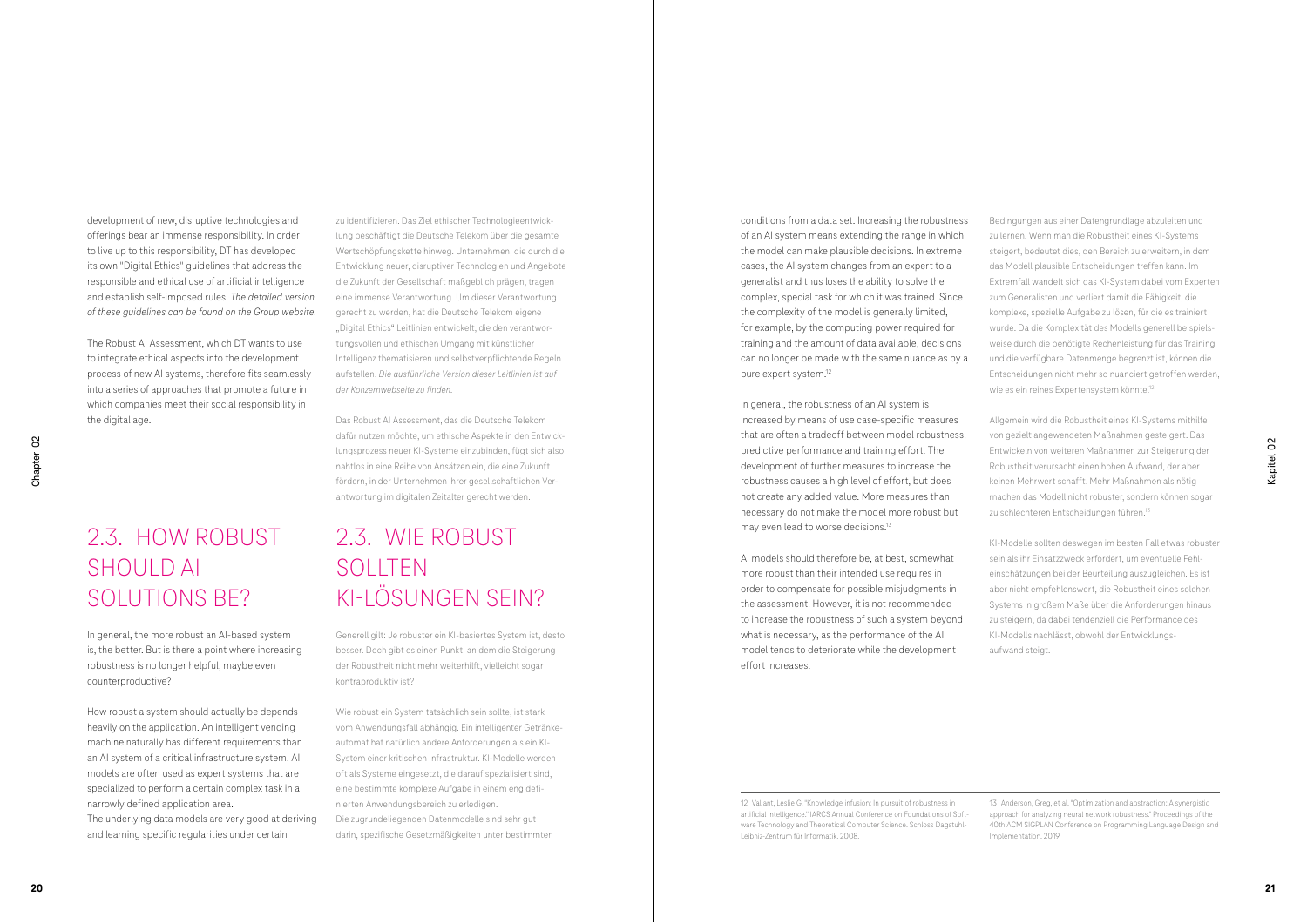<span id="page-11-0"></span>

## NUTZEN WIR EIN SELF-ASSESSMENT FRAMEWORK?

Innerhalb der Deutschen Telekom AG gibt es aktuell eine Vielzahl an aktiven Projekten und Systemen, die künst liche Intelligenz entwickeln und/oder einsetzen. Die Anzahl der Abteilungen, die an der KI-Entwicklung beteiligt sind, steigt ständig. Ziel muss es sein, sowohl technischen Projektleitungen als auch KI-Expertinnen und -Experten sowie Data Scientists frühzeitig im Entwicklungsprozess eines neuen KI-Projektes einen Überblick zu geben, welche Robustheit der Anwendungsfall erfordert und ob die Maßnahmen, die aktuell geplant oder entwickelt werden, ausreichend sind.

### 3.1. WARUM 3.1. WHY DO WE USE A SELF-ASSESSMENT FRAMEWORK?

Je früher innerhalb der Entwicklung eines neuen KIbasierten Tools das Thema Robustheit betrachtet wird, desto besser können die Maßnahmen auf den jeweiligen Anwendungsfall abgestimmt werden. Anders als in herkömmlichen Prozessen, bei denen Maßnahmen oft erst spät identifiziert und entwickelt werden, entstehen durch dieses "Robustness by Design" Systeme, die inhärent robust sind und nicht erst durch aufgesetzte Maßnahmen einsetzbar werden.14

The earlier the topic of robustness is considered, the better the measures can be adapted to the respective application. In contrast to conventional processes, in which measures are often identified and developed at a late stage, this "Robustness by Design" approach creates systems that are inherently robust and cannot be implemented only by means of applied measures.<sup>14</sup>

> Damit wir sicherstellen können, dass unsere KI-basierten Produkte tatsächlich nicht für Angriffe und andere Abwei chungen der Input-Daten anfällig sind, setzen wir zusätz lich technische Analysen ein, die eine neue KI-basierte Anwendung vor dem Einsatz bestehen muss. Wie zuvor erwähnt, werden derzeit innerhalb des Robust-AI-Pro grammes neben dem Self-Assessment-Konzept ebenfalls

Within DT there are currently a large number of active projects and systems that are developing and/or using artificial intelligence. The number of departments involved in AI development is constantly increasing. The goal must be to give technical project managers, as well as AI experts and data scientists, an overview of which robustness the use case requires and whether the measures currently planned or developed are sufficient. This should be done as early as possible in the development phase of a new AI project.

To ensure that our AI-based products are not vulnerable to attacks and other variations in input data, we also use technical analysis that a new AIbased application must pass before it can be used. As previously mentioned, the Robust AI program is currently developing and improving technical analysis

### Robustness Self-Assessment

### Robustness Self-Assessment

<sup>14</sup> Valiant, Leslie G. "Knowledge infusion: In pursuit of robustness in artificial intelligence." IARCS Annual Conference on Foundations of Soft ware Technology and Theoretical Computer Science, Schloss Dagstuhl-Leibniz-Zentrum für Informatik. 2008.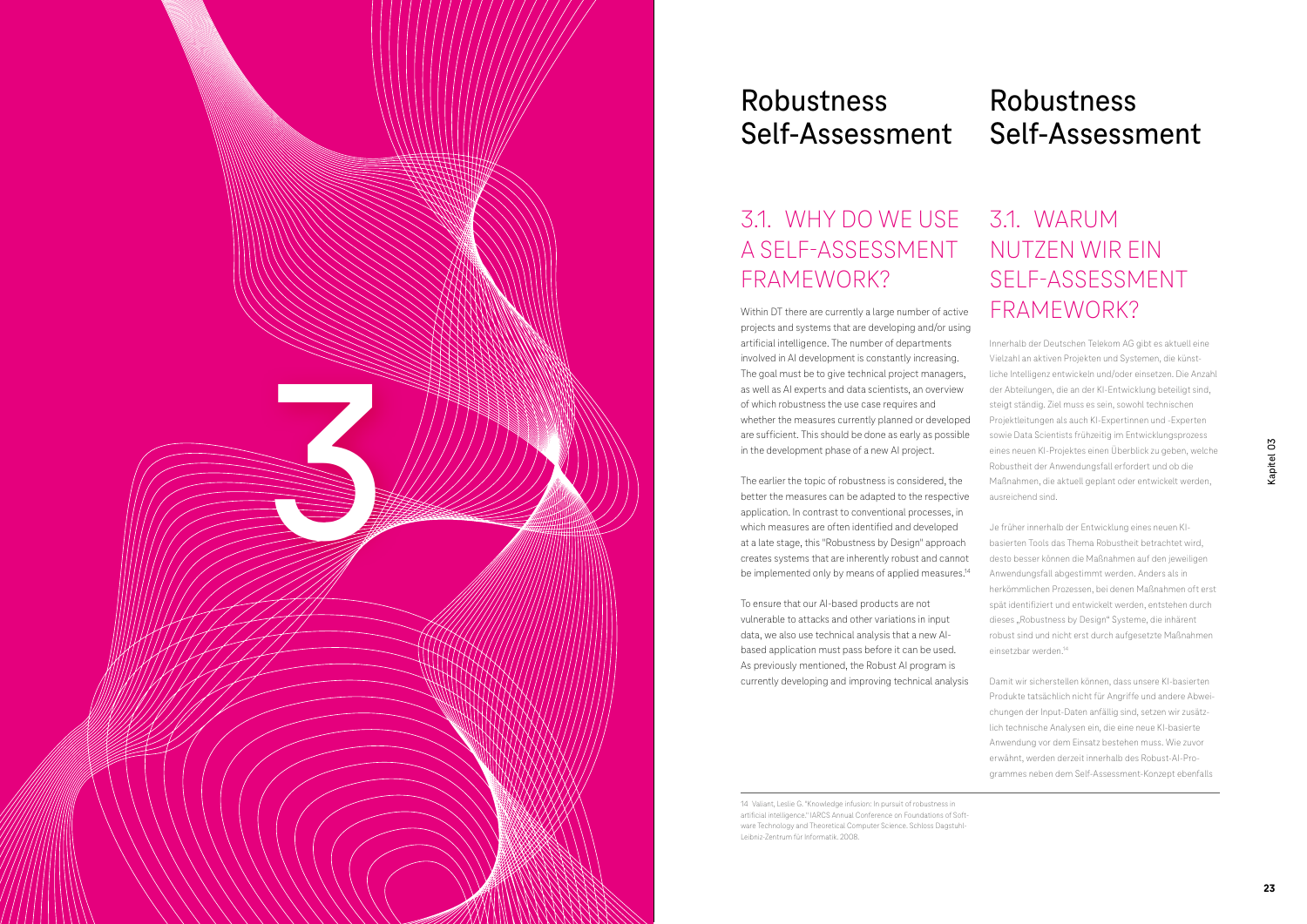<span id="page-12-0"></span>options in addition to the self-assessment concept. Ideally, the technical analysis is mainly used to verify the proper implementation and functionality of the selected measures, as well as to automatically test new releases.

### 3.2. HOW IS THE SELF-ASSESSMENT CONCEPT STRUCTURED?

The self-assessment concept is based on the principle of a gap analysis. The first part considers the robustness requirements that are directly related to the use case and thus representative of the target specification. The second part assists in developing the planned or implemented measures and thus represents the actual state. The analysis values of both parts can then be compared in order to identify differences between target and actual state.

Insgesamt umfasst das Self-Assessment Framework 35 gewichtete Fragen. Ungefähr ein Drittel davon zählen zum ersten Teil und beziehen sich auf die möglichen Auswirkungen einer Fehlfunktion des betrachteten Modells, die Wahrscheinlichkeit eines Angriffes oder die Gefahr einer unerwarteten Eingabe. Die Analyse des Ist-Zustands besteht aus 24 Fragen, die anhand der Domänen robuster KI in Teilbereiche aufgeteilt sind:

(1) robuster Prozess, (2) robustes KI-Modell und (3) robuste Datengrundlage.

### 3.3. GEWICHTUNG DER FRAGEN

Da jede Frage einen individuell unterschiedlichen Einfluss auf die Robustheit einer KI-Lösung hat, wird ein Gewichtungssystem genutzt, um die Fragen ins Verhältnis zu setzen. Dabei wurden zuerst alle Fragen der einzelnen Kategorien gewichtet und anschließend anhand der *"Paired-Comparison-Methode"* bewertet. Diese Methode vergleicht Fragenpaare miteinander, die dadurch einen Faktor erhalten, der den relativen Wert zwischen den Fragen beschreibt ("Eine gute Antwort auf Frage 1 ist doppelt so viel wert wie eine gute Antwort auf Frage 2."). Im ersten Schritt wurde explizit nicht darauf geachtet, alle Bewertungen über mehrere Fragenpaare konsistent zu halten, da so eine möglichst genaue Einschätzung gefördert wird. Im zweiten Schritt wurden dann alle Konflikte aufgeführt und nacheinander durch das Anpassen der Bewertungen aufgelöst. Die dabei entstandenen Gewichtungen wurden in Interviews mit Expertinnen und Experten sowie Nutzerinnen und Nutzern kritisch hinterfragt und für die finale Version des Assessments leicht angepasst. Damit die *Robustness-Score*-Ergebniswerte im gewünschten Wertebereich liegen, wurden die entstandenen Gewichte uniform skaliert.

The self-assessment framework is comprised of 35 weighted questions. Approximately one third of these belong to the first part and relate to the possible effects of a malfunction of the model under consideration, the probability of an attack or the danger of unexpected input. The analysis of the actual state consists of 24 questions, which are divided into sub-sections based on the domains of robust AI: (1) robust process, (2) robust AI model, and (3) robust data basis.

### 3.3. WEIGHTING OF THE QUESTIONS

Since each question has an distinctly different influence on the robustness of an AI solution, a weighting system is used to put the questions into relation. All questions in each category were weighted and then evaluated using the "*paired comparisons*" method. The "*paired comparisons"*  method compared questions in pairs and assigns these a factor that describes the relative value between the questions ("A good answer to question 1 is worth twice as much as a good answer to question 2"). In the first step, no attention was paid to keeping all ratings consistent across multiple question pairs, as this promotes the most accurate assessment possible. In the second step, all conflicts were then listed and resolved one after the other by adjusting the ratings. The resulting weightings were critically reviewed in expert and user interviews and were slightly adjusted for the final version of the assessment. To ensure that the *Robustness Score*  result values are within the desired value range, the resulting weights were uniformly scaled.

technische Analysemöglichkeiten weiterentwickelt und verbessert. Im Idealfall wird die technische Analyse hauptsächlich dafür genutzt, die ordnungsgemäße Umsetzung und Funktionalität der gewählten Maßnahmen zu verifizieren sowie neue Releases automatisiert zu prüfen.

### 3.2. WIE IST DAS SELF-ASSESSMENT-KONZEPT STRUKTURIERT?

Das Self-Assessment-Konzept basiert auf dem Prinzip einer Gap-Analyse. Der erste Teil befasst sich mit den Robustheitsanforderungen, die unmittelbar durch den Anwendungsfall bedingt sind und bildet damit die Soll-Vorgabe ab. Der zweite Teil behandelt die geplanten bzw. umgesetzten Maßnahmen und steht somit für den Ist-Zustand. Die Analysewerte beider Teile können dann gegenübergestellt werden, um Differenzen zwischen Sollund Ist-Zustand zu identifizieren.

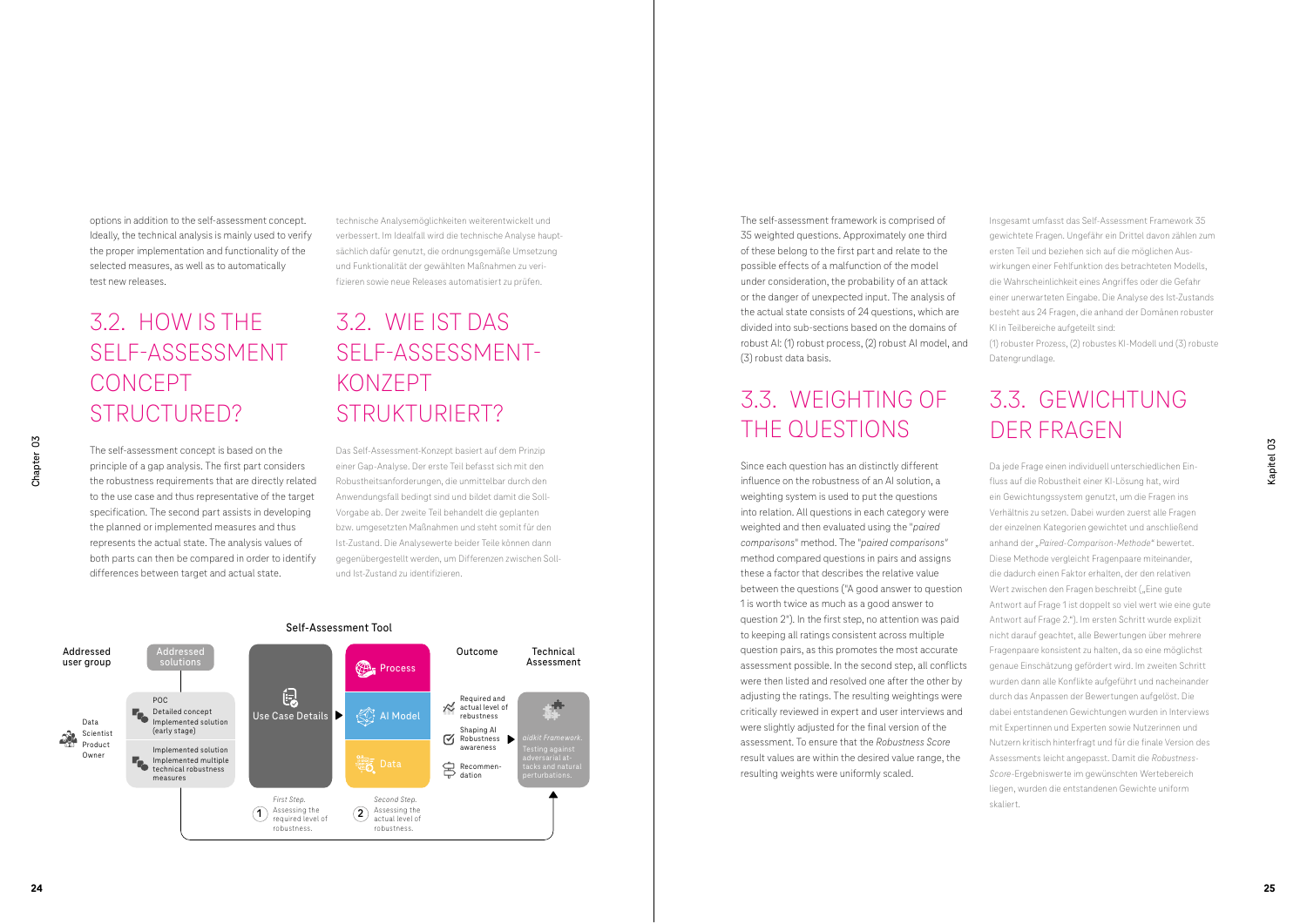simpelsten, am stärksten ausgeprägten Muster in Datensätzen finden. Das sind meistens nicht die robustesten Muster. Hinzu kommt, dass für das Finden robuster Muster im Normalfall mehr Daten und eine längere Entwicklungsphase benötigt wird, um das Modell auf die Datengegebenheiten einzustellen.

Analog zu der Gewichtung der Fragen wurde auch den Antwortmöglichkeiten der Fragen jeweils ein Faktor zwischen -1 und +2 zugewiesen, der während des Assessments durch eines der folgenden Symbole dargestellt wird: -, o, +, ++. Dieser Faktor wird mit der Gewichtung der jeweiligen Frage multipliziert und fließt so gewichtet in das Gesamtergebnis ein. Für die Einschätzung der benötigten Robustheit erhalten Antworten, die auf eine hohe benötigte Robustheit hinweisen einen hohen Faktor. Bei der Einschätzung der umgesetzten Maßnahmen erhalten Antworten, die auf die Umsetzung valider Maßnahmen hindeuten ebenfalls einen hohen Faktor.

Um die beiden Ergebniswerte – den *Required Robustness Score* und den *Actual Robustness Score* – zwischen 0 und 5 zu erhalten, werden alle Fragenergebnisse unter der jeweiligen Kategorie aufsummiert.

### 3.4. WIE SETZEN SICH DIE ERGEBNISWERTE ZUSAMMEN?

Das Ergebnis des Robust AI Assessments besteht aus zwei Werten: (1) dem *Required Robustness Score* und (2) dem *Actual Robustness Score*. Diese beiden Werte, welche die benötigte Robustheit und die umgesetzte Robustheit ausdrücken, können direkt gegenübergestellt werden. So können mögliche Gaps auf einen Blick erkannt werden.

Die Wertung des Robust AI Assessments basiert auf einem additiven Konzept. Dies bedeutet, dass der Basis-Score bei Null beginnt und durch jede valide Maßnahme leicht gesteigert werden kann. Die Auswahl dieses *Scoring Systems*, das in jeder Kategorie einen Wert von 0-5 vergibt, basiert auf der Annahme, dass Modelle, die nicht darauf trainiert wurden, robust zu handeln, nicht zufällig robust werden. Aktuelle Methoden, um KI-Modelle zu trainieren, wurden meist so entwickelt, dass sie die

### <span id="page-13-0"></span>3.4. WHAT VALUES DOES THE ROBUST AI ASSESSMENT PROVIDE?

The results of the Robust AI Assessment consist of two values: (1) the *Required Robustness Score* and (2) the *Actual Robustness Score*. These two values, which express the required robustness and the implemented robustness, can be directly compared. As a result, possible gaps can be detected at a glance.

The evaluation of the Robust AI Assessment is based on an additive concept. This means that the *basic score* starts at zero and can be easily increased by any valid measure. The selection of this *scoring system*, *which* gives a value of 0-5 in each category, is based on the assumption that models that are not trained to act robustly do not become robust by

chance. Current methods for training AI models have usually been developed to find the simplest, most pronounced patterns in data sets. These are usually not the most robust patterns. In addition, finding more robust patterns usually requires more data and a longer development phase to adapt the model to the data conditions.

Analogous to the weighting of the questions, a factor between -1 and +2 was assigned to the possible answers of the questions, which is represented during the assessment by one of the following symbols: -, o, +, ++. This factor is multiplied by the weighting of the respective question and thus flows weighted into the overall result. For the assessment of the required robustness, answers that indicate a high required robustness receive a high factor. For the assessment of the implemented measures, answers that indicate the implementation of valid measures also receive a high factor.

To obtain the two result values − the *Required Robustness Score* and the *Actual Robustness Score* − between 0 and 5, all question results are summed up under the respective category.

11 questions for required level and 24 questions for actual level were answered

Single Question Score =  $Question$  weight  $*$  Answer Value Required Robustness Score =  $\sum$  Single Question Score

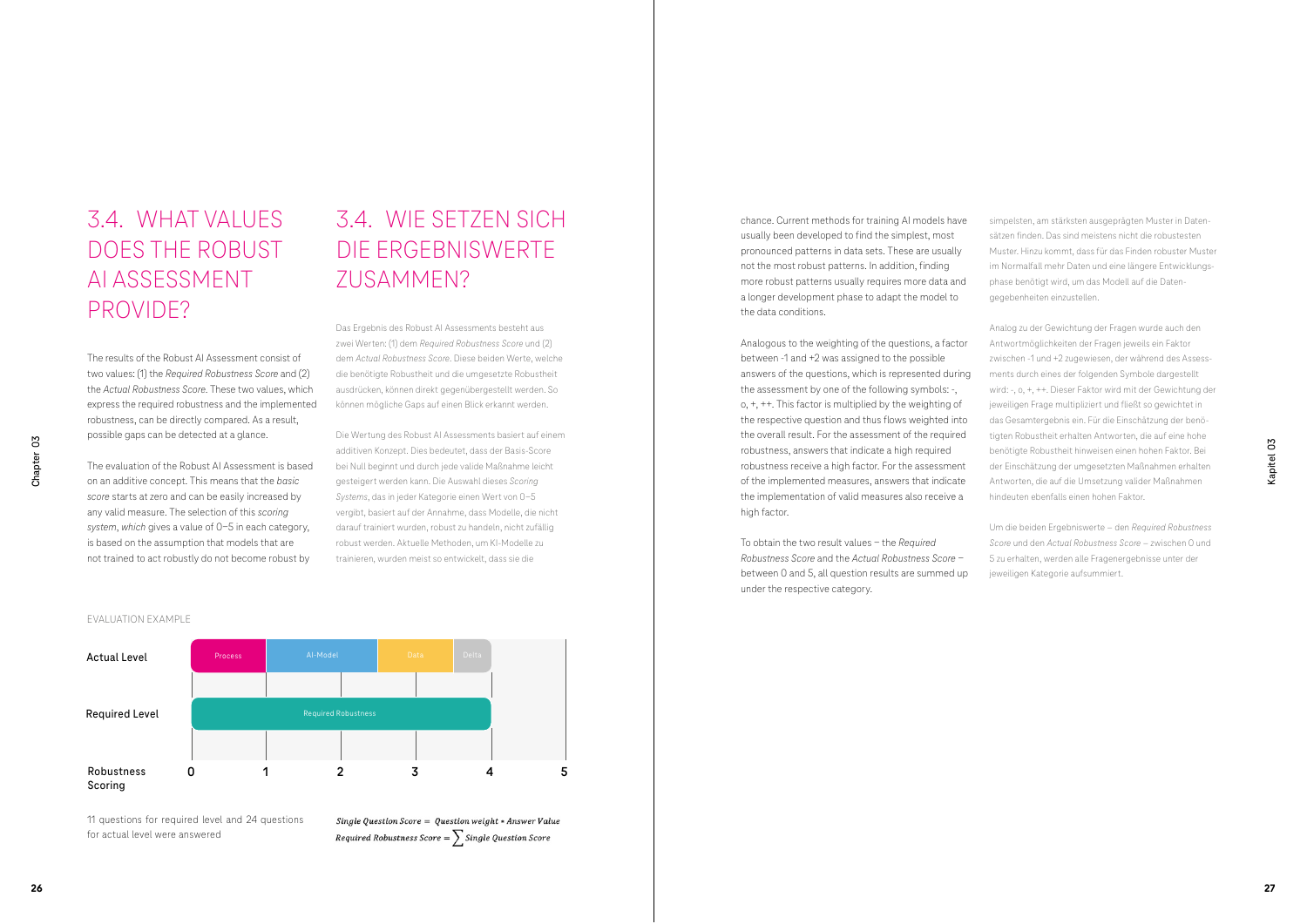<span id="page-14-0"></span>

### 4.1. REQUIRED ROBUSTNESS

Das Ziel des ersten Teilbereiches des Assessments ist die Einschätzung, wie robust eine Lösung für den gegebenen Anwendungsfall sein soll. Hierfür wird ein Ansatz verwendet, der an das Verfahren einer Risikoanalyse angelehnt ist. Betrachtet werden dafür Faktoren, die Auswirkungen von Fehlentscheidungen des KI-Systems einschätzen und Faktoren, die eine Wahrscheinlichkeit von Fehlentscheidungen aufzeigen. Beide Faktoren fließen über die Auswahl und Gewichtung der Fragen zu ungefähr gleichen Anteilen in den *Required Robustness Score* ein. Im Folgenden werden die Gewichtung der Fragen und die jeweiligen Antwortmöglichkeiten im Detail begründet.

Ein hoher Wert in der Kategorie *"Required Robustness"*  lässt darauf schließen, dass der Anwendungsfall ein hohes Maß an Robustheit erfordert.

### 4.1. REQUIRED ROBUSTNESS

The goal of the first part of the assessment is to estimate how robust a solution should be for the given application. For this purpose, we used an approach based on the procedure of a risk analysis. Here, factors that estimate the effects of wrong decisions of the AI system and factors that show a probability of wrong decisions are considered. Both factors flow into *the Required Robustness Score* in approximately equal proportions through the selection and weighting of the questions. In the subsequent section, the weighting of the questions and the respective answer options are explained in detail.

A high value in the category "Required Robustness" indicates that the application requires a high degree of robustness.

### Content of the Assessment

## Inhalt des Assessments

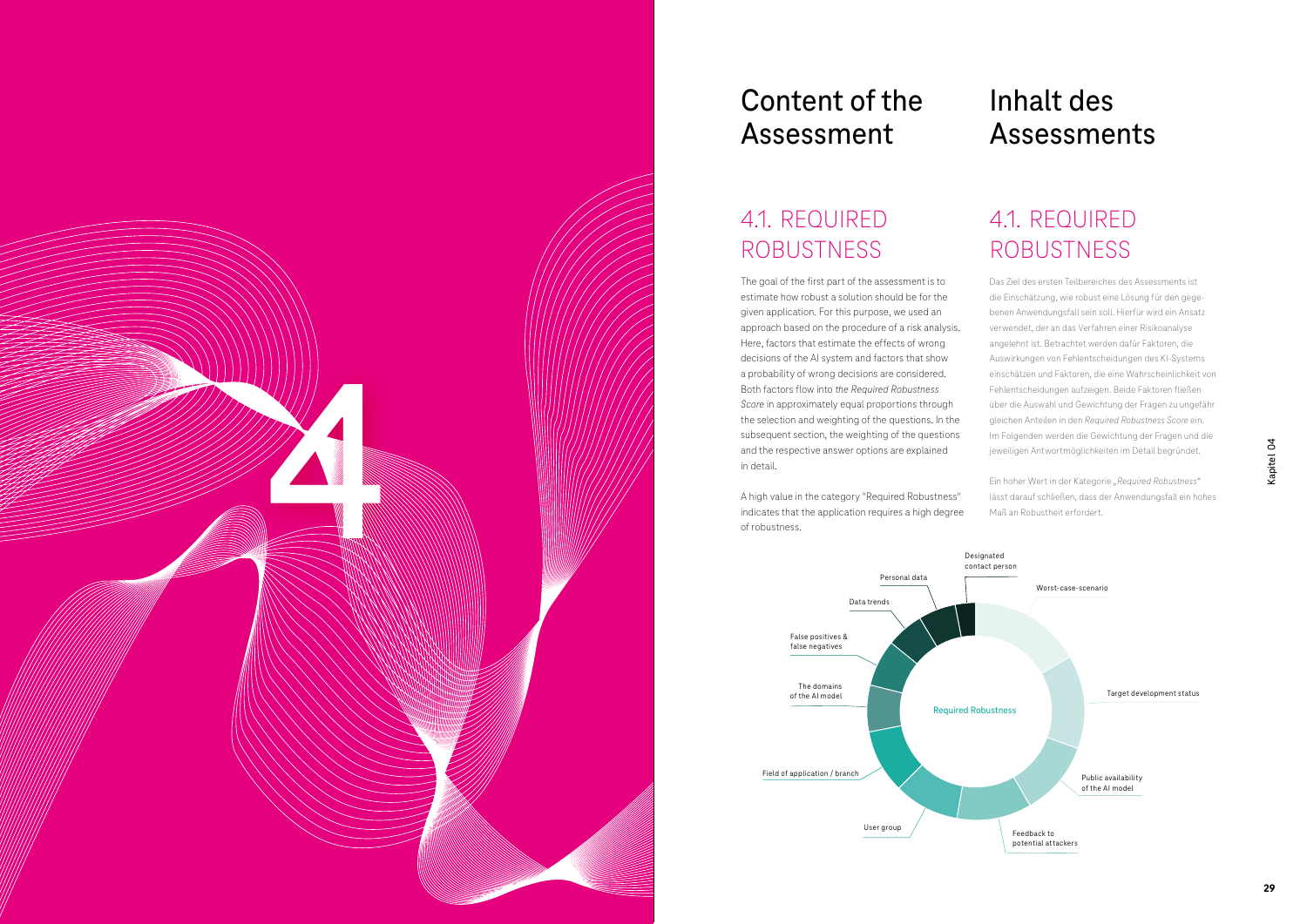Since the worst possible effects of a wrong decision rarely occur, it is also important to consider the effects of a more minor wrong decision. As the selection of potential consequences cannot be queried directly, due to the extreme variety of fields of application and possibilities, the possible fields of application are separated according to their respective development status in order to derive an estimate. AI systems that are developed as a *proofof-concept* to demonstrate a certain functionality tend to have less impact in the case of a wrong decision, because they are often not connected to production systems but to a test environment. In addition, the results of a proof-of-concept are usually viewed in a more differentiated and critical way than the output of established and integrated systems, although these, too, can be susceptible.

The question was given a high weighting, as productive systems can cause significantly more major damage than *proof-of-concept* systems. However, the derivation of the risk is less direct than when the worst possible impact is queried and is therefore less clear-cut. For this reason, the question value was estimated to be somewhat lower at 13.9 %.

### <span id="page-15-0"></span>4.1.1. ASSESSING THE EFFECTS OF WRONG DECISIONS OF THE AI MODEL

In order to be able to assess how great the effects of a wrong decision are, it is necessary to consider the risk potential of a wrong decision in the worst case. With a question weighting of 16.7 %, the maximum hazard potential therefore has the greatest influence within the subcategories of possible effects as well as in the entire category of *Required Robustness*. The response options focus on the consequences for the company and provide an indicator for assessment. Being forced to change the company's goals or strategy in the short term, for example in the case of large-scale network instability, is a worst-case scenario with a high impact on the company. At the same time, a failure which receives attention from leading media sources is rated as having a medium impact on the company. Small mistakes that do not affect reputation, goals, and strategy are considered trivial.

#### WORST-CASE-SCENARIO

**16.7%** 

What kind of worst-case-scenario could theoretically be triggered by the model making a wrong decision?

WORST-CASE-SZENARIO

Welche Art von Worst-Case-Szenario könnte theoretisch durch eine Fehlentscheidung des Modells ausgelöst werden?

#### Antwort



Antwort-Faktor

- 2 Hoher Einfluss: Das Auftreten des Risikos zwingt das 2 Unternehmen, seine Ziele oder Strategie kurzfristig zu ändern.<br>Die Republikationsverluste kurzen in der Strategie kurzfristig zu ändern. Beispiel: Ein Ausfall führt zu Netzinstabilität im großen Maß.
- Geringer Schaden oder kein Schaden Mittlerer Einfluss: Das Auftreten des Risikos erfordert mittel-1 1 fristige Änderungen der Ziele oder der Strategie des Unternehmens. Beispiel: Der Fehler führt zu einem Reputationsschaden, welcher von führenden Medien aufgegriffen wird.
- Trivialer Einfluss: Keine Auswirkung auf den Unternehmens-0 0wert. Beispiel: Interne Prozesse können nicht in gewohnter Geschwindigkeit erfolgen.

Da die schlimmsten möglichen Auswirkungen einer Fehlentscheidung nur sehr selten tatsächlich eintreten, sollte ebenfalls betrachtet werden, welche Auswirkungen eine kleinere Fehlentscheidung haben kann. Da durch die extreme Vielzahl an Einsatzbereichen und -möglichkeiten die Auswahl potenzieller Folgen kaum direkt abfragbar ist, werden stattdessen die möglichen Einsatzbereiche nach ihrem jeweiligen Entwicklungsstand getrennt, um dadurch eine Schätzung abzuleiten. KI-Systeme, die als *Proof of Concept* entwickelt werden, um eine bestimmte Funktionalität zu demonstrieren, tendieren zu geringeren Auswirkungen bei einer Fehlentscheidung, da sie oft nicht an Produktivsysteme, sondern an eine Testumgebung angebunden sind. Zudem werden die Ergebnisse eines *Proof of Concepts* meist differenzierter und kritischer betrachtet als die Ausgaben etablierter und integrierter Systeme, obwohl auch diese anfällig sein können.

Der Frage wurde eine hohe Gewichtung zugewiesen, da produktive Systeme deutlich höhere Schäden verursachen können als *Proof-of-Concept-*Systeme. Die Ableitung des Risikos erfolgt aber weniger direkt als bei der Abfrage der schlimmsten möglichen Auswirkung und ist so weniger eindeutig. Daher wurde der Fragenwert mit 13,9 % etwas geringer eingeschätzt.

4.1.1. EINSCHÄTZEN DER AUSWIRKUNGEN VON FEHLENTSCHEIDUNGEN DES KI-MODELLS

| Answer                                                                                                                                                                                    | Response Factor |   | L           |
|-------------------------------------------------------------------------------------------------------------------------------------------------------------------------------------------|-----------------|---|-------------|
| High impact: The emergence of the risk forces the company to<br>change its objectives or strategy in the short-term.<br>Example: A failure leads to network instability on a large scale. |                 | 2 | H<br>ι<br>F |
| Medium impact: The emergence of the risk requires medium-<br>term changes to the company's objectives or strategy.<br>Example: The error leads to reputational damage, which              |                 | 1 | N<br>f<br>n |
| receives attention from leading media sources.                                                                                                                                            |                 |   | v           |

Um einschätzen zu können, wie groß die Auswirkungen einer Fehlentscheidung sind, muss betrachtet werden, welches Gefahrenpotenzial bei einer Falsch-Entscheidung im schlimmsten Fall existiert. Das maximale Gefahrenpotenzial hat daher mit einer Fragengewichtung von 16,7 % den größten Einfluss innerhalb der Unterkategorien möglicher Auswirkungen sowie in der gesamten Kategorie *Required Robustness*. Die Antwortmöglichkeiten fokussieren die Folgen für das Unternehmen und geben einen Indikator zur Einschätzung. Der Zwang, kurzfristig die Unternehmensziele oder -strategie zu ändern, wie es zum Beispiel bei einer Netzinstabilität im großen Maß der Fall ist, ist ein Worst-Case-Szenario mit hohem Einfluss auf das Unternehmen, während ein Fehler, der von führenden Medien aufgegriffen wird, als mittelgroßer Einfluss auf das Unternehmen gewertet wird. Kleine Fehler, die sich nicht auf den Ruf, Ziele und Strategie auswirken, werden als trivial eingeschätzt.

### What stage of development should the AI system reach?

### ZIEL- ENTWICKLUNGSSTAND

#### TARGET DEVELOPMENT **STATUS 13.9 %**

| Answer           | Response Factor |
|------------------|-----------------|
| Proof of concept |                 |
| Finished product |                 |

### Welchen Entwicklungsstand soll das KI-System erreichen?

| Antwort          | Antwort-Faktor |
|------------------|----------------|
| Proof of Concept | 0              |
| Fertiges Produkt |                |



= Weighting of questions / Fragengewichtung

Trivial impact: No effect on the company value. Example: Internal processes cannot take place at the usual speed.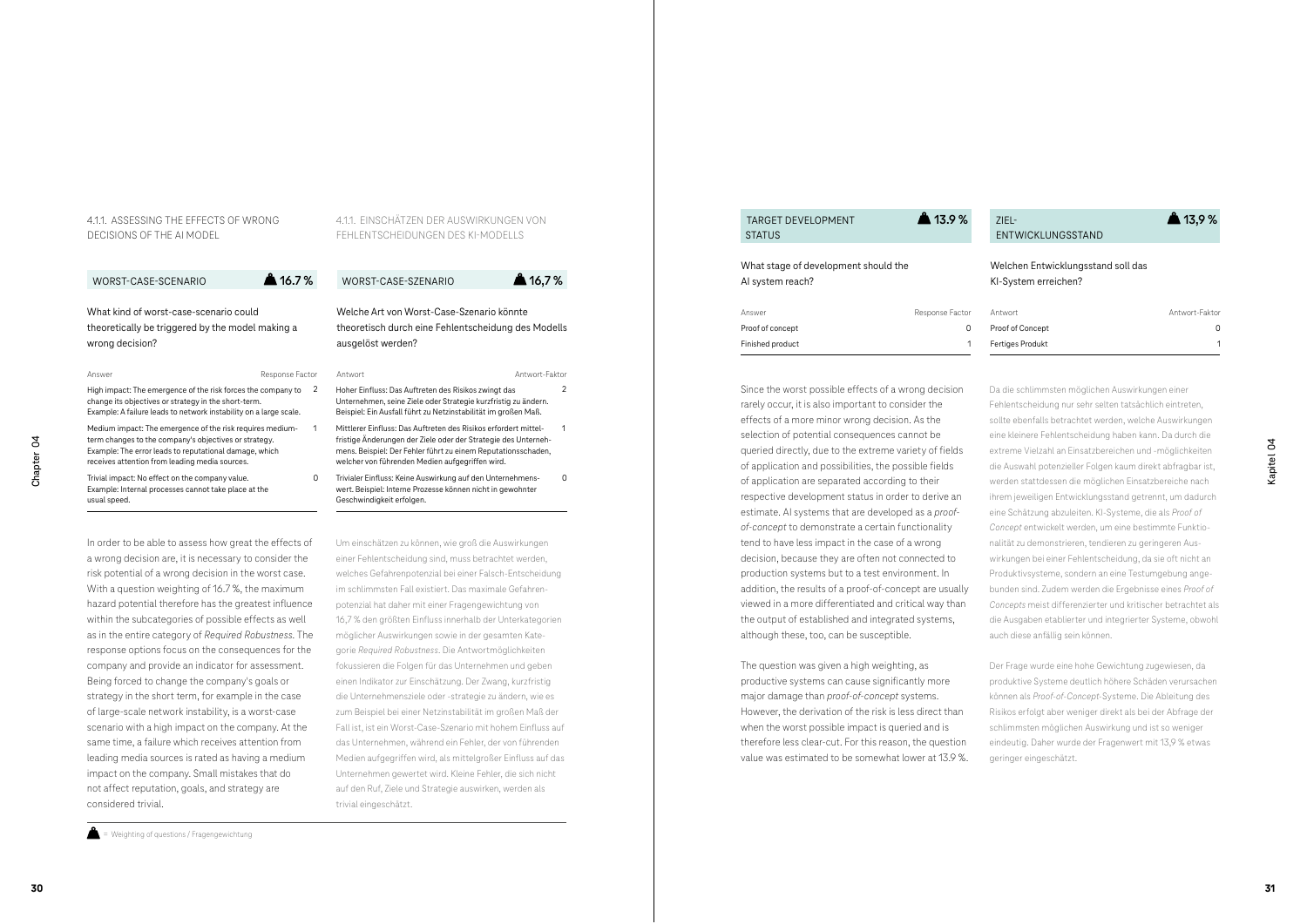AI models are optimized in the training phase to map data-based functions. This can lead to the integration of information beyond abstractions and generalized patterns into the training. Especially in very complex models with many trainable parameters, it is often the case that certain information is implicitly stored in the model. In academic experiments it has already been shown that it is theoretically possible to extract this implicitly stored information through data extraction attacks.<sup>15</sup>

Such an attack would be particularly critical if the model were trained using personal or personally identifiable data that could be made public in this way. This must be considered, particularly in conjunction with the personal rights granted by the GDPR. Since the damage to reputation and financial losses would be significantly greater than with most other data in the event of such a violation of personal rights, the handling of personal data is explicitly included. As the processing of trade secrets is associated with a similarly high potential for damage, these are also taken into consideration.

15 Jagielski, Matthew, et al. "High-fidelity extraction of neural network models." arXiv preprint arXiv:1909.01838. 2019.

Previous user and expert interviews have shown that different industries tend to have different critical *use cases*. The fact that most of the interview participants rated the significance of the use cases as less significant than, for example, the *worst-case scenario* or the targeted development status was due to the fact that even in industries with a tendency towards high risk potential, there are applications that are not very critical. An exact derivation to the specific use case was considered more difficult and therefore less accurate.

The response options are differentiated between domains with high risk potential and other domains. Domains in which many use cases have a high risk potential have been empirically identified as including the automotive, manufacturing, and financial sectors. This is based both on the prevailing opinion from the expert interviews and on research into potential risks in the various sectors.

### EINSATZBEREICH / **BRANCHE**

KI-Modelle werden in der Trainingsphase daraufhin optimiert, datenbasierte Funktionen abzubilden. Dabei kann es dazu kommen, dass nicht nur Abstraktionen und generalisierte Muster antrainiert werden. Gerade bei sehr komplexen Modellen mit vielen trainierbaren Parametern kommt es auch oft dazu, dass bestimmte Informationen implizit im Modell abgespeichert werden. In akademischen Versuchen wurde bereits gezeigt, dass es theoretisch möglich ist, diese implizit gespeicherten Informationen durch Data-Extraction-Angriffe zu extrahieren.15

Sehr kritisch wäre ein solcher Angriff, wenn das Modell mithilfe von personenbezogenen oder personenbeziehbaren Daten trainiert wurde, die so publik werden könnten. Dies ist besonders im Zusammenspiel mit den durch die DSGVO gewährten Persönlichkeitsrechten zu betrachten. Der Reputations- und finanzielle Schaden wäre bei solch einer Verletzung von Persönlichkeitsrechten deutlich größer als bei den meisten anderen Daten. Deshalb wird der Umgang mit personenbezogenen Daten explizit mit aufgenommen. Da mit dem Prozessieren von Geschäftsgeheimnissen ein ähnlich hohes Schadenspotenzial einhergeht, werden diese ebenfalls betrachtet.

In vorhergehenden Interviews mit Expertinnen und Experten sowie Nutzerinnen und Nutzern hat sich herausgestellt, dass unterschiedliche Branchen zu unterschiedlich kritischen *Use Cases* tendieren. Dass die meisten Interviewten die Aussagekraft aber geringer einschätzten als zum Beispiel das *Worst-Case-Szenario* oder den angestrebten Entwicklungsstand, lag daran, dass auch in Branchen mit tendenziell hohem Gefahrenpotenzial Anwendungen existieren, die wenig kritisch sind. Eine genaue Ableitung auf den spezifischen *Use Case* wurde als schwieriger und daher weniger genau eingeschätzt.

Bei den Antwortmöglichkeiten wird zwischen Domänen mit hohem Gefahrenpotenzial und anderen Domänen unterschieden. Als Domänen, in denen viele Anwendungsfälle ein hohes Gefahrenpotenzial haben, wurden unter anderem die Automobilbranche, die verarbeitende Industrie und der Finanzsektor empirisch identifiziert. Dies stützt sich sowohl auf die vorherrschende Meinung aus den Interviews als auch auf eine Recherche von potenziellen Risiken in den verschiedenen Branchen.

### PERSONENBEZOGENE DATEN

Werden Geschäftsgeheimnisse, personenbezogene oder personenbeziehbare Daten von dem KI-Modell prozessiert?



| Antwort | Antwort-Faktor |
|---------|----------------|
| Ja      |                |
| Nein    | Ω              |

Are trade secrets or is personal or personally identifiable information processed by the AI model?

#### PERSONAL DATA FIELD OF APPLICATION / **5.6 %**

| Answer | Response Factor |
|--------|-----------------|
| Yes    |                 |
| No     |                 |

### In which industry sector will the AI model be used?

### In welchem Industriesektor soll das KI-Modell eingesetzt werden?

**9,7 %**

| Answer                                                                                   | Response Factor |  |
|------------------------------------------------------------------------------------------|-----------------|--|
| High-risk sector (e.g. automotive sector, manufacturing indus-<br>try, financial sector) |                 |  |
| Other                                                                                    |                 |  |

| Antwort                                                                              | Antwort-Faktor |
|--------------------------------------------------------------------------------------|----------------|
| Hoch-Risiko-Bereich (z. B. Automobilsektor,<br>herstellende Industrie, Finanzsektor) |                |
| Andere                                                                               |                |

### **BRANCH**

### **9.7 %**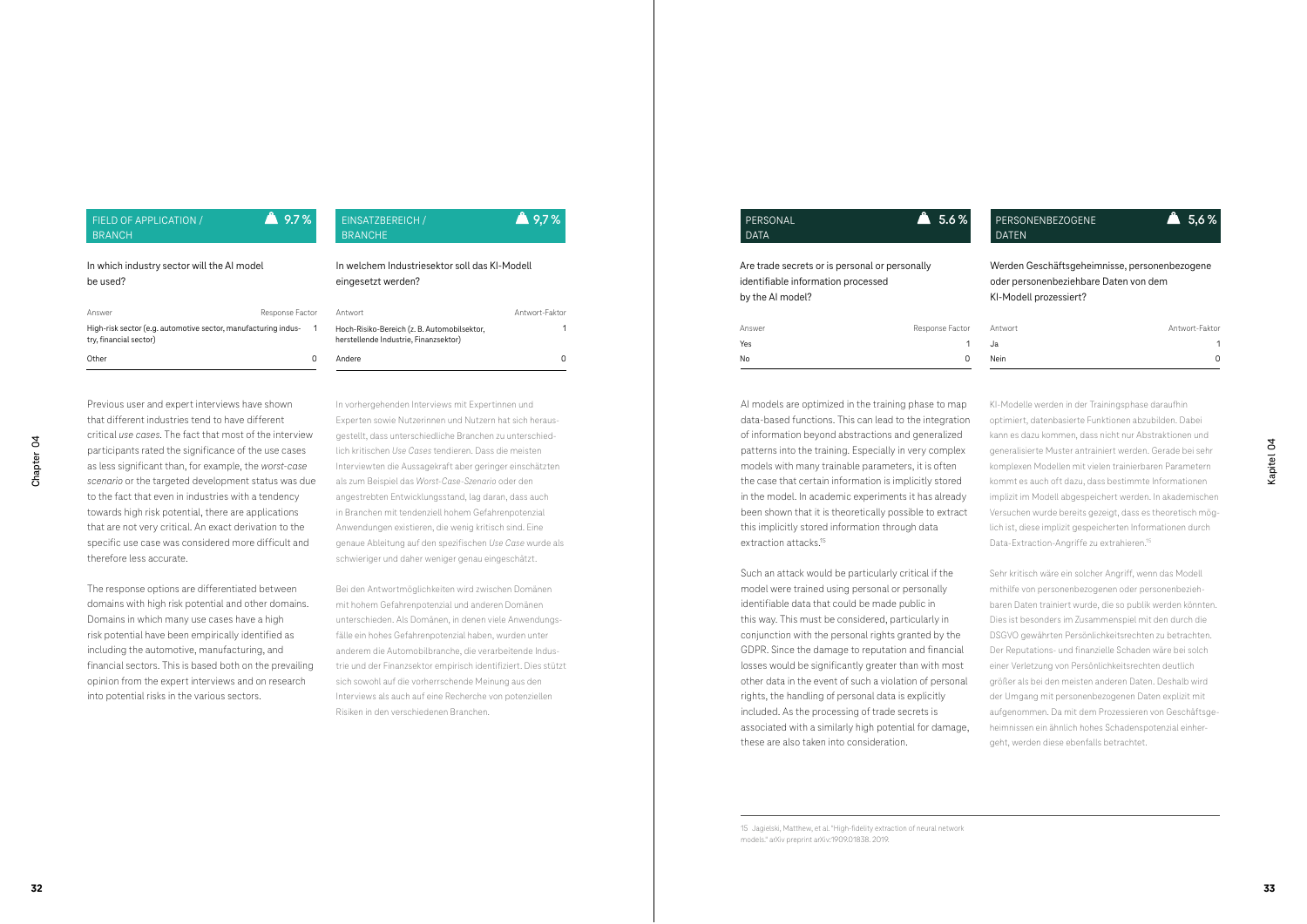Werden die Trainingsdaten anhand von speziellen Kenndaten in Klassen unterteilt?

Sollen Personen, die aus Datensicht dem Entscheidungsprozess gegenüber gleich erscheinen, auch zwingend gleiche Entscheidungen/Einordnungen erhalten (z. B. bei Marketingzwecken, wenn "Protected Features" nicht verwendet werden dürfen und daher Personen mit gleicher Einkaufshistorie die gleiche Werbung erhalten sollen)?

Einen geringen Einfluss bei der Abschätzung der Schadenshöhe hat das Vorhandensein einer dedizierten Kontaktperson, die im Falle einer falschen Entscheidung eingreifen kann. Dadurch kann zwar die falsche Entscheidung nicht von vorneherein verhindert werden, jedoch kann solch eine Kontaktperson schadensminimierend eingesetzt werden, um zu vermitteln und um das Missverständnis möglichst schnell aufzuklären. Die Notwendigkeit einer Kontaktperson hat sich bereits in vergangenen Projekten und während der vorbereitenden Interviews bestätigt. Der Beitrag zur Einschätzung des allgemeinen Risikos ist hier allerdings eher gering. Deswegen wird nur eine sehr niedrigere Gewichtung vergeben.

#### Is the training data classified according to specific characteristics?

Should people who are equal in the decision-making process from a data point of view also necessarily receive equal decisions/classifications (e.g. for marketing purposes, when "protected features" must not be used and therefore the same advertising should be sent to customers with the same purchase history)?

Chapter 04 Chapter 04

> The presence of a designated person in charge or contact person who can intervene in the case of a wrong decision also has a very small influence when estimating the amount of damage caused by wrong prediction. In these cases, a wrong decision cannot be prevented from the outset, but rather a contact person can be deployed to minimize damage, to mediate, and to clear up any misunderstandings as quickly as possible. The necessity of such a contact person has already been demonstrated in past projects and during preparatory expert interviews, but the contribution to the assessment of the general risk is rather small. Therefore, this variable has only been assigned a very low weighting.

In this context, further questions were developed

which can be used as a supplement, a completion, or a replacement. The selection of the appropriate question depends on the data to be processed. Especially for use cases with highly sensitive data, such as protected features related to age, disability/ chronic illness, education, ethnicity, gender, religion/ belief and sexual identity, further steps to increase robustness might be advisable. However, this detail is not relevant to the Robust AI

Assessment described here.

Are intimate personal data or customer details used for training?

- Nein
- Anhand von speziellen Eigenschaften (z. B. Modell des Smartphones, Anzahl der Personen im Haushalt)
- Gezielt anhand von "Protected Features"

Is training data used to enable conclusions about business models or business knowledge?

Does the training data directly or indirectly contain particularly sensitive data ("protected features": age, disability/chronic illness, education, ethnic origin, gender, religion/belief. sexual identity)?

In diesem Zusammenhang wurden weitere Fragen entwickelt, welche als Ergänzung, zur Vervollständigung oder als Ersatz verwendet werden können. Die Auswahl der passenden Fragestellung ist abhängig davon, welche Daten prozessiert werden. Speziell bei Use Cases mit Verwendung von besonders sensiblen Daten, wie zum Beispiel die sogenannten "Protected Features", welche sich auf Alter, Behinderung oder chronische Erkrankung, Bildung, ethnische Herkunft, Geschlecht, Religion, Weltanschauung und sexuelle Identität beziehen und daher besonders zu schützen sind, könnten weitere Schritte zur Robustheitssteigerung ratsam sein. Diese Ausdetaillierung ist aber nicht für das hier beschriebene Robust AI Assessment relevant.

Werden intime Personen- oder Klardaten von Kundinnen und Kunden zum Training verwendet?

Werden Trainingsdaten verwendet, die Rückschlüsse auf Geschäftsmodelle oder Business-Wissen ermöglichen?

Enthalten die Trainingsdaten direkt oder indirekt besonders schützenswerte Daten ("Protected Features": Alter, Behinderung oder chronische Erkrankung, Bildung, ethnische Herkunft, Geschlecht, Religion, Weltanschauung, sexuelle Identität)?

### DEDIZIERTE KONTAKTPERSON

### Gibt es eine dedizierte Kontaktperson, die bei einer falschen Entscheidung kontaktiert werden kann?

**2,8 %**

| Antwort     | Antwort-Faktor |
|-------------|----------------|
| <b>Nein</b> |                |
| Ja          |                |

Is there a designated contact person who can be contacted in the case of a wrong decision?

#### DESIGNATED CONTACT PERSON **2.8 %**

| Answer | Response Factor |
|--------|-----------------|
| No     |                 |
| Yes    |                 |

- Nein
- Daten enthalten wirtschaftliche Kenndaten von Kundinnen und Kunden und/oder Geschäftsvorfällen
- Daten enthalten Informationen über Strukturen von Kundinnen und Kunden
- Daten enthalten wirtschaftliche Kenndaten
- No
- Data contains economic characteristics of customers and/or business transactions
- Data contains information on customer structures
- Data contains economic characteristics
- Nein
- Personenbezogene Gesundheitsdaten (Krankenakten etc.)
- Personenbezogene Daten mit wirtschaftlichen Kenndaten
- No
- Personal health data
- (medical records, etc.)

• Personal data with economic characteristics

- Ja
- Nein
- Yes
- No
- Ja, möglich
- Ja, zwingend
- Nein, nicht so vorgesehen
- Nein, darf auf keinen Fall geschehen
- Yes, possible
- Yes, mandatory
- No, not intended
- No, must not happen under any circumstances
- No
- Based on specific characteristics (e.g. model of smartphone, number of people in the household)
- Specifically, on the basis of "protected features"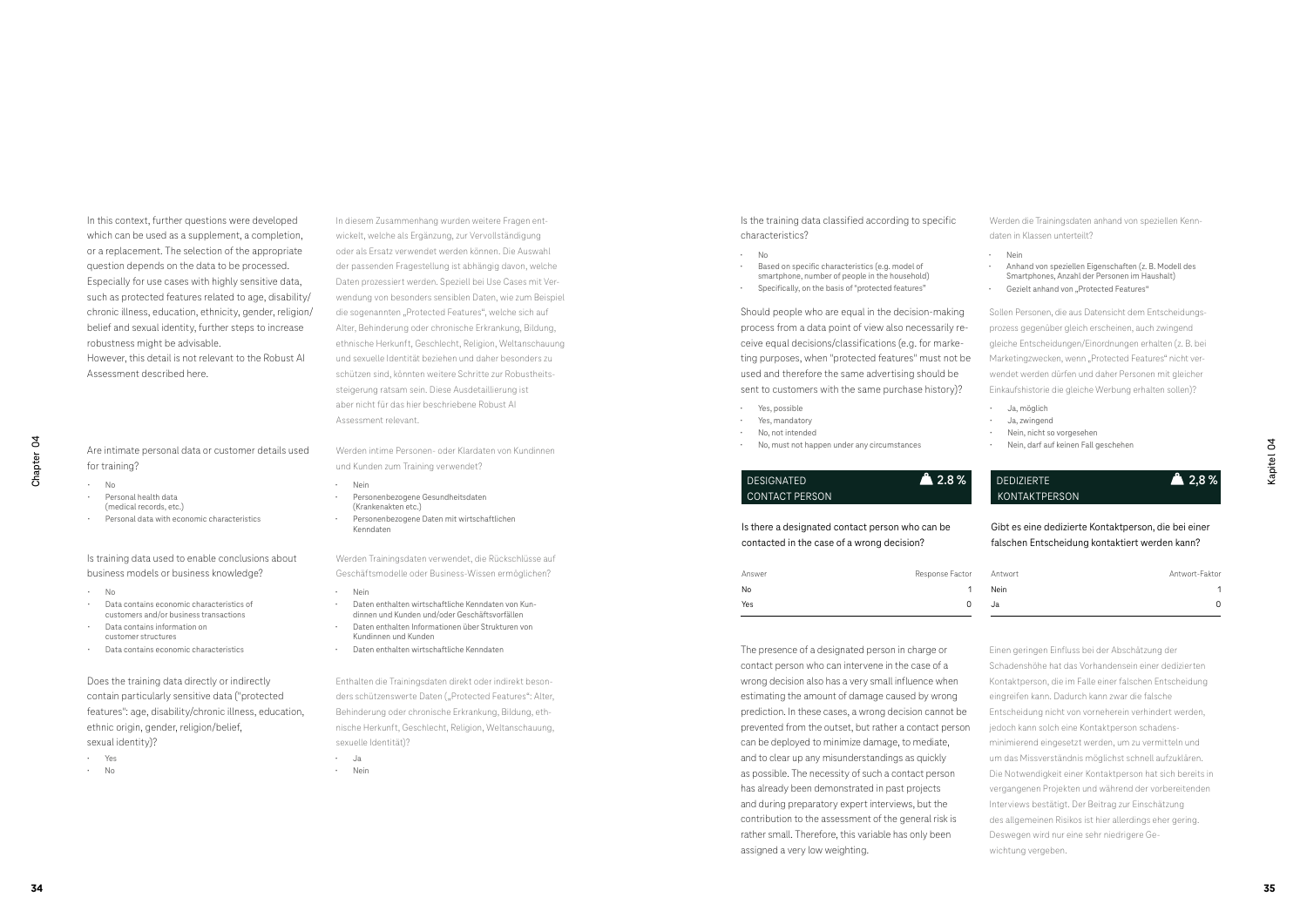probability of causing wrong decisions and the publication of the model strongly favors this, this question has a relatively high weighting of 11.1 %. In the answer, a distinction can be made between a published and an internal/unpublished model.

However, replication of a fully published AI model is not the only way a potential attacker can perform an *adversarial attack*[. Instead, \(1\) during the attacker](#page-7-0)  model's training, the model could be used directly on the attacked model to evaluate the results, or (2) a data set of tested input and output pairs could be created to train a third model and derive the behavior of the attacked model from the data base *(reverse engineering)*. Subsequently, the same process as with a replicated model is used. This way, even without direct access to the model to be attacked, it is possible to produce inputs that are difficult to understand and have a comparable probability to trigger borderline cases as described in the previous question, the high weighting of 11.1 % percent must therefore also be applied here.

The only way to completely rule out the possibility of an *adversarial attack* [is to ensure that potential](#page-7-0)  attackers cannot understand which input requires which decision. This means that the attacker will be

<span id="page-18-0"></span>4.1.2. ASSESSING THE PROBABILITY OF WRONG DECISIONS OF THE AI MODEL

This question aims to assess the extent to which [an attacker is able to perform an](#page-7-0) *adversarial attack* to produce borderline cases. Since an attack using GAN *(Generative Adversarial Network)* is considered a very effective attack which often requires less effort from the attacker, the following section focuses on *adversarial attacks* using GAN.

To produce such an *adversarial attack*, the attacker develops their own AI model that produces data that is difficult for the attacked model to understand. First, the attacker model generates random data that is tested with the attacked model to see if the attacked model interprets the data correctly. Then the attacker model is iteratively optimized by machine learning methods such as gradient descent to generate data that are increasingly difficult to interpret.

If the AI model is publicly available, this gives the attacker the opportunity to replicate the model and prepare their attack, therefore managing to avoid detection before launching the attack. Since a targeted *[adversarial attack](#page-7-0)* has the highest höchste Wahrscheinlichkeit hat, falsche Entscheidungen hervorzurufen und die Veröffentlichung des Modells dies stark begünstigt, hat diese Frage eine verhältnismäßig hohe Gewichtung von 11,1 %. In der Antwort kann zwischen einem veröffentlichten und einem internen / nicht veröffentlichten Modell unterschieden werden.

#### PUBLIC AVAILABILITY OF THE AI MODEL **11.1%**

Die Replikation eines vollständig publizierten KI-Modells ist jedoch nicht die einzige Möglichkeit, wie Angreifende einen *Adversarial Attack* [durchführen könenn. Stattdessen könnte](#page-7-0)  (1) während des Trainings des angreifenden Modells direkt das angegriffene Modell zur Bewertung der Ergebnisse genutzt werden, oder (2) es könnte ein Datensatz aus erprobten Ein- und Ausgabe-Paaren erstellt werden, um so ein drittes Modell zu trainieren und das Verhalten des angegriffenen Modells aus der Datenbasis abzuleiten *(Reverse Engineering)*. Anschließend wird derselbe Prozess wie mit einem replizierten Modell verwendet. Da so auch ohne direkten Zugriff auf das anzugreifende Modell schwer verständliche Eingaben produziert werden können, die eine vergleichbare Wahrscheinlichkeit haben, Grenzfälle auszulösen wie bei der vorherigen Frage beschrieben, muss hier ebenfalls die hohe Gewichtung von 11,1 % zum Tragen kommen.

Die einzige Möglichkeit vollständig auszuschließen, dass ein *Adversarial Attack* [durchgeführt werden kann, ist es](#page-7-0)  sicherzustellen, dass Angreifende nicht nachvollziehen

4.1.2. EINSCHÄTZEN DER EINTRITTS-WAHRSCHEINLICHKEIT VON FEHL-ENTSCHEIDUNGEN DES KI-MODELLS

Diese Frage zielt darauf ab, inwieweit es Angreifenden möglich ist, einen *Adversarial Attack* [durchzuführen, um](#page-7-0)  gezielt Grenzfälle zu produzieren. Da der Angriff mittels GAN *(Generative Adversarial Network)* als sehr effektiv gilt und zudem oft einen eher geringeren Aufwand für Angreifende darstellt, wird im Folgenden der Fokus darauf gelegt.

[Um einen solchen](#page-7-0) *Adversarial Attack* zu produzieren, entwickeln Angreifende ein eigenes KI-Modell, das Daten produziert, die schwer für das angegriffene Modell zu verstehen sind. Zuerst generiert das angreifende Modell zufällige Daten, die mit dem angegriffenen Modell erprobt werden, um zu erkennen, ob dieses die Daten richtig interpretiert. Anschließend wird das angreifende Modell mittels maschinellem Lernverfahren – wie Gradient-Descent – iterativ daraufhin optimiert, Daten zu erzeugen, die immer schwieriger interpretierbar sind.

Wenn das KI-Modell öffentlich verfügbar ist, gibt dies den Angreifenden die Möglichkeit, das Modell zu replizieren und seinen Angriff vorzubereiten, ohne dass dies erkannt werden kann und bevor der tatsächliche Angriff [stattfindet. Da ein zielgerichteter](#page-7-0) *Adversarial Attack* die

| ÖFFENTLICHE VERFÜGBARKEIT | $\triangle$ 11,1 |
|---------------------------|------------------|
| DES KI-MODELLS            |                  |

**%** 

### Soll das KI-Modell und die zugrundeliegende Funktionsweise veröffentlicht werden?

| Antwort     | Antwort-Faktor |
|-------------|----------------|
| Ja          |                |
| <b>Nein</b> |                |

### Should the AI model and its underlying functionality be published?

| Answer | Response Factor |
|--------|-----------------|
| Yes    |                 |
| No     |                 |

### FEEDBACK TO POTENTIAL ATTACKERS

### Does a potential attacker receive feedback about

**11.1%** 

which input results in which decision (output value)?

| Answer | Response Factor |
|--------|-----------------|
| Yes    |                 |
| No     |                 |

### RÜCKMELDUNG AN POTENZIELLE ANGREIFENDE

### Erhalten Angreifende eine Rückmeldung darüber, welche Eingabe welche Entscheidung (Rückgabewert) nach sich zieht?

**2** 11.1 %

| Antwort | Antwort-Faktor |
|---------|----------------|
| Ja      |                |
| Nein    | 0              |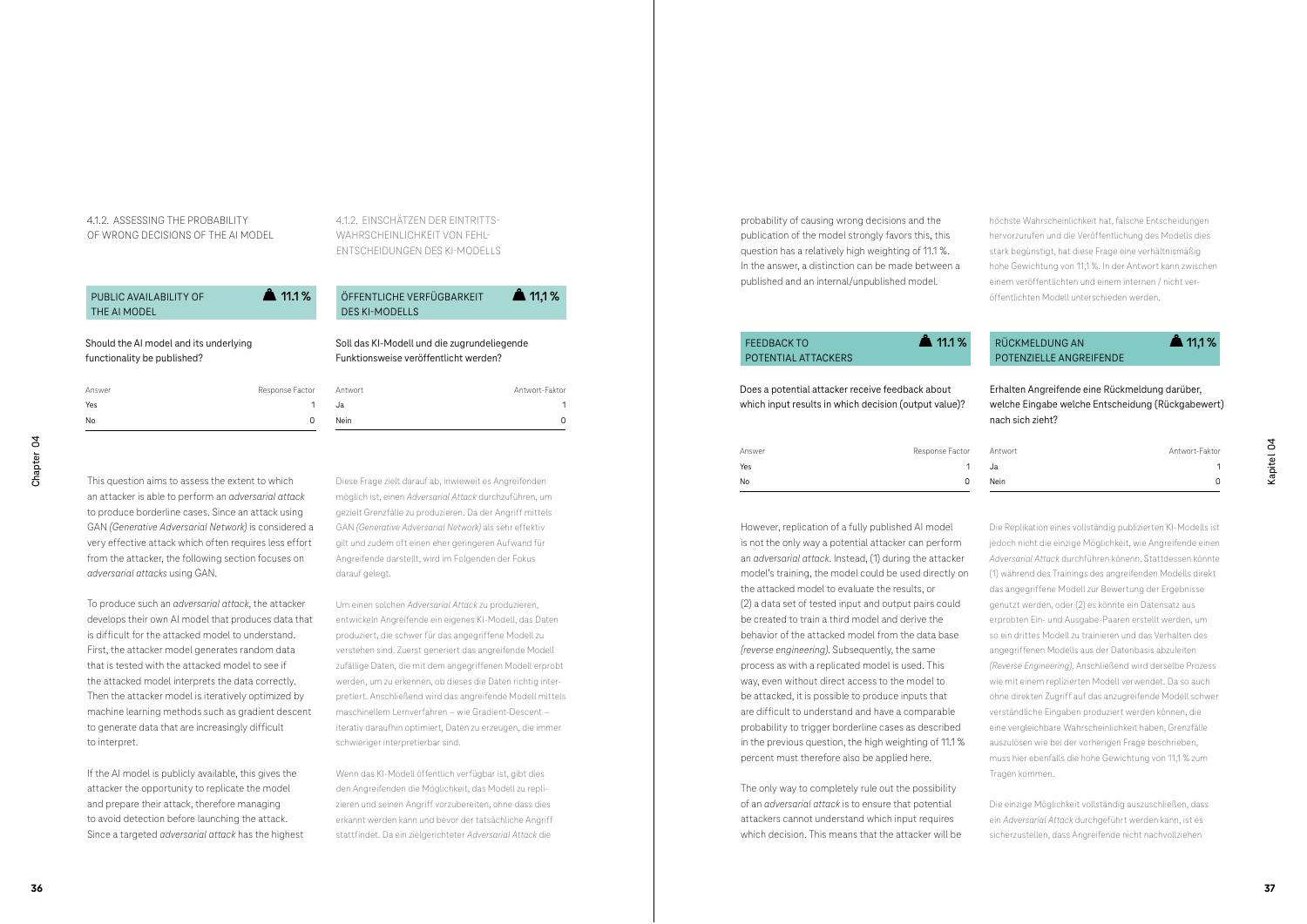Only when users understand that AI models are stochastic models that usually draw the right conclusions and recognize real patterns, but will never be 100 percent error-free and adjust their expectations accordingly, will they be able to deal consistently with the potentially incorrect predictions. The differentiation of the response options divides the potential users into three groups with different expertise and training possibilities. While a group of in-house users can be informed and trained on certain specifics of the AI models, there is a much greater risk of inexperienced users in the unrestricted user space of the public. The least danger is posed by use by very limited expert groups, which can either be well prepared for a particular system or have expert knowledge in advance.

By using the domains of AI, two conclusions can be drawn regarding the consideration of risk. On the one hand, the type of model determines how strongly the model reacts to individual wrong decisions, and on the other hand, it allows us to estimate how complex or interpretable the input and output data will be.

unable receive any information about the decisionmaking process and cannot create a database from which this process could be derived. The answer options for this question are limited to "Yes" (feedback available) and "No" (no feedback available).

Whether a model reaches an incorrect decision depends, to a large extent, on the user group interacting with the model. If the use case of the AI model requires that only a limited group of experts interact with the model, the probability of incorrect inputs and misinterpretations of outputs decreases. Nevertheless, the risk increases less than when information is disclosed through a public model or direct feedback loops, which is why the question weighting was placed lower than these two.

können, welche Eingabe welche Entscheidung bedingt. So erhalten Angreifende keine Information über den Entscheidungsfindungsprozess und können keine Datenbasis erstellen, aus der dieser Prozess abgeleitet werden könnte. Die Antwortmöglichkeiten beschränken sich bei dieser Frage auf "Ja" (Rückmeldung vorhanden) und "Nein" (keine Rückmeldung vorhanden).

This question considers both the risk of natural variations in the input data and the risk of a targeted attack. On the one hand, the circle of potential attackers is automatically reduced for a small user group, which reduces the risk of an attack. On the other hand, the question aims at assessing whether a user has enough understanding to choose the right input and to critically question and interpret the result.

Nur wenn Nutzerinnen und Nutzer verstehen, dass KI-Modelle stochastische Modelle sind, die zwar meist richtige Schlüsse ziehen und echte Muster erkennen, aber nie zu 100 % fehlerfrei sein werden und ihre Erwartungen dementsprechend anpassen, können sie konsequent mit möglicherweise falschen Vorhersagen umgehen. Die Unterscheidung der Antwortmöglichkeiten teilt die möglichen Nutzerinnen und Nutzer dabei in drei Gruppen mit unterschiedlicher Expertise und Schulungsmöglichkeiten. Während die firmeninterne Gruppe zu bestimmten Spezifika der KI-Modelle informiert und geschult werden kann, besteht im uneingeschränkten Nutzungsraum der Öffentlichkeit eine deutlich größere Gefahr unerfahrener Nutzerinnen und Nutzer. Die geringste Gefahr geht von einer Nutzung durch sehr limitierte Fachgruppen aus, die entweder gut auf ein bestimmtes System vorbereitet werden können oder schon im Vorhinein Fachwissen haben.

Mithilfe der Domäne der KI, können für die Betrachtung des Risikos zwei Rückschlüsse gezogen werden. Einerseits leitet sich aus der Art des Modells ab, wie stark das Modell auf einzelne Fehlentscheidungen reagiert und andererseits kann man so abschätzen, wie komplex oder interpretierbar die Ein- und Ausgabedaten sein werden. Die Aussagekraft

Ob eine Fehlentscheidung eines Modells auftreten kann, hängt ebenfalls maßgeblich von der Nutzungsgruppe ab, die mit dem Modell interagiert. Wenn der Anwendungsfall des KI-Modells vorsieht, dass nur eine begrenzte Gruppe von Expertinnen und Experten mit dem Modell interagiert, sinkt die Wahrscheinlichkeit für fehlerhafte Eingaben und Fehlinterpretationen der Ausgaben. Trotzdem steigt das Risiko weniger als durch die Bekanntgabe von Informationen durch ein öffentliches Modell oder direkte Feedbackschleifen, weswegen die Fragengewichtung niedriger als diese beiden gewählt wurde.

Diese Frage berücksichtigt sowohl das Risiko von natürlichen Abweichungen in den Eingabedaten als auch das Risiko eines zielgerichteten Angriffes. Einerseits reduziert sich bei einer kleinen Nutzungsgruppe automatisch auch der Kreis der potenziellen Angreifenden, wodurch die Gefahr eines Angriffes sinkt. Andererseits zielt die Frage darauf ab, einzuschätzen, ob Nutzerinnen und Nutzer genug Verständnis haben, um die richtigen Eingaben zu wählen sowie das Ergebnis kritisch zu hinterfragen und zu interpretieren.

### USER GROUP

#### Who interacts with the AI model?

| Answer                                        | Response Factor |
|-----------------------------------------------|-----------------|
| Unlimited user space (public)                 |                 |
| Restricted user space (e.g. internal company) |                 |
| Limited group of (trained) experts            |                 |

NUTZUNGSGRUPPE

### Wer interagiert mit dem KI-Modell?

#### Antwort Uneingeschränkter Nutzungsraum (Öffentlichkeit) Eingeschränkter Nutzungsraum (z. B. firmenintern) Begrenzte Gruppe (geschulter) Expertinnen/Experten Antwort-Faktor 2 1 0

**9,7 %**

**9.7 %**

### THE DOMAINS OF THE AI MODEL

#### Which domain does the AI model belong to?

### DIE DOMÄNE DES KI-MODELLS

#### Welcher Domäne ist das KI-Modell zugehörig?

**6,9 %**

**6.9 %**

| Answer                                                                                                                                     | Response Factor |   |
|--------------------------------------------------------------------------------------------------------------------------------------------|-----------------|---|
| High-risk domain (e.g. facial recognition, voice recognition<br>and identification, predictive maintenance<br>classifier/regression)       |                 | 2 |
| Medium-risk domain (e.g. image classifier, ASR for<br>speaker/assistant, time series forecasting,<br>reinforcement learning)               |                 |   |
| Low-risk domain (e.g. chatbot intent classifier,<br>tabular data classifier/regression, simple classifier,<br>simple multi-layer learning) |                 |   |

| Antwort                                                                                                                                                                           | Antwort-Faktor |
|-----------------------------------------------------------------------------------------------------------------------------------------------------------------------------------|----------------|
| Hoch-Risiko-Domäne (z. B. Gesichtserkennung,<br>Spracherkennung und -identifizierung,<br>Predictive Maintenance Classifier/Regression)                                            | 2              |
| Mittel-Risiko-Domäne (z. B. Bild-Klassifizierung, ASR für<br>Speaker/Assistent, Zeitreihen-Vorhersage,<br>Reinforcement Learning)                                                 | 1              |
| Niedrig-Risiko-Domäne (z. B. Chatbot-Absichtsklassifizierung,<br>Tabellendatenklassifizierung/Regressionsaufgaben, einfacher<br>Klassifizierer, einfaches mehrschichtiges Lernen) | N              |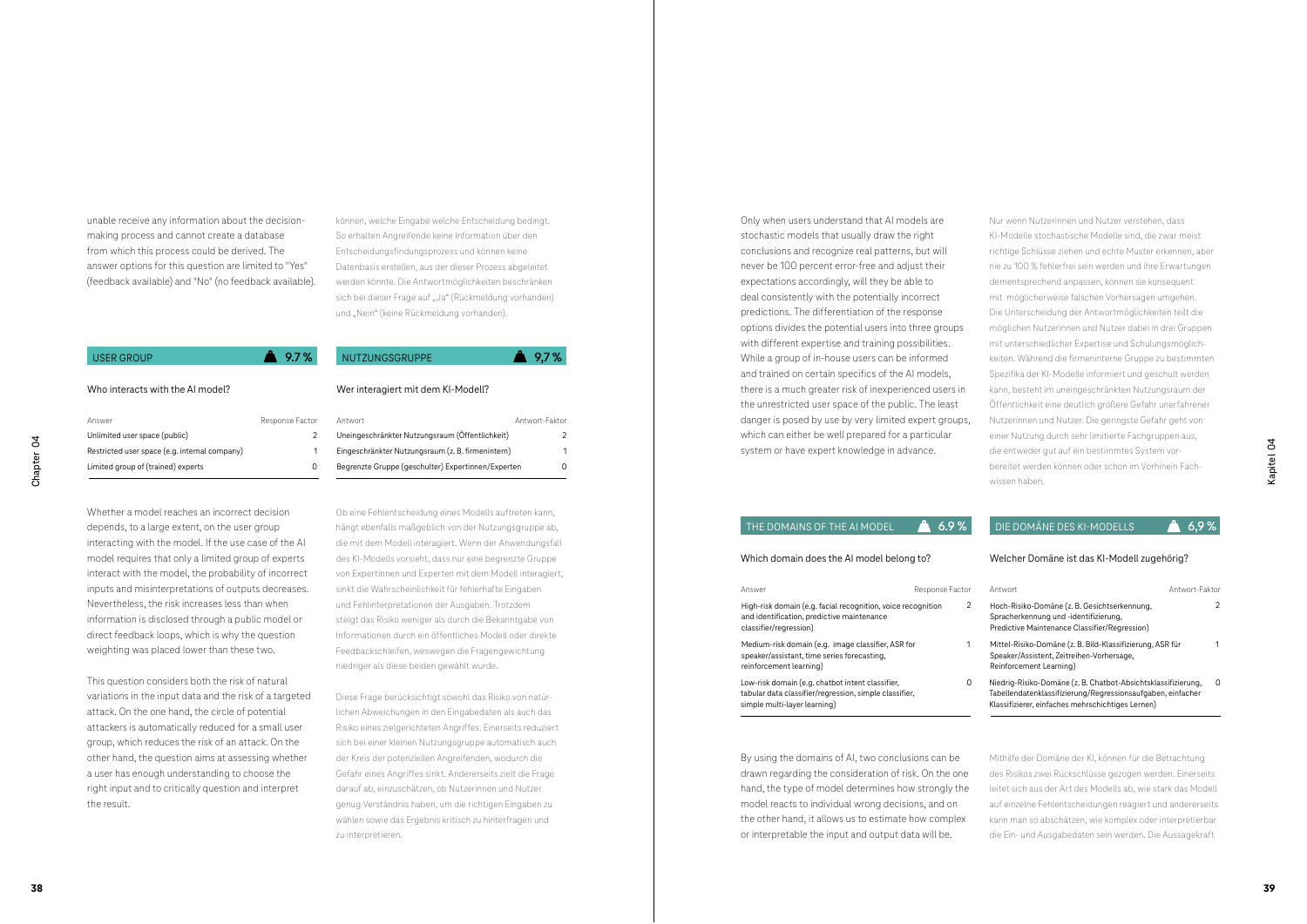The expert interviews conducted during the preliminary review have shown that in many high-risk use cases there are strong differences between the significance of false-positive and false-negative results. A widely known example of this is the decision of whether to administer a (virtually side-effect free) drug for a severe disease. In this case, the decision not to administer a drug would be significantly worse than to administer a drug incorrectly even though no disease is present. The difference in meaning between a false-positive decision (drug without disease) and a false-negative decision (no drug despite disease) is therefore extremely significant.

However, the significance of these findings is limited by the fact that the task is only a rough indicator of the risk and the actual data is not directly included in this consideration. In order to do this, a much more nuanced and elaborate preliminary analysis would be necessary. Therefore a weighting of 6.9 % is assigned here.

2. Medium risk for tasks that either react strongly to individual changed data or have very complex input data, such as classic regression or classification tasks

Tasks such as clustering, which is used to divide a large amount of data into subgroups, are much less susceptible to individual data altered by an *adversarial attack* [than tasks that are trained using](#page-7-0)  data & labels (*supervised learning*). This is because a single input in clustering is assigned less information content than other types of tasks.

With the increasing number of attributes in highly complex tasks such as image or speech recognition, the probability of detecting a change in input data at an early stage decreases significantly. Thus, both natural changes or errors in the input data and specifically manipulated inputs tend to be detected later. This increases the probability of late detection of wrong decisions and increases the amount of time until countermeasures can be applied. We identified three different classes for evaluating decisions:

1. Low risk for tasks that do not react strongly to individual changed data or have very complex input data, such as clustering or recommendation systems

3. High risk for tasks that react strongly to single changed data and have very complex input data, such as image recognition or speech recognition

Innerhalb der Interviews mit den Expertinnen und Experten während der Vorbetrachtung hat sich gezeigt, dass in vielen Anwendungsfällen mit hohem Risiko starke Unterschiede zwischen der Bedeutung von falsch-positiven und falsch-negativen Ergebnissen auftreten. Ein weitreichend bekanntes Beispiel dafür ist die Entscheidung, ob ein (nahezu nebenwirkungsfreies) Medikament gegen eine starke Krankheit verabreicht werden soll. Dabei wäre die Entscheidung kein Medikament zu verabreichen deutlich schlimmer, als fälschlicherweise ein Medikament zu verabreichen, obwohl keine Krankheit vorliegt. Der Bedeutungsunterschied einer falsch-positiven Entscheidung (Medikament ohne Krankheit) und einer falsch-negativen Entscheidung (kein Medikament trotz Krankheit) ist also groß.

dieser Erkenntnisse ist allerdings dadurch begrenzt, dass die Aufgabe nur ein grober Indikator des Risikos ist und die tatsächlichen Daten nicht direkt in diese Betrachtung einbezogen werden. Um dies zu tun, wäre eine deutlich nuancierte, aufwändigere Vorbetrachtung notwendig. Daher wird hier eine Gewichtung von 6,9 % vergeben.

Aufgaben, wie zum Beispiel das Clustering, das genutzt wird, um eine große Anzahl an Daten in Untergruppen aufzuteilen, reagieren deutlich weniger anfällig auf einzelne, durch einen *Adversarial Attack* [veränderte Daten, als](#page-7-0)  Aufgaben, die anhand von Daten und Labeln *(Supervised Learning)* trainiert werden. Das liegt daran, dass einer einzelnen Eingabe im Clustering weniger Informationsgehalt zugewiesen wird als bei anderen Aufgabentypen.

Mit der steigenden Anzahl an Attributen bei hochkomplexen Aufgaben wie Bild- oder Spracherkennung sinkt die Wahrscheinlichkeit stark, dass eine Änderung der Eingabedaten frühzeitig bemerkt wird. So werden sowohl natürliche Änderungen oder Fehler in den Eingabedaten als auch gezielt manipulierte Eingaben tendenziell später erkannt. Dadurch steigt die Wahrscheinlichkeit, dass Fehlentscheidungen erst später erkannt werden und es lange dauert bis gegengesteuert werden kann. Daraus leiten sich drei verschiedene Klassen ab, die für die Entscheidung genutzt werden:

1. Niedriges Risiko für Aufgaben, die weder stark auf einzelne geänderte Daten reagieren noch sehr komplexe Eingabedaten haben, wie zum Beispiel Clustering oder Empfehlungssysteme

2. Mittleres Risiko für Aufgaben, die entweder stark auf einzelne geänderte Daten reagieren oder sehr komplexe Eingabedaten haben, wie zum Beispiel klassische Regressions- oder Klassifikationsaufgaben

3. Hohes Risiko für Aufgaben, die sowohl stark auf einzelne geänderte Daten reagieren als auch sehr komplexe Eingabedaten haben, wie zum Beispiel Bilderkennung oder Spracherkennung

### FALSCH-POSITIVE FALSCH-NEGATIVE ENTSCHEIDUNGEN

### Gibt es starke Bedeutungsunterschiede zwischen falsch-negativen und falsch-positiven Entscheidungen?

**6,9 %**

| Antwort | Antwort-Faktor |
|---------|----------------|
| Ja      |                |
| Nein    |                |

#### FALSE POSITIVES & FALSE NEGATIVES **6.9 %**

Are there strong differences in meaning between false negative and false positive decisions?

| Answer | Response Factor |
|--------|-----------------|
| Yes    |                 |
| No     |                 |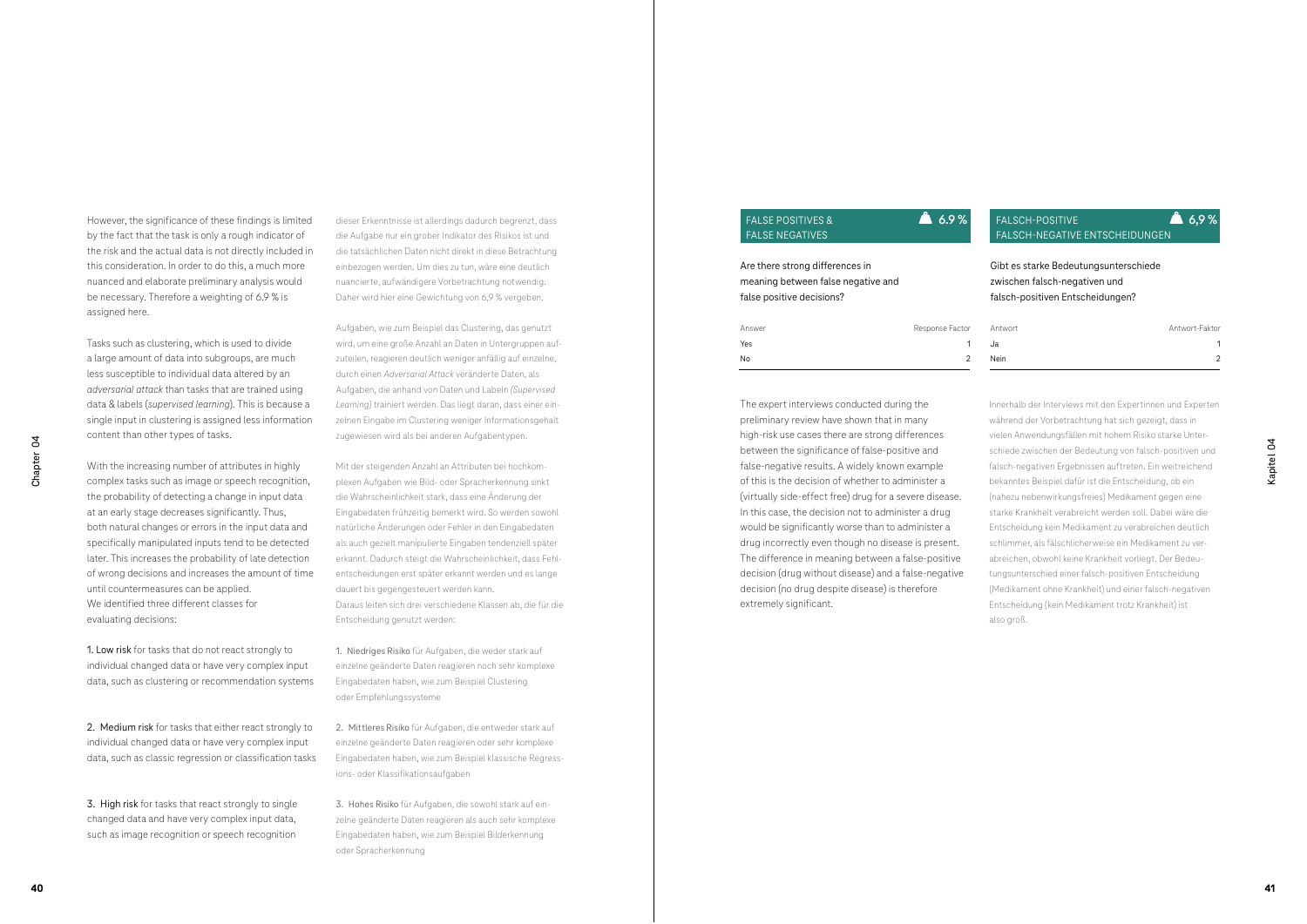In the evaluation of whether the prediction quality of the model is sufficient for the respective application, the possible (wrong) decisions have to be taken: true-positive, true-negative, false-positive, falsenegative − weighted according to the business value associated with each one.

The assessment of whether the predictions are accurate enough becomes much more complex and is therefore more prone to false evaluations. If these more comprehensive methods are not used, the risk of overestimating the accuracy of the AI model increases.

Since the trends identified in the interviews are not academically confirmed, the question of the actual significance of the context remains open. However, because there is a broad consensus that an increasing significance gradient of the various wrong decisions leads to a more difficult assessment, this point is nevertheless assigned a reduced weighting of 6.9 %.

In addition to this identified trend, such a gradient makes it more difficult to assess the decision quality of the underlying model. An accuracy assessment does not include the type of error. Thus, serious errors (no medication despite illness) and less serious errors (unnecessary medication) are treated equally. This distorts the measurement.

A seemingly very high accuracy of, for example, over 90 % correct decisions, should not be seen as an indication of a well-functioning model. The reason for this can again be shown by the example of a disease. A disease with which 1 % of the population is infected would be correctly identified by an AI model that always produces only the result "negative" in 99 % of cases − completely without decision logic. However, this information has no added value for the evaluation of the prediction quality.

In die Bewertung, ob die Vorhersagequalität des Modells ausreichend für den jeweiligen Einsatzzweck ist, müssen die möglichen (Fehl-) Entscheidungen miteinbezogen werden: wahr-positiv, wahr-negativ, falsch-positiv, falschnegativ – gewichtet nach dem jeweils damit verbundenen Business-Wert.

Die Einschätzung, ob die Vorhersagen genau genug sind, wird so deutlich komplexer und ist somit anfälliger für falsche Bewertungen. Wenn auf solche detaillierteren Methoden verzichtet wird, steigt die Gefahr, die Genauigkeit des KI-Modells zu überschätzen.

Da die in den Interviews festgestellten Tendenzen nicht akademisch bestätigt sind, bleibt die Frage der tatsächlichen Aussagekraft des Zusammenhangs offen. Weil es aber weitgehenden Konsens darüber gibt, dass ein steigendes Bedeutungsgefälle der verschiedenen Fehlentscheidungen zu einer schwierigeren Beurteilung führt, wird dieser Punkt trotzdem mit einer reduzierten Gewichtung von 6,9 % aufgenommen.

Zusätzlich zu diesem identifizierten Trend macht ein solches Gefälle die Bewertung der Entscheidungsgüte des zugrundeliegenden Modells schwieriger. Bei einer Bewertung mittels Akkuranz wird nicht die Art des Fehlers einbezogen. So werden gravierende Fehler (kein Medikament trotz Krankheit) und weniger gravierende Fehler (unnötiges Medikament) gleichbehandelt. Das verzerrt die Messung.

Eine sehr hoch scheinende Akkuranz von beispielsweise weit über 90 % richtiger Entscheidungen darf nicht als Indiz für ein gut funktionierendes Modell gesehen werden. Der Grund dafür lässt sich wieder am Beispiel einer Krankheit aufzeigen. Eine Krankheit, mit der 1 % der Population infiziert ist, würde ein KI-Modell, das immer nur das Ergebnis "Negativ" produziert, in 99 % der Fälle richtig identifizieren – komplett ohne Entscheidungslogik. Diese Information hat jedoch keinen Mehrwert für die Bewertung der Vorhersagequalität.

*Eine Confusion-Matrix veranschaulicht die Auswirkungen aller möglichen (Fehl-)Entscheidungen eines Modells. Erst wenn festgestellt wird, welchen Wert eine bestimmte Entscheidung hat, kann beurteilt werden, ob die Entscheidungen gut genug für den jeweiligen Anwendungsfall sind.*

*A Confusion Matrix illustrates the effects of all possible (wrong) decisions of a model. Only when the value of a certain decision has been determined can it be judged whether the decisions are good enough for the respective application.*

Kapitel 04

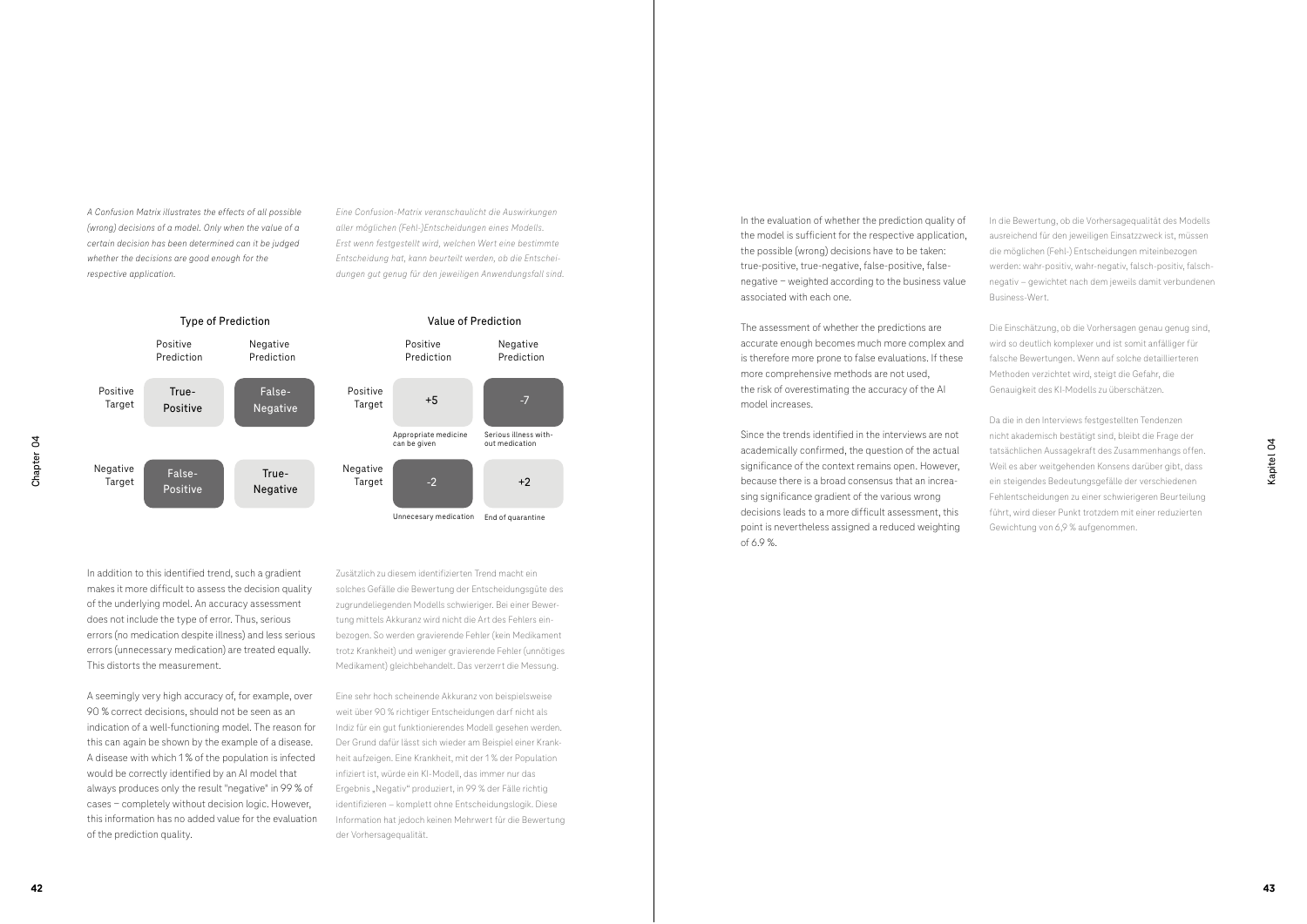Use cases in which the data is strongly influenced by trends, i.e. independent systematic changes such as weather, seasonal user behavior (e.g. holiday shopping), or other phenomena, have a higher risk that the patterns learned at the beginning can no longer be used to make reliable decisions. Indicators in such a case would be shifts in the status of the data at specific points in time as a result of external influences.

 Although AI models are trained during the learning process to learn only generalized patterns, the training data can quickly change towards not reflecting all laws of the real world, especially with more complex tasks with limited data availability. Since trends are often not immediately recognized as such and training data is often limited to a narrow time frame, it is possible that important information is not included in the training data.

This question was assigned a low weighting of 5.6 %, since trend-affected data do not immediately lead to wrong decisions, but only increase the probability of a wrong decision in the long run. Especially with image recognition systems, trends such as day and night as well as summer and winter can obviously be diagnosed, which means that countermeasures can often be taken before a wrong decision is made. Anwendungsfälle, bei denen die Daten stark durch Trends wird, bevor eine Fehlentscheidung auftritt.

Especially with cyclical trends, such as the influence of the seasons on the images from outdoor cameras, there is also the challenge of correctly diagnosing incorrect decisions, as errors occur periodically and then appear to be corrected. Conversely with continuous trends, a "threshold" is more likely to be exceeded after which the quality of the decision is noticeably reduced, which is usually easier to interpret. However, since the value ranges change

significantly for both types of trends, there is generally the same risk of generating data that produces wrong decisions due to natural changes. The level of risk depends on the speed and extent to which the trends vary.

beiden Trendarten die Wertebereiche signifikant ändern, besteht generell das gleiche Risiko, Daten zu generieren, die aufgrund von natürlichen Veränderungen Fehlentscheidungen produzieren. Die Höhe des Risikos hängt von Änderungsgeschwindigkeit und -ausmaß der Trends ab.

Diese Frage wurde mit einer niedrigen Gewichtung von 5,6 % aufgenommen, da trendbehaftete Daten nicht sofort zu Fehlentscheidungen führen, sondern lediglich die Wahrscheinlichkeit einer Fehlentscheidung langfristig wächst. Gerade bei Bilderkennungssystemen sind zudem Trends wie Tag und Nacht sowie Sommer und Winter offensichtlich zu diagnostizieren, wodurch oft schon gegengesteuert

– also durch unabhängige systematische Änderungen wie Wetter, saisonales Nutzungverhalten (zum Beispiel "Weihnachtseinkäufe") oder andere Phänomene – beeinflusst werden, haben ein höheres Risiko, dass die zu Beginn gelernten Muster nicht mehr genutzt werden können, um zuverlässige Entscheidungen zu treffen. Symptomatisch ist bei so einem Fall, dass sich die Datenlage abhängig von der Zeit durch externe Einflüsse verschiebt.

Obwohl KI-Modelle während des Lernprozesses daraufhin trainiert werden, möglichst generalisierte Muster zu lernen, kann es gerade bei komplexeren Aufgaben mit begrenzter Datenverfügbarkeit schnell dazu kommen, dass die Trainingsdaten nicht alle Gesetzmäßigkeiten der realen Welt abbilden. Da Trends oft nicht sofort als solche erkannt werden und daher Trainingsdaten oft nur auf einen engen Zeitraum begrenzt sind, kann es sein, dass wichtige Informationen nicht in den Trainingsdaten enthalten sind.

Besonders bei zyklischen Trends, wie der Einfluss der Jahreszeiten auf die Bilder von Außenkameras, besteht darüber hinaus die Herausforderung, fehlerhafte Entscheidungen richtig zu diagnostizieren, da Fehler periodisch auftreten und dann wieder behoben scheinen. Bei fortlaufenden Trends dagegen wird eher eine "Schwelle" überschritten nach der die Entscheidungsgüte merkbar sinkt, was meist einfacher zu interpretieren ist. Da sich aber bei

#### Unterliegen die Eingabe-/Ausgabe-Daten Trends?

#### DATENTRENDS **5,6 %**

### DATA TRENDS

#### Are the input/output data subject to trends?

| Antwort                                                                              | Antwort-Faktor |
|--------------------------------------------------------------------------------------|----------------|
| Keine systematischen Änderungen der<br>Inputdaten im Laufe der Zeit                  |                |
| Einige Trends und systematische Abweichungen können<br>in den Eingabedaten auftreten |                |
| Rapide systematische Veränderungen in den Inputdaten<br>sind möglich                 |                |

| Answer                                                               | Response Factor |
|----------------------------------------------------------------------|-----------------|
| No systematic changes in input data over time                        |                 |
|                                                                      |                 |
| Some trends and systematic deviations can<br>occur in the input data | 1               |
|                                                                      |                 |
| Rapid systematic changes in the input data are possible              | っ               |
|                                                                      |                 |

### **5.6 %**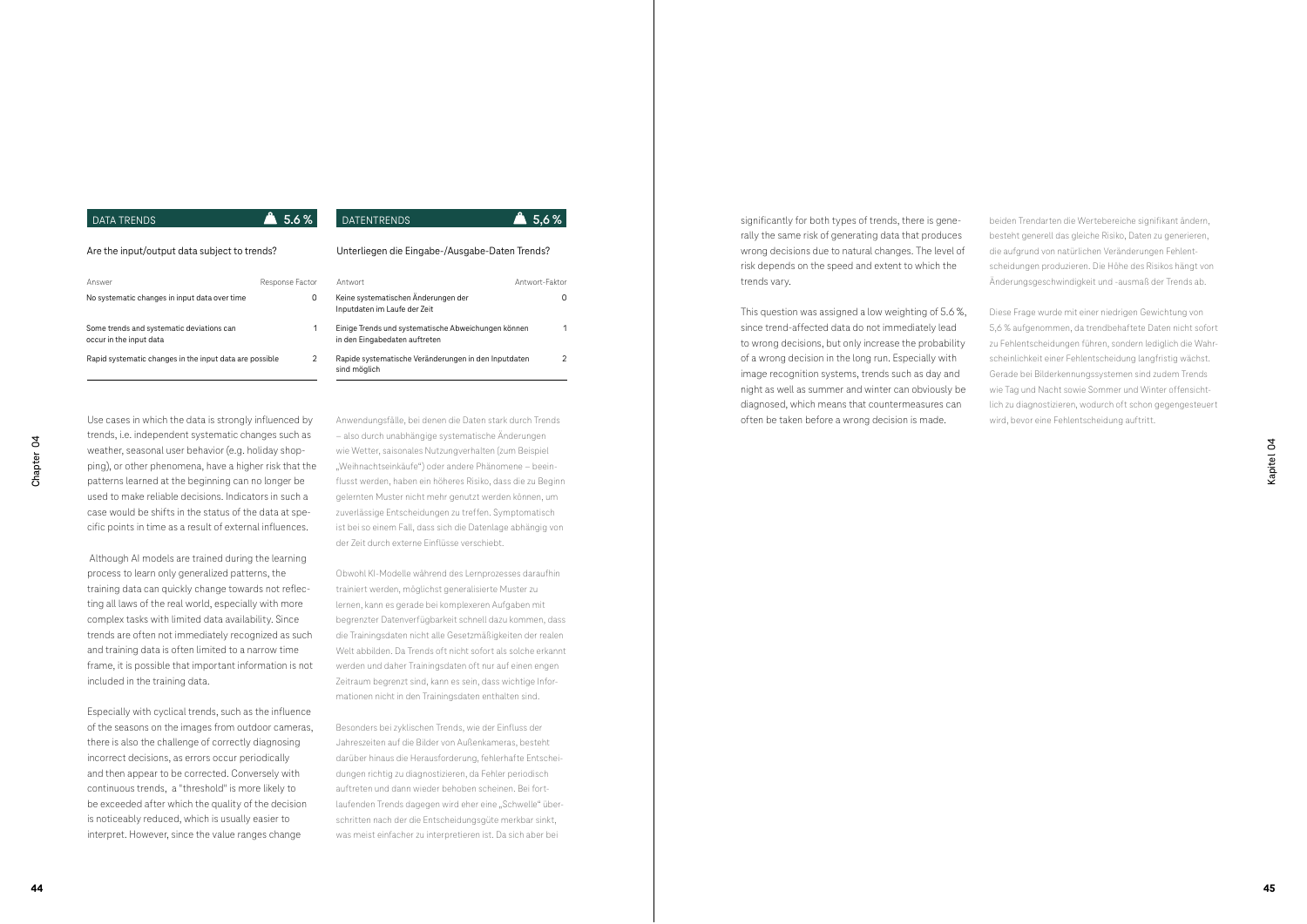Ein wichtiger Aspekt für die Einschätzung der Robustheit eines KI-Systems ist der Prozess, in den das zugrundeliegende "intelligente" Modell eingebunden ist. Auch wenn ein KI-Modell alle aktuellen technischen Maßnahmen zur Steigerung der Robustheit implementiert, muss trotzdem angenommen werden, dass das Modell auch Fehlentscheidungen treffen wird. Dies ist in der stochastischen Natur aktueller KI-Modelle begründet und wird durch das

### <span id="page-23-0"></span>4.2.ACTUAL ROBUSTNESS

The goal of the second part of the assessment is to assess how robustly a solution is implemented. For this purpose, the previously defined domains of robust AI are considered: (1) robust process, (2) robust AI model and (3) robust data basis. One third of each of these domains are included in the evaluation and thus form the *Actual Robustness Score*, which lies between the values 0 and 5. The higher the result value of this sub-range, the more robust the system under consideration is and the more suitable it is for use in critical application areas.

### 4.2.ACTUAL ROBUSTNESS

Das Ziel des zweiten Teilbereiches des Assessments ist die Einschätzung, wie robust eine Lösung tatsächlich umgesetzt ist. Betrachtet werden dafür die vorher definierten Domänen robuster KI: (1) robuster Prozess, (2) robustes KI-Modell und (3) robuste Datengrundlage. Die Teilbereiche fließen jeweils zu einem Drittel in die Bewertung ein und bilden damit den *Actual Robustness Score*, der zwischen den Werten 0 und 5 liegt. Je höher der Ergebniswert dieses Teilbereiches ausfällt, desto robuster ist das betrachtete System und desto besser ist es auch für den Einsatz in kritischen Anwendungsbereichen geeignet.

### AUTONOMES SYSTEM ODER ENTSCHEIDUNGSHILFE

### Trifft das KI-Modell autonome Entscheidungen oder wird es als Entscheidungshilfe für menschliche Entscheidungen genutzt?

| Antwort            | Antwort-Faktor |
|--------------------|----------------|
| Entscheidungshilfe |                |
| Autonomes System   |                |



#### 4.2.1. PROCESS 4.2.1. PROZESS

An important aspect for the assessment of the robustness of an AI system is the process in which the underlying "intelligent" model is integrated. Even if an AI model implements all current technical measures to increase robustness, it can still be incontrovertibly assumed that the model will make wrong decisions. This is due to the stochastic nature of current AI models and is described by the "No

**25.8 %** AUTONOMOUS SYSTEM OR DECISION SUPPORT

| Answer            | Response Factor |
|-------------------|-----------------|
| Decision support  |                 |
| Autonomous system |                 |

Does the AI model make autonomous decisions or is it used as decision support for human decisions?





AI Model

Data Processes

#### Autonomous system or decision support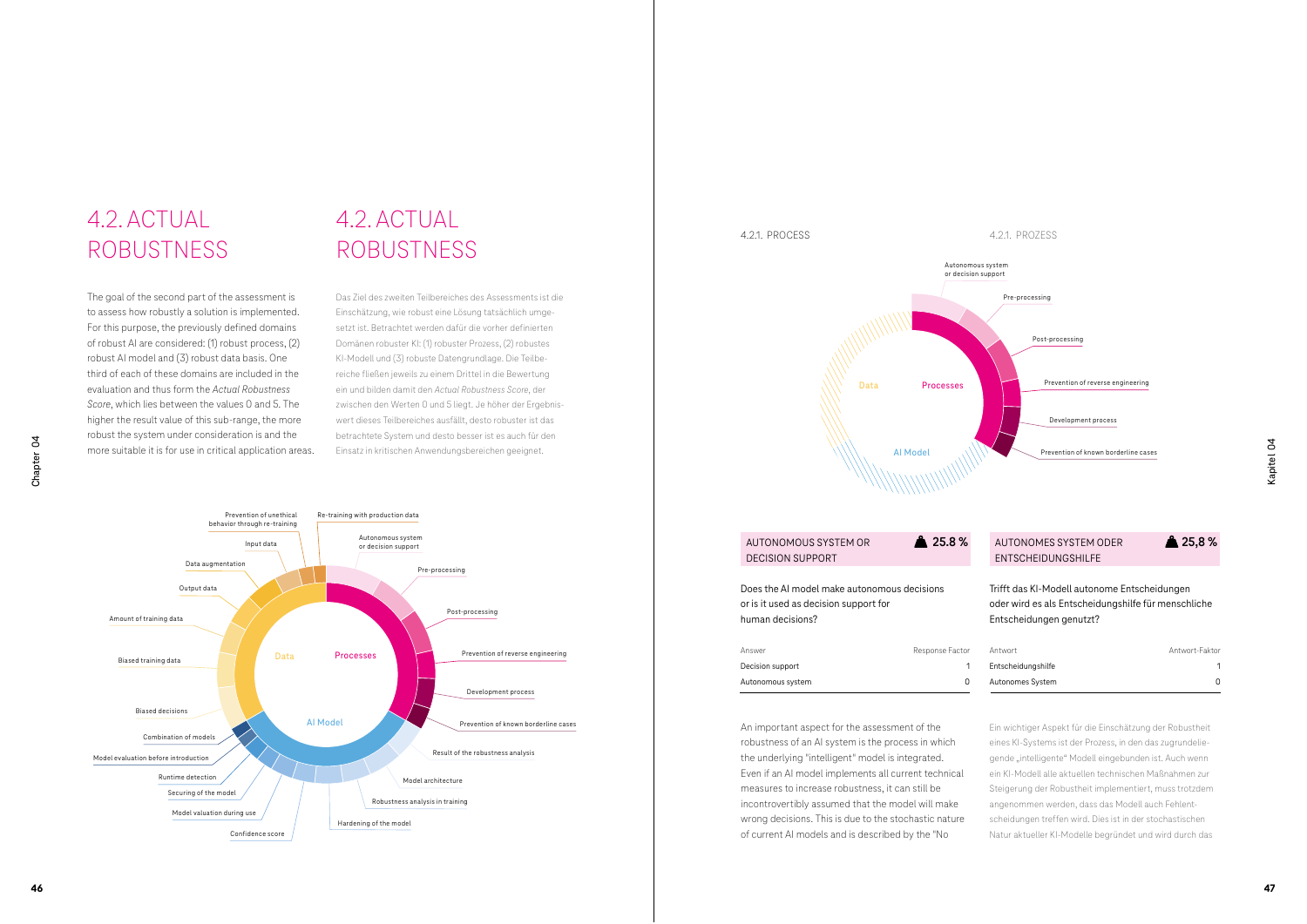Free Lunch Theorem".<sup>16</sup> This theorem describes that the amount of potential input is nearly unlimited, but only a finite subset of it is correctly understood by a model. Any change to a model leads to a change of the range of understandable inputs. Nonetheless, there are still unlimited possibilities for unintelligible inputs, which will lead to wrong decisions.

Since it can never be ruled out that the model could make a wrong decision, it must be ensured that the surrounding process is flexible. One of the most effective ways to do this is to use the output as a decision aid for a human decision. Thus, while it can still lead to human error, it has had much less impact in the past because people usually subconsciously check their decisions for plausibility.

Another approach to reduce wrong decisions is the explicit restriction of the input and output possibilities of the AI system. By limiting the inputs, the virtually unlimited amount of unintelligible

16 Ho, Yu-Chi, and David L. Pepyne. "Simple explanation of the no free lunch theorem and its implications." Journal of optimization theory and applications: pp. 549-570. 15.3.2002.

### **19.4** %

potential inputs can be reduced significantly. This also reduces the risk that such inputs occur and lead to wrong decisions. This measure is mainly related to natural perturbation *(natural perturbation)* and has a [negligible effect on the risk of an](#page-7-0) *adversarial attack*. The weighting was therefore set at 19.4 %.

Especially when it is easy to predict in which range of values valid inputs will likely move, a rigid restriction can be used to ensure that the inputs correspond with expectations and training. This increases the robustness considerably. If stochastic approaches are used for the pre-selection of the inputs, the robustness is also increased, but only to a small extent.

By limiting the outputs, especially in the case of very dynamic outputs, a type of indirect plausibility check can be performed. This strengthens the robustness with regard to natural influences as well as to targeted *[adversarial attacks](#page-7-0)*. However, for applications that only have a very limited number of possible outputs from the outset (e.g. a classification), only a small added value is created. However, since the majority of AI use cases produce diverse and dynamic outputs, the influence of post-processing can be regarded as relatively high. Therefore, the weighting was estimated to be 19.4 %.

"No-Free-Lunch-Theorem" beschrieben.<sup>16</sup> Dieses Theorem beschreibt, dass die Menge potenzieller Eingaben quasi unbegrenzt ist, jedoch nur ein begrenzter Teilbereich davon auch korrekt durch ein Modell verstanden wird. Jede Änderung eines Modells führt also nur dazu, dass sich der Bereich der verständlichen Eingaben verändert. Nebenher existieren allerdings weiterhin quasi unbegrenzte Möglichkeiten für unverständliche Eingaben, die zu Fehlentscheidungen führen können.

sinkt auch das Risiko, dass solche Eingaben auftreten und zu Fehlentscheidungen führen. Diese Maßnahme bezieht sich hauptsächlich auf natürliche Schwankungen und Eingabefehler *(Natural Perturbation)* und hat einen vernachläs[sigbaren Einfluss auf das Risiko eines](#page-7-0) *Adversarial Attacks.* Die Gewichtung wurde deshalb auf 19,4 % festgelegt.

Gerade, wenn gut vorherzusehen ist, in welchem Wertebereich sich valide Eingaben voraussichtlich bewegen werden, kann über eine starre Einschränkung sichergestellt werden, dass die Eingaben den Erwartungen und dem Training entsprechen. Dadurch steigt die Robustheit erheblich. Wenn stochastische Ansätze für die Vorauswahl der Eingaben genutzt werden, wird die Robustheit ebenfalls gesteigert – jedoch nur in geringem Ausmaß.

Durch die Einschränkung der Ausgaben – gerade bei sehr dynamischen Ausgaben – kann eine Art indirekte Plausibilitätsprüfung durchgeführt werden. So wird die Robustheit sowohl in Bezug auf natürliche Einflüsse als auch in Bezug auf zielgerichtete *[Adversarial Attacks](#page-7-0)* gestärkt. Bei Anwendungen, die von vorneherein nur eine sehr begrenzte Anzahl an möglichen Ausgaben haben, wie zum Beispiel einer Klassifizierung, entsteht allerdings nur ein geringer Mehrwert. Da aber die Mehrzahl der KI-Anwendungsfälle vielfältige und dynamische Ausgaben produziert, kann der Einfluss von Post-Processing als relativ hoch angesehen werden. Daher wurde die Gewichtung auf 19,4 % eingeschätzt.

Weil also nie auszuschließen ist, dass das Modell eine Fehlentscheidung treffen kann, muss dafür gesorgt sein, dass der umschließende Prozess fehlerverzeihend ist. Eine der effektivsten Möglichkeiten dafür ist es, die Ausgabe als Entscheidungshilfe für eine Entscheidung durch einen Menschen zu nutzen. So kann es zwar immer noch zu menschlichen Fehlentscheidungen kommen, diese hatten in der Vergangenheit aber deutlich geringere Auswirkungen, da Menschen meist unterbewusst ihre Entscheidungen auf Plausibilität prüfen.

Ein weiterer Ansatz, um Fehlentscheidungen zu reduzieren, ist die explizite Einschränkung der Ein- & Ausgabemöglichkeiten des KI-Systems. Durch die Beschränkung der Eingaben kann die quasi unbegrenzte Menge an unverständlichen potenziellen Eingaben deutlich verkleinert werden. So

#### POST-PROCESSING

### Welchen Prozess durchlaufen Eingabedaten, nachdem sie durch das KI-Modell prozessiert wurden?

#### POST-PROCESSING

What process does input data go through after it has been processed by the AI model?

**19.4 %**

**19.4** %

| Antwort                                                                           | Antwort-Faktor |
|-----------------------------------------------------------------------------------|----------------|
| Menschliche Plausibilitätsprüfung oder starres,<br>regelbasiertes Post-Processing | 2              |
| Stochastisches Post-Processing                                                    | 1              |
| Kein standardisierter Prozess                                                     | n              |

Welchen Prozess durchlaufen Eingabedaten, bevor sie durch das KI-Modell prozessiert werden?

| Answer                                                           | Response Factor |
|------------------------------------------------------------------|-----------------|
| Human plausibility check or rigid,<br>rule-based post-processing |                 |
| Stochastic post-processing                                       |                 |
| No standardized process                                          |                 |

#### What process does input data pass before it is processed by the AI model? Answer Complex pre-processing measures, e.g. balancing No pre-processing **19.4** % Response Factor  $\overline{2}$ 1 0 Antwort Kein Pre-Processing PRE-PROCESSING **A 19.4 %** PRE-PROCESSING Basic measures, e.g. standardization of data, plausibility, cleaning

| Antwort                                                                          | Antwort-Faktor |
|----------------------------------------------------------------------------------|----------------|
| Komplexe Pre-Processing-Maßnahmen, z. B. Balancing                               |                |
| Grundlegende Maßnahmen, z. B. Normierung der Daten,<br>Plausibilitäten, Cleaning |                |
| Kein Pre-Processing                                                              |                |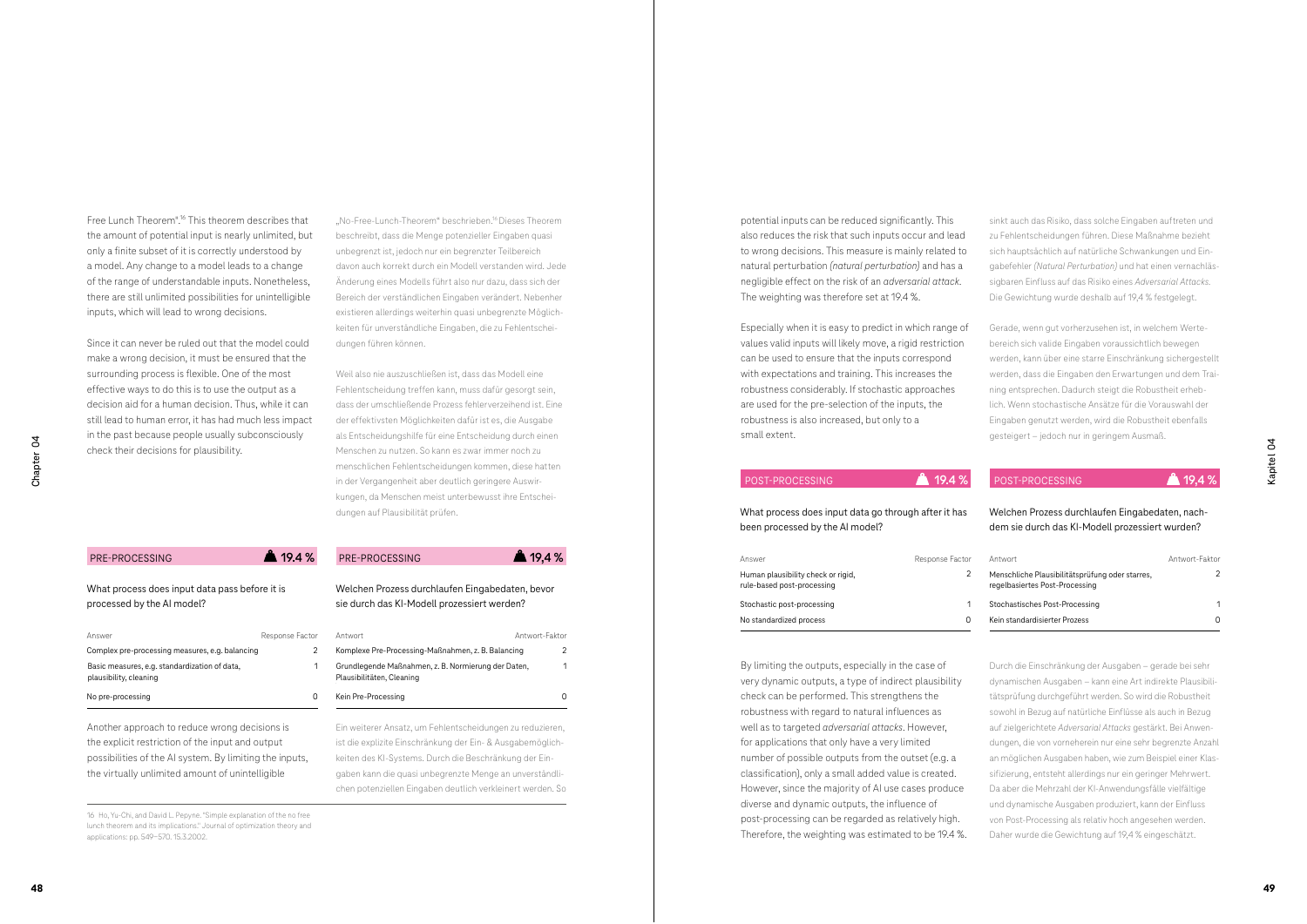trained for the same task. Overall, however, the prevention of *reverse engineering* only helps against active *adversarial attacks* and not against *natural perturbation* [in the input data. This partially limits](#page-7-0)  the significance, which is why a weighting of 12.9 % was chosen.

Since many academic developments in the field of AI are applied in companies after a very short time, it is often difficult to assess whether these new/novel models are actually suitable for use in new products. In most cases, there is a lack of application-oriented tests to prove that the academically proven advantages indeed contribute to a better model in practice. Two challenges often arise:

1. Academic results are often very specific and not directly transferable. Since the configuration depends on the data used, adjustments are necessary to adapt the academic models to the requirements of the data and the use case. These adaptations are often limited to a few parameters, which, for example, change the structure and size of the model. However, they can have farreaching effects that destabilize the training of the model, so that reliable learning is hardly possible. Several approaches should therefore be tested and

Similar to pre-processing, a rigid rule-based estimation provides more robustness than stochastic estimations, and the answers were weighted accordingly.

In order to prevent *[adversarial attacks](#page-7-0)*, it is necessary to keep the internal functioning of the AI model as confidential as possible. As already described in previous questions, not only should the model itself not be publicly available, but it should also be made difficult to reproduce its functionality by repeated queries *(reverse engineering)*.

One way to counteract this is to limit the frequency of requests. If the frequency is chosen correctly, the use of the AI model is not affected − but *reverse engineering* is no longer possible in a realistic time horizon. In order to avoid negative effects for the user, it would be conceivable to gradually increase the slowdown after a certain number of requests with high speed.

Another way to make *reverse engineering* more difficult is to increase the complexity of the AI model. This can be achieved, for example, by randomly switching between different models that have been

zwischen verschiedenen Modellen gewechselt wird, die für die gleiche Aufgabe trainiert wurden.

Insgesamt hilft das Vorbeugen von *Reverse Engineering* [allerdings nur gegen aktive](#page-7-0) *Adversarial Attacks* und nicht gegen *Natural Perturbation* in den Eingabedaten. Dies schränkt die Aussagekraft teilweise ein, weswegen eine Gewichtung von 12,9 % gewählt wurde.

Da im Bereich KI viele akademische Entwicklungen nach sehr kurzer Zeit Anwendung in Unternehmen finden, ist es oft schwer einzuschätzen, ob diese neuartigen Modelle tatsächlich für den Einsatz in neuen Produkten geeignet sind. Meist fehlen anwendungsnahe Tests, die zeigen, ob die akademisch bewiesenen Vorteile auch tatsächlich in der Praxis zu einem besseren Modell beitragen. Dabei kommen häufig zwei Herausforderungen auf:

1. Akademische Resultate sind oft sehr spezifisch und können nicht direkt übernommen werden. Da die Konfiguration von den verwendeten Daten abhängig ist, sind Anpassungen nötig, um die akademischen Modelle auf die Anforderungen der Daten und des Anwendungsfalls abzustimmen. Diese Anpassungen beschränken sich zwar oft auf wenige Parameter, die beispielsweise den Aufbau und die Größe des Modells ändern. Sie können aber dennoch weitreichende Auswirkungen haben, die das Training des Modells destabilisieren, sodass kaum zuverlässig gelernt werden kann. Es sollten daher mehrere Ansätze getestet

Ähnlich wie beim Pre-Processing bietet eine starre, regelbasierte Einschätzung eine bessere Robustheit als stochastische Einschätzungen, dementsprechend wurden die Antworten gewichtet.

Um *[Adversarial Attacks](#page-7-0)* nachhaltig verhindern zu können, ist es nötig, dass die interne Funktionsweise des KI-Modells möglichst geheim bleibt. Wie bereits bei vorherigen Fragen beschrieben, sollte nicht nur das Modell an sich nicht öffentlich verfügbar sein, sondern es sollte auch erschwert werden, die Funktionsweise über wiederholtes Abfragen nachzuvollziehen (Reverse Engineering).

Eine Möglichkeit dem entgegenzuwirken ist, die Frequenz der Anfragen einzuschränken. Bei einer richtig gewählten Frequenz wird die Nutzung des KI-Modells nicht beeinträchtigt – ein *Reverse Engineering* ist dadurch aber in einem realistischen Zeithorizont nicht mehr möglich. Damit Nutzerinnen und Nutzer keine negativen Effekte spüren, wäre es hier denkbar, nach einer gewissen Anzahl an Anfragen mit hoher Geschwindigkeit, die Verlangsamung nach und nach zu verschärfen.

Eine andere Möglichkeit *Reverse Engineering* zu erschweren, ist die Komplexität des KI-Modells zu erhöhen. Das kann beispielsweise erreicht werden, indem zufällig

 VORBEUGEN VON REVERSE ENGINEERING

Wie wird das Risiko gesenkt, dass Angreifende durch wiederholte Interaktionen Reverse Engineering betreiben können?

**12,9 %**

### ENTWICKLUNGSPROZESS

### Wurde eine ausgiebige Explorationsphase im Entwicklungsprozess berücksichtigt?

**12,9 %**

#### DEVELOPMENT PROCESS

#### Has an extensive exploration phase been considered in the development process?

| Antwort                                                                   | Antwort-Faktor |
|---------------------------------------------------------------------------|----------------|
| Keine Strategie                                                           |                |
| Zufälliges Wechseln zwischen mehreren Modellen<br>oder ähnliche Strategie |                |
| Langsame Feedbackschleifen                                                |                |

**12.9 %**

| Antwort-Faktor<br>Antwort                                                            |      |
|--------------------------------------------------------------------------------------|------|
| Keine explizite Explorationsphase, direktes Übernehmen eines<br>akademischen Modells | $-1$ |
| Kurze Explorationsphase mit kleineren Anpassungen                                    | U    |
| Ausgiebige Explorationsphase mit umfangreichen Tests                                 | 1    |

PREVENTION OF REVERSE ENGINEERING

How is the risk of an attacker being able to reverse engineer through repeated interactions reduced?

| Answer                                                                 | Response Factor |
|------------------------------------------------------------------------|-----------------|
| No explicit exploration phase, direct adoption of an<br>academic model | -1              |
| Short exploration phase with minor adjustments                         |                 |
| Extensive exploration phase with extensive testing                     |                 |

**12.9 %**

1

| Answer                                                         | Response Factor |
|----------------------------------------------------------------|-----------------|
| No strategy                                                    | n               |
| Random switching between several models or<br>similar strategy |                 |
| Slow feedback loops                                            |                 |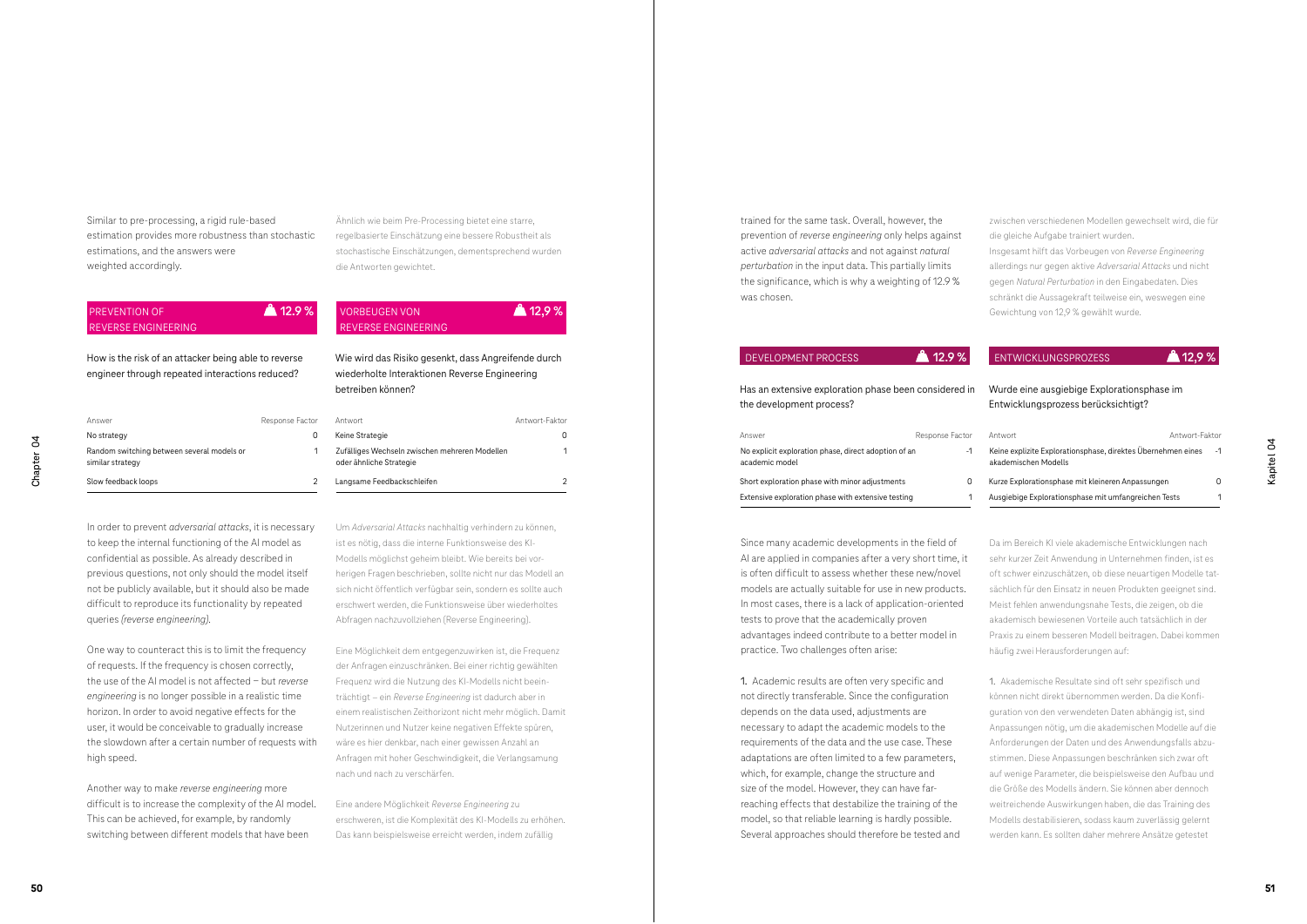hand, to allow the input data to be modified before it is put into the AI model, in order to prevent the *edge case* and still allow processing.

Usually, however, only a limited number of actual edge cases are known in advance. In addition, it is often not trivial to reliably prevent these, so the weighting of the question is estimated to be lower than the other questions at 9.7 %.

4.2.2. AI MODEL

<span id="page-26-0"></span>compared to achieve a good fit between data and model.

2. Due to the short development cycles, longerterm effects and interactions are often not known. These should at best be tested with prototypical developments and tests in the exploration phase.

The more extensive and open-ended the exploration phase, the greater the likelihood of creating a robust AI model well-matched to the data for the particular application. The total length of the exploration phase depends on the complexity of the solution and the application scenario. However, a long exploration phase is still no guarantee for a good or robust model. The weighting of the question was set at 12.9 %.

By accurately testing the AI model before introduction, the model's developers will already know in which situations the model works better or worse. The situations that are known to pose a particular challenge should be treated separately. This can be done either during *pre-processing* or during *post-processing.* The advantage of doing this during *pre-processing* is, on the one hand, to ensure that the AI model is not overloaded, and on the other sie in das KI-Modell gegeben werden – modifiziert werden können, damit der *Edge Case* verhindert wird und trotzdem eine Prozessierung stattfinden kann.

In der Regel ist jedoch nur eine begrenzte Menge der tatsächlichen *Edge Cases* vorher bekannt. Zusätzlich ist es oft nicht trivial diese zuverlässig zu verhindern, deswegen wird die Gewichtung der Frage mit 9,7 % niedriger eingeschätzt als die anderen Fragen.

4.2.2. KI-MODELL

und verglichen werden, um eine gute Übereinstimmung zwischen Daten und Modell zu erreichen.

2. Durch die kurzen Entwicklungszyklen sind längerfristige Auswirkungen und Wechselwirkungen oft nicht bekannt. Diese sollten bestenfalls mit prototypischen Entwicklungen und Tests in der Explorationsphase erprobt werden.

Je umfangreicher und ergebnisoffener die Explorationsphase ist, desto größer ist die Wahrscheinlichkeit, dass ein robustes KI-Modell entsteht, das gut auf die Daten für den jeweiligen Anwendungsfall abgestimmt ist. Die absolute Länge der Explorationsphase ist abhängig von der Lösungskomplexität und des Einsatzszenarios. Insgesamt ist eine lange Explorationsphase trotzdem kein Garant für ein gutes oder robustes Modell. Die Gewichtung der Frage wurde auf 12,9 % festgelegt.

Durch genaues Testen des KI-Modells vor der Einführung ist im besten Fall bereits bekannt, in welcher Situation das Modell besser funktioniert und in welcher schlechter. Die Situationen, die dafür bekannt sind, eine besonders große Herausforderung darzustellen, sollten separat behandelt werden. Dies kann entweder während des *Pre-Processings*  oder während des *Post-Processings* durchgeführt werden. Der Vorteil dies während des *Pre-Processings* zu tun, liegt darin, dass einerseits das KI-Modell nicht beansprucht wird und andererseits, dass so die Eingabedaten – bevor

### VORBEUGEN BEKANNTER GRENZFÄLLE

### Wie wird das Auftreten bereits bekannter Grenzfälle verhindert?

| Antwort                       | Antwort-Faktor |
|-------------------------------|----------------|
| Kein standardisierter Prozess |                |
| Während des Post-Processings  |                |
| Während des Pre-Processings   |                |

**9,7 %**

### PREVENTION OF KNOWN BORDERLINE CASES

How is the occurrence of already known borderline cases prevented?

| Answer                  | Response Factor |
|-------------------------|-----------------|
| No standardized process |                 |
| During post-processing  |                 |
| During pre-processing   |                 |

**9.7 %**

Wurde das KI-Modell mit unerwarteten Eingaben (wie *Adversarial Attacks* , Rauschen, Eingaben mit anderem Kontext) während der Entwicklung getestet?



| Antwort | Antwort-Faktor |
|---------|----------------|
| Nein    |                |
| Ja      |                |



| Answer | Response Factor |
|--------|-----------------|
| No     |                 |
| Yes    |                 |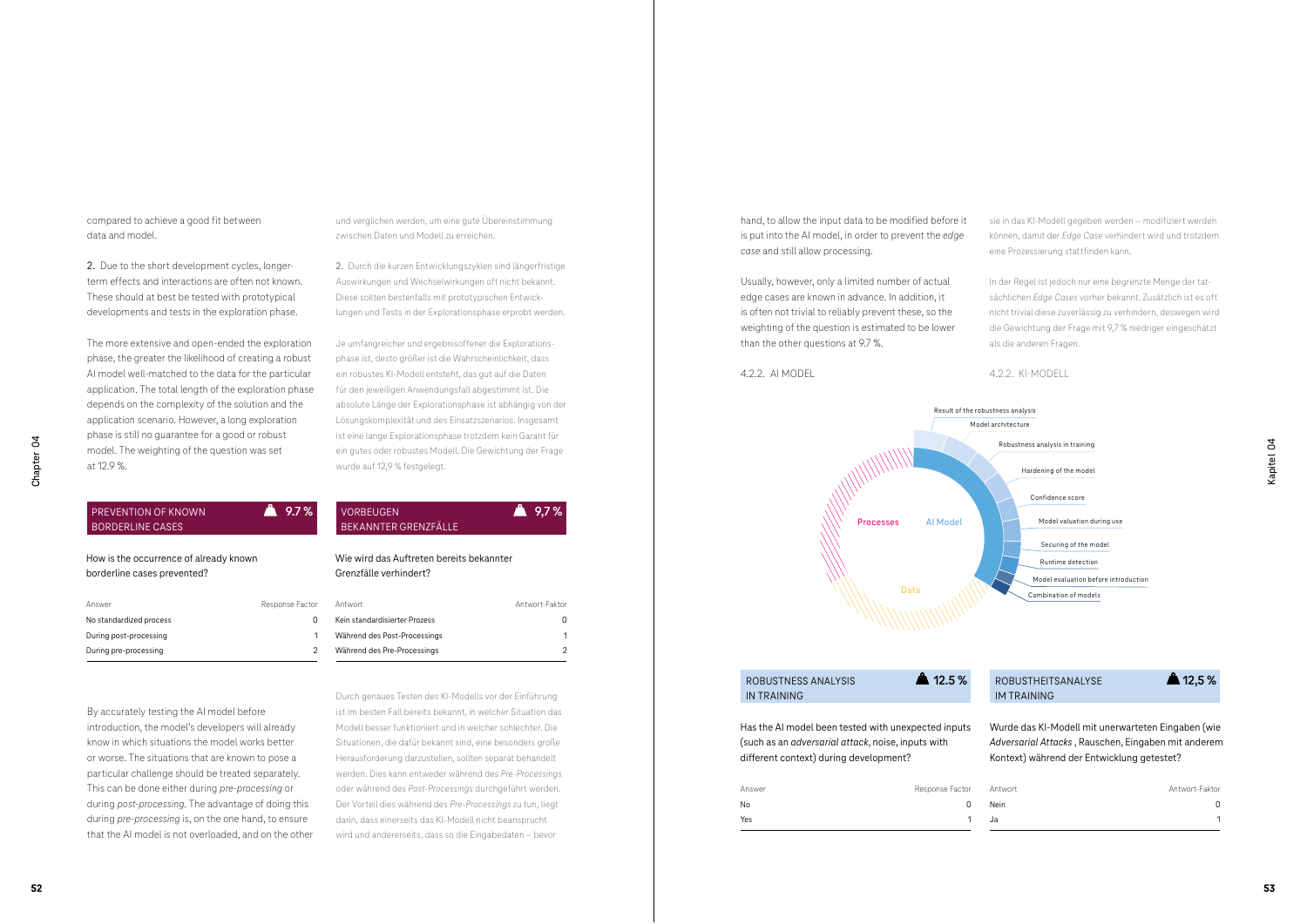An untargeted attack is a source class misclassification attack that aims to misclassify the benign input by adding an interference. The input is then moved to a different, random class.

A targeted attack is also a misclassification, but this type of attack shifts the input to a specific class according to the attacker's intent.

Since it can be assumed that targeted attacks pursue a specific malicious goal with particular classifications, the weighting here is aligned towards this type of attack. Therefore, the result of the check influences the final result by 15.0 %.

AI models are based either on conventional machine learning approaches or on a neural network. Conventional systems are significantly less complex and solve less complex tasks. On the one hand, the increased complexity of systems based on neural networks means that they can take on significantly more demanding tasks. On the other hand, this complexity makes it much more difficult to understand why certain decisions are made. Since the comprehension and verification of decisions is an essential part of robustness, this question is included in the evaluation with 15.0 %.

The process of *adversarial attacks*, as described in the chapter Public availability of the AI model, can

be used during training to analyze how the model is affected by such an attack. Results showing that the [model is vulnerable to](#page-7-0) *adversarial attacks* are helpful for implementing necessary precautions based on this information. Focusing on a more robust process, rather than the derivation from such an analysis, contributes to a better robustness of the whole AI system. Since the susceptibility of the model to targeted attacks is an essential point, checking this is included with 12.5 % in the *actual robustness score.*

Further points are awarded depending on the results of the robustness analysis. One indicator of robustness against adversarial attacks is the detection of targeted or untargeted attacks. Many recent studies have shown that unnoticed input changes can arbitrarily alter machine learning models' decision output.17 These changes or misclassifications can be induced by targeted attacks and untargeted attacks, which differ in the following ways:

17 Carlini & Wagner, 2017b; Szegedy et al., 2014

Ein nicht-zielgerichteter Angriff ist ein Angriff zur Fehlklassifizierung der Ursprungsklasse, der darauf abzielt, die fehlerfreie Eingabe falsch zu klassifizieren, indem eine Störung hinzugefügt wird. Die Eingabe wird daraufhin in eine andere, willkürliche Klasse verschoben.

Bei einem zielgerichteten Angriff handelt es sich ebenfalls um eine Misklassifizierung. Allerdings wird bei einem solchen Angriff die Eingabe nach Absicht der Angreifenden in eine spezifische Klasse verschoben.

Da anzunehmen ist, dass zielgerichtete Angriffe ein bestimmtes bösartiges Ziel mit spezifischen Klassifizierungen verfolgen, wird hier die Gewichtung gezielt auf diese Art des Angriffs ausgerichtet. Daher beeinflusst das Ergebnis der Prüfung das Endergebnis mit 15,0 %.

KI-Modelle basieren entweder auf herkömmlichen Machine-Learning-Ansätzen oder auf einem neuronalen Netz. Herkömmliche Systeme sind dabei deutlich weniger komplex und lösen weniger komplexe Aufgaben. Die gesteigerte Komplexität von Systemen, die auf neuronalen Netzen aufbauen, führt dazu, dass sie deutlich anspruchsvollere Aufgaben übernehmen können. Diese Komplexität macht es aber auch deutlich schwieriger nachzuvollziehen, weshalb bestimmte Entscheidungen getroffen werden. Da das Nachvollziehen und Verifizieren von Entscheidungen wesentliche Bestandteile der Robustheit sind, fließt diese Frage mit 15,0 % in die Bewertung ein.

Der Prozess von *Adversarial Attacks*, wie er im Kapitel öffentliche Verfügbarkeit des KI-Modells beschrieben ist, kann während des Trainings dafür genutzt werden, um zu analysieren, wie das Modell durch einen solchen Angriff [beeinflusst wird. Selbst Ergebnisse, die zeigen, dass das](#page-7-0)  Modell anfällig für *Adversarial Attacks* ist, sind hilfreich, um basierend auf dieser Information andere Vorkehrungen zu treffen. Das Fokussieren auf einen robusteren Prozess als Ableitung aus solch einer Analyse trägt somit zu einer besseren Robustheit des gesamten KI-Systems bei. Da die Anfälligkeit des Modells gegenüber zielgerichteten Angriffen ein wesentlicher Punkt ist, fließt diese Überprüfung dessen mit 12,5 % in den *Actual Robustness Score* ein.

Je nachdem, wie die Robustheitsanalyse tatsächlich ausgefallen ist, werden weitere Punkte vergeben. Ein Indikator für die Robustheit gegen Adversarial Attacks ist das Erkennen von zielgerichteten, bzw. nichtzielgerichteten Angriffen. Viele aktuelle Studien haben gezeigt, dass Entscheidungen, die von Machine-Learning-Modellen ausgegeben werden, durch unbemerkte Änderungen der Eingabe beliebig verändert werden können.17 Diese Änderungen oder Misklassifizierungen können durch zielgerichtete oder nicht-zielgerichtete Angriffe herbeigeführt werden, wobei sich diese folgendermaßen unterscheiden:

RESULT OF THE

ROBUSTNESS ANALYSIS

### **15.0** %

How does the AI model behave when it is deliberately misled by means of *[adversarial attacks](#page-7-0)*?

| Answer                               | Response Factor |
|--------------------------------------|-----------------|
| Detected, system reacts as planned   |                 |
| Untargeted attacks can be successful | U               |
| Targeted attacks can be successful   | -1              |

### ERGEBNIS DER ROBUSTHEITSANALYSE

Wie verhält sich das KI-Modell, wenn es mittels *[Adversarial Attacks](#page-7-0)* gezielt in die Irre geführt wird?



| Antwort                                               | Antwort-Faktor |
|-------------------------------------------------------|----------------|
| Wird erkannt, System reagiert wie geplant             |                |
| Nicht-zielgerichtete Angriffe können erfolgreich sein |                |
| Zielgerichtete Angriffe können erfolgreich sein       | -1             |

### MODELLARCHITEKTUR

### Auf welcher Architektur basiert das angewendete KI-Modell?

| Antwort                        | Antwort-Faktor |
|--------------------------------|----------------|
| Neuronales Netz                |                |
| Herkömmliches Machine Learning |                |

**15,0 %**

#### MODEL ARCHITECTURE

On which architecture is the applied AI model based?

| Answer                        | Response Factor |
|-------------------------------|-----------------|
| Neural network                |                 |
| Conventional machine learning |                 |

#### **15.0 %**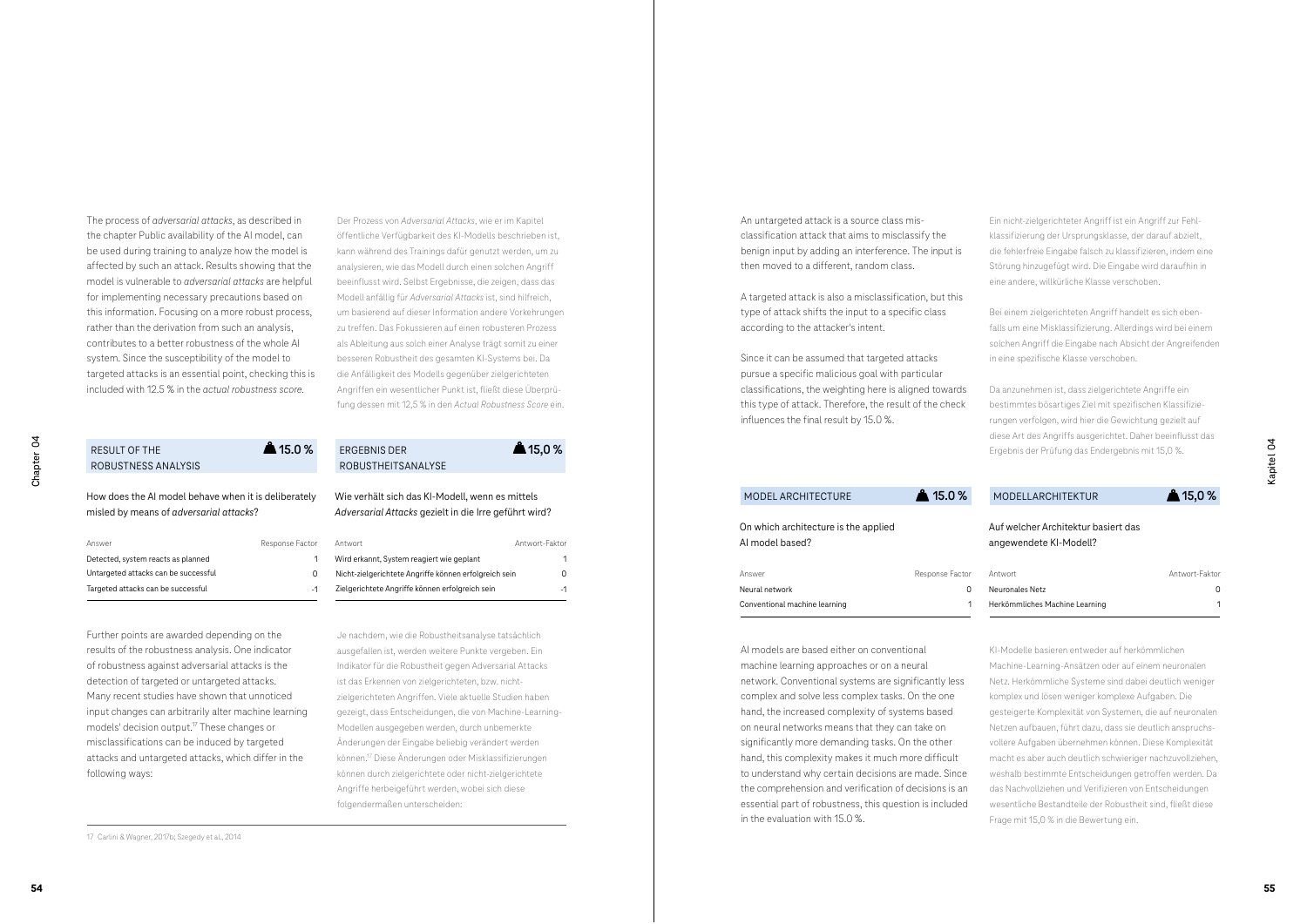Meanwhile, model architectures have been developed for various application areas to make models less sensitive to external influences and attacks. A wellknown example is the use of multiple scaled inputs for the analysis of images. Because the model processes the image to be analyzed in multiple sizes, specific changes of individual pixels to confuse the model are less important. Since hardening of AI models is a current research area with many findings and changes, it is not possible to give a complete overview of possible measures here. As has been shown in many research projects, the application of hardening measures can reduce the risk of misjudgments.18 The weighting for the use of hardening measures is included here with 12,5 %, because although a large potential theoretically exists, this is often not yet sustainably verified.

18 Rosenfeld, Azriel, ed. al. Multiresolution image processing and analysis. Vol. 12. Springer Science & Business Media. 2013.

Although no direct probability can be deduced from a *Confidence Score* as to whether a particular model decision is right or wrong, the model can nevertheless use it to express its preference for or against a particular decision. Thus, one can ensure that the model makes decisions in which it is very confident. Even with high confidence values, wrong decisions cannot be ruled out. Here, however, they indicate deficits in the understanding of the model and thus provide an indicator of the type of inputs the model misunderstands. These findings can be used directly to improve training. Therefore, the *Robustness Score* also increases if the *Confidence Score* is "only" used as information and does not influence the model result. The existence and usefulness of a *Confidence Score* is included in the evaluation with 10.0 %.

### Wie wird die Modellqualität während des Modelleinsatzes überwacht?

Obwohl sich aus einem *Confidence Score* keine direkte Wahrscheinlichkeit ableiten lässt, ob eine bestimmte Modellentscheidung richtig oder falsch ist, kann dieser von dem Modell gleichwohl dazu genutzt werden, sich für oder gegen eine bestimmte Entscheidung auszusprechen. Man kann so also sicherstellen, dass das Modell Entscheidungen trifft, bei denen es sich sehr sicher ist. Auch bei hohen Confidence-Werten sind Fehlentscheidungen nicht ausgeschlossen. Hier deuten sie aber auf Defizite im Verständnis des Modells hin und geben so einen Indikator, welche Art Eingaben das Modell missversteht. Diese Erkenntnisse können direkt für eine Verbesserung des Trainings genutzt werden. Deshalb steigt der *Robustness Score* auch, wenn der *Confidence Score* "nur" als Information genutzt wird und nicht das Modellergebnis beeinflusst. Das Vorhandensein und Nutzen eines *Confidence Scores* fließt mit 10,0 % in die Bewertung ein.

Für verschiedene Anwendungsbereiche wurden inzwischen Modellarchitekturen entwickelt, um Modelle unempfindlicher für äußere Einflüsse und Angriffe zu machen. Ein bekanntes Beispiel dafür ist das Nutzen von mehreren skalierten Eingaben für die Analyse von Bildern. Dadurch, dass das Modell das zu analysierende Bild in mehreren Größen prozessiert, fallen spezifische Änderungen einzelner Pixel, um das Modell zu verwirren, weniger stark ins Gewicht. Da das Härten von KI-Modellen ein aktuelles Forschungsgebiet mit vielen Erkenntnissen und Änderungen ist, kann hier kein gesamter Überblick über mögliche Maßnahmen gegeben werden. Wie bereits in der Forschung an vielen Stellen gezeigt wurde, kann die Anwendung von Härtungsmaßnahmen die Gefahr für Fehleinschätzungen reduzieren.18 Die Gewichtung für die Nutzung von Härtungsmaßnahmen ist hier mit 12,5% %eingeflossen, da zwar theoretisch ein großes Potenzial vorhanden ist, dies ist aber oft noch nicht nachhaltig verifiziert.

### CONFIDENCE SCORE

### **2** 10.0 %

### Produziert das Modell einen *Confidence Score*  und wie wird dieser genutzt?

| Antwort                                                | Antwort-Faktor |
|--------------------------------------------------------|----------------|
| Kein Confidence Score                                  |                |
| Zu Informationszwecken (z. B. für die Nachverfolgung)  | 1              |
| Confidence Score hat Einfluss auf Entscheidungsfindung | 2              |

CONFIDENCE SCORE

Does the model produce a *Confidence Score* and how is it used?

| Answer                                               | Response Factor |
|------------------------------------------------------|-----------------|
| No Confidence Score                                  |                 |
| For information purposes (e.g. for tracking)         |                 |
| Confidence Score has an influence on decision-making |                 |

### **10.0 %**

### MODELLBEWERTUNG WÄHREND NUTZUNG



 MODEL VALUATION DURING USE

### **2** 10.0 %

How is model quality monitored during model deployment?

| ır. | Antwort                                                                                              | Antwort-Faktor |
|-----|------------------------------------------------------------------------------------------------------|----------------|
|     | Keine wiederkehrende Qualitätsprüfung                                                                | U              |
|     | Durchgängiges Monitoring der Qualitätsmetriken oder<br>periodische Assessments mittels Beispieldaten | 1              |

| Response Factor |
|-----------------|
|                 |
|                 |
|                 |

HÄRTEN DES MODELLS

Wurde der Aufbau des KI-Modells für Robustheit optimiert oder die Integrität der vorhandenen Daten evaluiert (z. B. durch mehrere skalierte

**2** 12.5 %

Bild-Repräsentationen)?

Antwort-Faktor

1 0

#### HARDENING OF THE MODEL

| Yes<br>1.<br>Ja<br>No<br>Nein<br>n. | Answer | Response Factor Antwort |  |
|-------------------------------------|--------|-------------------------|--|
|                                     |        |                         |  |
|                                     |        |                         |  |

Has the structure of the AI model been optimized for robustness or has the integrity of the existing data been evaluated (e.g. through several scaled image representations)?

**12.5 %**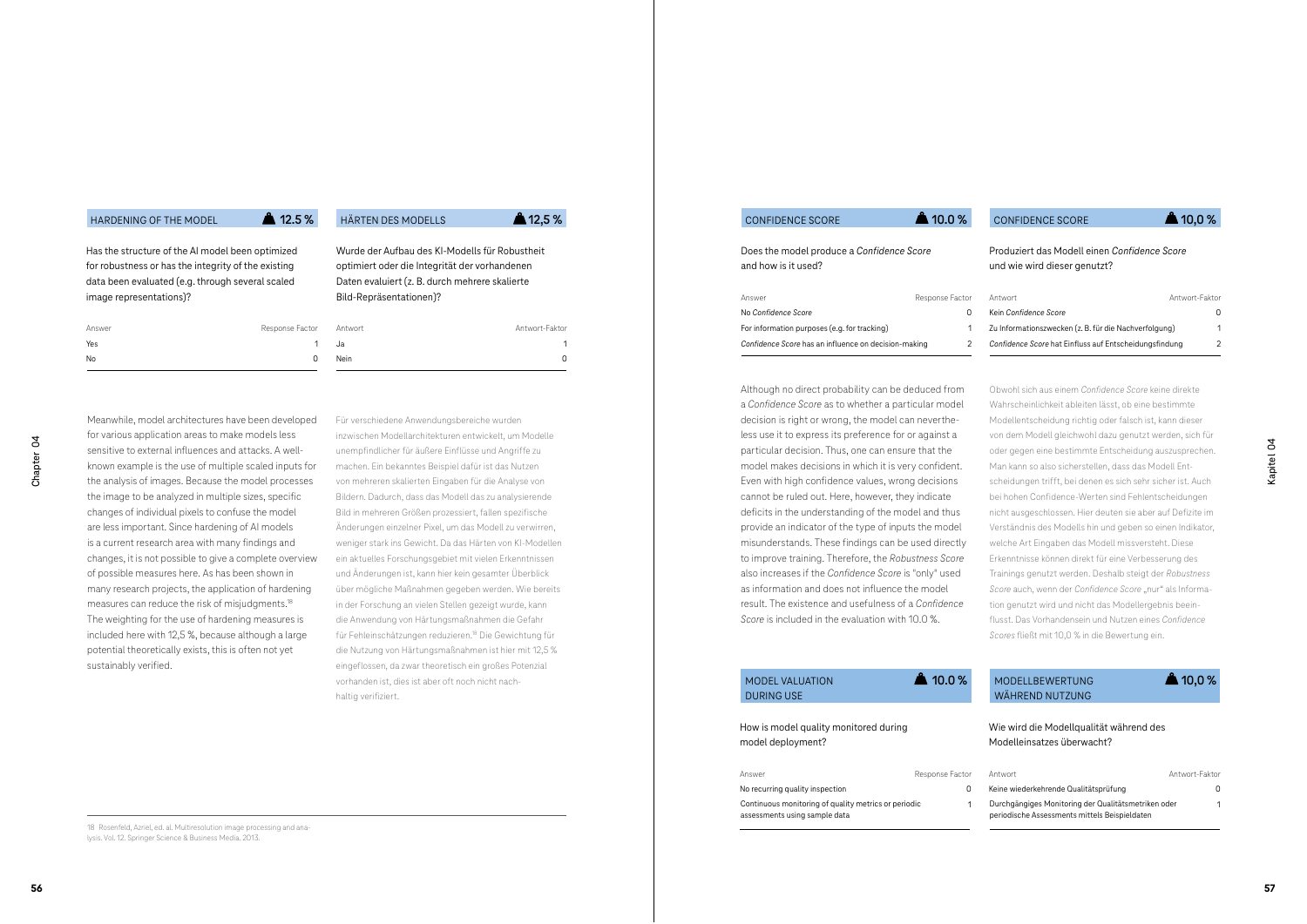Ähnlich wie das Härten von KI-Modellen ist auch die Erkennung von modifizierten Eingaben Teil von laufenden Entwicklungen. Aktuelle, vielversprechende Ansätze beschäftigen sich mit der Aktivierung der Neuronen von neuronalen Netzwerken während des Trainings und mit der Aktivierung der Neuronen bei gezielt modifizierten Eingaben. Auch wenn bei beiden das gleiche Endergebnis entsteht, gibt es dennoch Unterschiede, wie das Modell zu der Entscheidung am Ende kommt. Das Modell geht sozusagen unterschiedliche Pfade zum gleichen Ziel. Indem diese Pfade verglichen werden, kann eine Einschätzung abgegeben werden, ob Modelleingaben den Trainingsdaten ähnlich sind. Bei groben Abweichungen kann der Entscheidungsprozess abgebrochen werden, um Fehlausgaben zu verhindern.

*Runtime Detection* hat sich in akademischen Tests als hilfreich erwiesen, in der Praxis sind aber noch nicht viele Tests durchgeführt worden. Die Gewichtung fließt hier mit 7,5 % in die Bewertung ein.

Similar to the hardening of AI models, the detection of modified inputs is part of ongoing developments. Current promising approaches engage in the activation of neurons of neural networks during training and during specifically modified inputs. Even if the final result is the same for both, there are still differences in how the model arrives at the final decision. The model follows different paths to the same goal. By comparing these paths, an assessment can be made as to whether model inputs align with the training data. If there are major differences, the decision process can be aborted to prevent incorrect outputs.

*Runtime Detection* has proven to be helpful in academic tests, but few tests have been performed in practice. The weighting for this question is 7.5 % in the evaluation.

Durch das sogenannte "Poisoning" werden gezielt Trainingsdaten angegriffen und verunreinigt, um das Modell neu anzulernen oder das Neutraining zu stören. Außerdem können bei Einsicht in die Trainingsdaten Rückschlüsse auf das Modell und dessen Funktion getroffen werden, womit weiter in dessen System eingegriffen werden kann. Die Absicherung der Trainingsdaten und des Modellwissens auf dem Speicherort durch ein Sicherungssystem, wie zum Beispiel einer Firewall, beeinflusst das Ergebnis mit 7,5 %.

As input data can change over time even without predictable trends, it has proven beneficial to examine how the quality of decisions changes over time. Whether this is done manually at regular intervals or by continuous assessment of automatic quality metrics was found to be irrelevant based on the previous expert interviews. If monitoring of this kind is done, it is possible to intervene at an early stage and prevent significant wrong decisions if a deterioration is detected. Therefore this question is included in the evaluation at 10.0 %.

"Poisoning" is used to specifically attack training data and contaminate it to retrain the model or disrupt retraining. By viewing the training data, the attacker can also derive conclusions about the model and its function, which could lead to further interference in its system. Securing the training data and model knowledge on the storage location with a security system such as a firewall influences the result by 7.5 %.

Da sich auch ohne vorhersehbare Trends die Eingabedaten mit der Zeit verändern können, hat es sich als vorteilhaft erwiesen, zu prüfen, wie sich die Qualität der Entscheidungen mit der Zeit verändert. Ob dies in regelmäßigen Abständen händisch geprüft wird oder ob dies durch ein kontinuierliches Assessment automatischer Qualitätsmetriken geschieht, wurde von den interviewten Expertinnen und Experten als unerheblich befunden. Sofern eine Überwachung dieser Art geschieht, ist es möglich, früh einzugreifen und stärkere Fehlentscheidungen zu verhindern, wenn eine Verschlechterung festgestellt wird. Daher fließt

diese Frage zu 10,0 % in die Bewertung ein.

### RUNTIME DETECTION

### Wird mittels *Runtime Detection* geprüft, ob die Eingaben plausibel sind?

**7,5 %**

### RUNTIME DETECTION

| Answer | Response Factor Antwort |      | Antwort-Faktor |
|--------|-------------------------|------|----------------|
| No     |                         | Nein |                |
| Yes    |                         | - Ja | $\overline{ }$ |

### Does *Runtime Detection* check if the input is plausible?

**7.5 %**

### MODELLBEWERTUNG VOR EINFÜHRUNG

### Wie wird das Modell vor der Einführung validiert?

| Antwort                             | Antwort-Faktor |
|-------------------------------------|----------------|
| Akkuranz oder vergleichbare Methode |                |
| Umfassende Metriken, wie z. B. AROC |                |

**5,0 %**

#### How is the model validated before deployment?

#### MODEL EVALUATION BEFORE INTRODUCTION **5.0 %**

| Answer                             | Response Factor |
|------------------------------------|-----------------|
| Accuracy or comparable method      |                 |
| Comprehensive metrics such as AROC |                 |

### ABSICHERUNG DES MODELLS

Ist das Modell gegen Ausspähen von Modellwissen und Trainingsdaten gesichert?

**7,5 %**

| Antwort | Antwort-Faktor |
|---------|----------------|
| Nein    |                |
| Ja      |                |

SECURING OF THE MODEL

Is the model secured against espionage of model knowledge and training data?

### **7.5 %**

| Answer | Response Factor |
|--------|-----------------|
| No     |                 |
| Yes    |                 |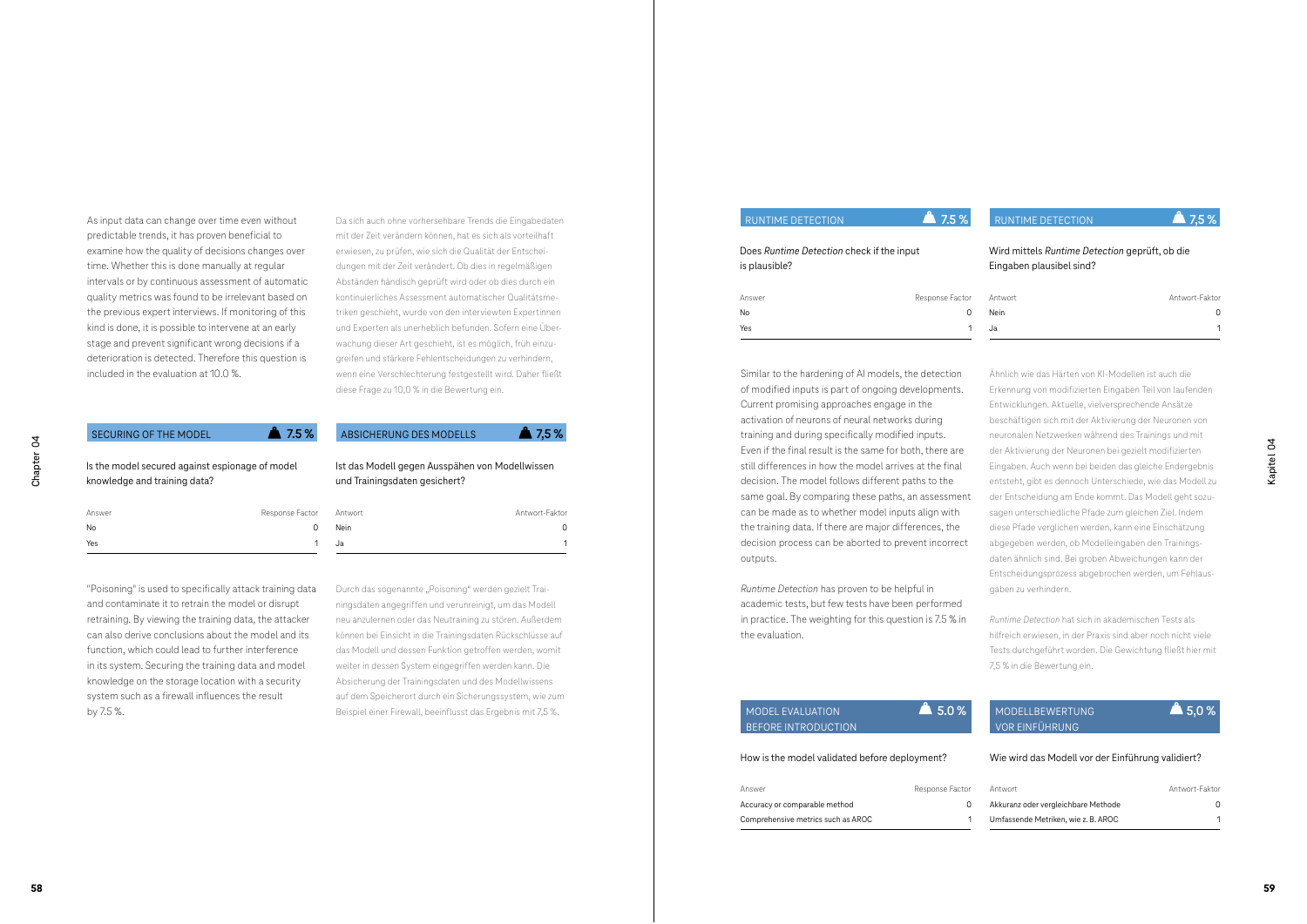Diese Frage fließt mit einem Wert von 5,0 % in die Bewertung ein.

Eine Kombination mehrerer Modelle hilft dabei, Schwachstellen einzelner Modelle auszugleichen. Diese Modelle können entweder sequenziell oder parallel angeordnet werden. Parallel angeordnete Modelle haben den Vorteil, dass sie sich nicht gegenseitig beeinflussen und man so vergleichen kann, welche Ausgaben die nebeneinander angeordneten Modelle jeweils produziert haben. Wenn einzelne Modelle andere Ausgaben als die restlichen Modelle produzieren, kann man gut schlussfolgern, dass hier mit großer Wahrscheinlichkeit Fehlentscheidungen aufgetreten sind. Da alle dieser Modelle aber grundsätzlich auf den gleichen, vorhandenen Daten basieren, haben diese oft auch ähnliche Schwachstellen. Die Situation, dass sich nur einzelne Modelle von einer großen Mehrheit anderer Modelle unterscheiden, ist deshalb selten. Aus diesem Grund fließt diese Frage mit 5,0 % in die Wertung ein.

Um zu bewerten, wie gut ein Vorhersagemodell ist, gibt es – wie im Kapitel *Falsch-Positive & Falsch-Negative* angeschnitten – verschiedene Bewertungsmethoden, die bei der Bewertung des gleichen Modells zu sehr unterschiedlichen Ergebnissen kommen können.

### *Akkuranz = Anzahl richtige Entscheidungen / Anzahl falsche Entscheidungen*

Wie bereits vorher beschrieben, ist es bei der Bewertung mittels Akkuranz nicht möglich zu erkennen, ob das Bewertungsergebnis tatsächlich auf ein gutes Vorhersagemodell hinweist oder ob eine sehr vorteilhafte Datenbasis mit hoher Base Rate vorliegt.

*Die Base Rate ist die maximale Akkuranz, die ein Modell erreichen kann, wenn es immer dasselbe Ergebnis produziert. Bei zwei gleichverteilten Entscheidungsmöglichkeiten liegt diese bei 50 %. Bei einem sehr ungleichen Verhältnis fällt die Base Rate höher aus. Wenn in 90 % der Fälle Entscheidung 1 korrekt wäre, kann ein Modell eine Akkuranz von 90 % erreichen, ohne jegliche Entscheidungslogik zu benötigen. Ob die Akkuranz eines Modells gut oder schlecht ist, hängt immer von der Base Rate ab.*

Modellbewertungsfunktionen, wie die AROC-Methode (Area under Receiver Operating Curve), nehmen Bezug auf Falsch-Positive und Falsch-Negative und lassen damit einen deutlich besseren Rückschluss auf die tatsächliche Vorhersagequalität zu.

*AROC (Area under Receiver Operating Curve) ist eine Modellbewertungsfunktion, die oft Verwendung in der Medizin- und Pharmaforschung findet. Bei dieser Methode wird die Sensitivität (Richtig-Positiv-Rate) mit der Spezifität (Falsch-Positiv-Rate) verglichen. Diese werden für verschiedene Schwellenwerte gebildet und als Kurve geplottet. Je größer die Fläche unter dieser Kurve ist, desto aussagekräftiger ist das Vorhersagemodell.*

This question is included in the evaluation with a value of 5.0 %.

#### **COMBINATION**  OF MODELS **5.0 %**

A combination of several models helps to compensate for weaknesses of individual models. These models can be arranged either sequentially or in parallel. The advantage of parallel models is that they do not influence each other, so you can compare which outputs the models arranged next to each other have produced. If individual models produce different outputs than the rest of the models, it is easy to conclude that there is a high probability that wrong decisions were made. However, since all models are essentially based on the same existing data, they often have similar weaknesses. The situation where only individual models differ from a large majority of other models is therefore rare. For this reason, the question is included in the evaluation with 5.0 %.

In order to evaluate how well a prediction model performs, there are − as mentioned in the chapter *False-Positive & False-Negative* − different evaluation methods that can come to very different results when evaluating the same model.

### *Accuracy = number of right decisions / number of wrong decisions*

As previously described, when only using accuracy as a means of evaluating model performance, it is not possible to recognize whether the evaluation result actually points to a good prediction model or whether a very advantageous database with a high base rate is available.

*The base rate is the maximum accuracy a model can achieve if it always produces the same result. With two equally distributed decision options, this rate is 50 %. If the ratio is very unequal, the base rate is higher. If, in 90 % of the cases, decision 1 would be correct, a model can reach an accuracy of 90 %without needing any decision logic. Whether the accuracy of a model is good or bad always depends on the base rate.*

Model evaluation functions such as the AROC (*Area under Receiver Operating Curve*) method, which refers to false positives and false negatives, allow better conclusions to be drawn about the actual prediction quality.

*AROC (Area under Receiver Operating Curve) is a model evaluation function often used in medical and pharmaceutical research. In this method, the sensitivity (true-positive rate) is compared with the specificity (false-positive rate). These are formed for different threshold values and plotted as a curve. The larger the area under this curve, the more meaningful the prediction model.*

### KOMBINATION AUS MODELLEN

### Besteht das KI-System aus mehreren verknüpften Modellen?

| Antwort                                     | Antwort-Faktor |
|---------------------------------------------|----------------|
| Nein                                        | O              |
| Ja, sequentiell verbunden                   |                |
| Ja, parallel-geschaltet (Ensemble Learning) | っ              |

**5,0 %**

Does the AI system consist of several linked models?

| Answer                                         | Response Factor |
|------------------------------------------------|-----------------|
| No                                             |                 |
| Yes, sequentially connected                    |                 |
| Yes, connected in parallel (Ensemble Learning) |                 |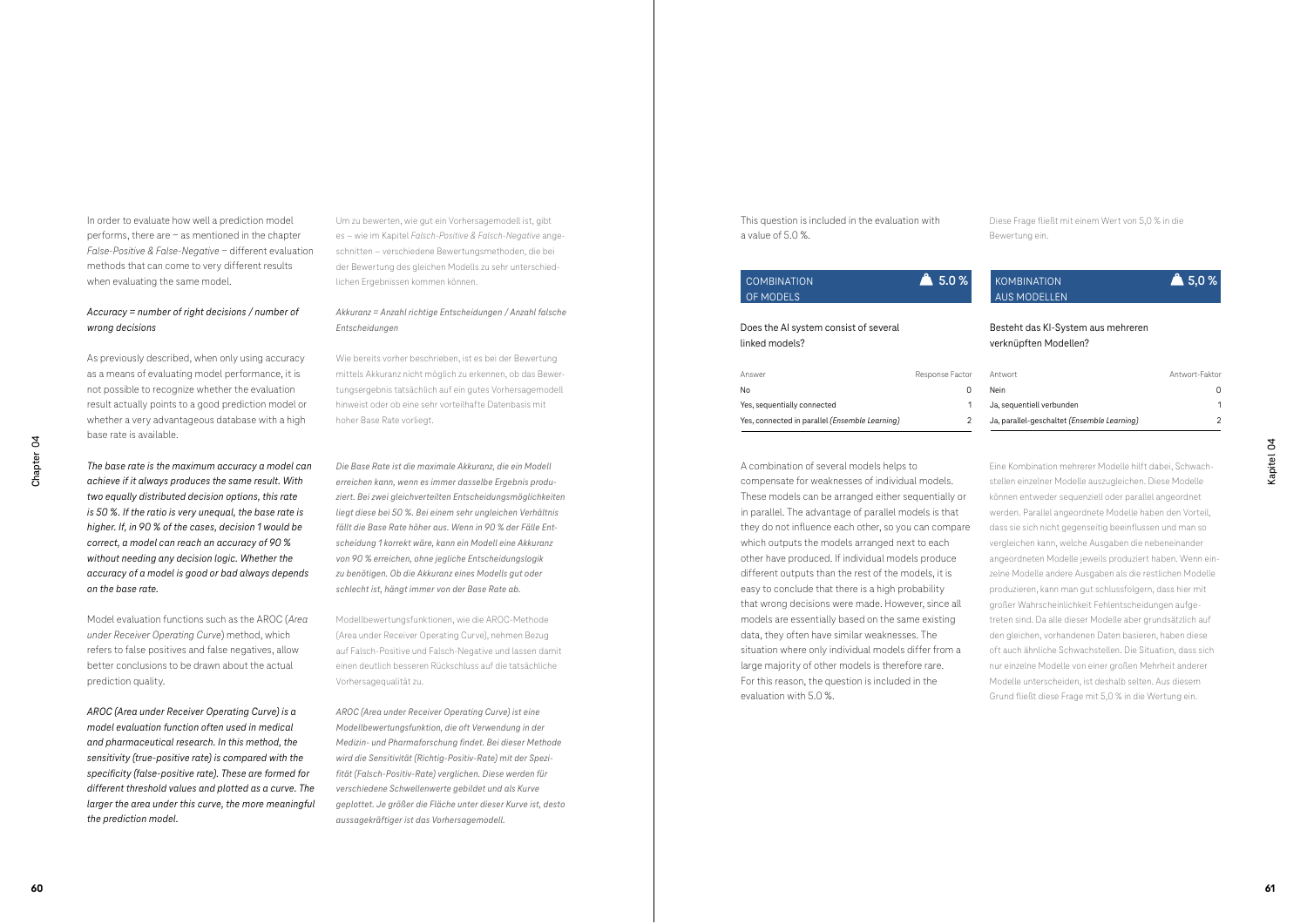AI models are often regarded as so-called "black box" models, because when a decision is made, it is not automatically clear which reasons have led to a particular decision. In order to ensure that model decisions are not based on bias or other ethically questionable motives, various analytical methods can be used. Normally, despite these analyses, part of the model's functionality remains unexplained, which is why we speak of *grey box* models (partially explainable) rather than *white box models* (fully explainable). The high weighting of this question (19.2 %) is due to the fact that these analyses are the only way to detect discrimination by AI with high probability. Measures that could be taken if the AI model has learned a certain bias include adjusting the training data or including fairness metrics in the model assessment method *(loss)* for re-training.

Depending on the type and complexity of the analysis, the proportion of the explainable behavior of the AI model changes. Statistical analyses can help to identify certain correlations. However, it is often the case that no direct causality can be deduced from these correlations. More complex approaches, such as SHAP value analysis, which uses an approach well-founded in game theory, can also provide conclusions about the causality of decisions.19 Therefore, an additional category has been introduced here for the response options.

KI-Modelle werden oft als sogenannte *Black-Box-Modelle*  angesehen, da bei einer Entscheidung nicht automatisch erkennbar ist, welche Gründe zu einer bestimmten Entscheidung geführt haben. Damit sichergestellt werden kann, dass die Modellentscheidungen nicht auf Voreingenommenheit oder auf anderen ethisch fragwürdigen Beweggründen basieren, können verschiedene Analysemethoden verwendet werden. Normalerweise bleibt trotz dieser Analysen ein Teil der Funktionsweise des Modells unerklärt, weswegen von *Grey-Box-Modellen* (teilweise erklärbar) und nicht von *White-Box-Modellen* (vollständig erklärbar) gesprochen wird. Die hohe Gewichtung dieser Frage (19,2 %) liegt daran, dass diese Analysen die einzige Möglichkeit sind, um Diskriminierung durch KI mit hoher Wahrscheinlichkeit zu erkennen. Maßnahmen, die ergriffen werden könnten, falls das KI-Modell eine bestimmte Voreingenommenheit gelernt hat, sind unter anderem das Anpassen der Trainingsdaten oder das Aufnehmen von Fairness-Metriken in die Modellbewertungsmethode *(Loss)* für ein erneutes Training.

Je nach Art und Komplexität der Analyse ändert sich der Anteil des erklärbaren Verhaltens des KI-Modells. Statistische Analysen können dazu beitragen, bestimmte Korrelationen erkennbar zu machen. Daraus geht jedoch oft noch keine direkte Kausalität hervor. Komplexere Ansätze, wie zum Beispiel die SHAP-Value-Analyse, die einen in der Spieltheorie fundierten Ansatz nutzt, können darüber hinaus auch Rückschlüsse auf die Kausalität der Entscheidungen geben.19 Daher wurde hier bei den Antwortmöglichkeiten eine weitere Kategorie eingeführt.

<span id="page-31-0"></span>

<sup>19</sup> Mangalathu, Sujith, Seong-Hoon Hwang, and Jong-Su Jeon. "Failure mode and effects analysis of RC members based on machine-learningbased SHapley Additive exPlanations (SHAP) approach." Engineering Structures 219: 110927. 2020.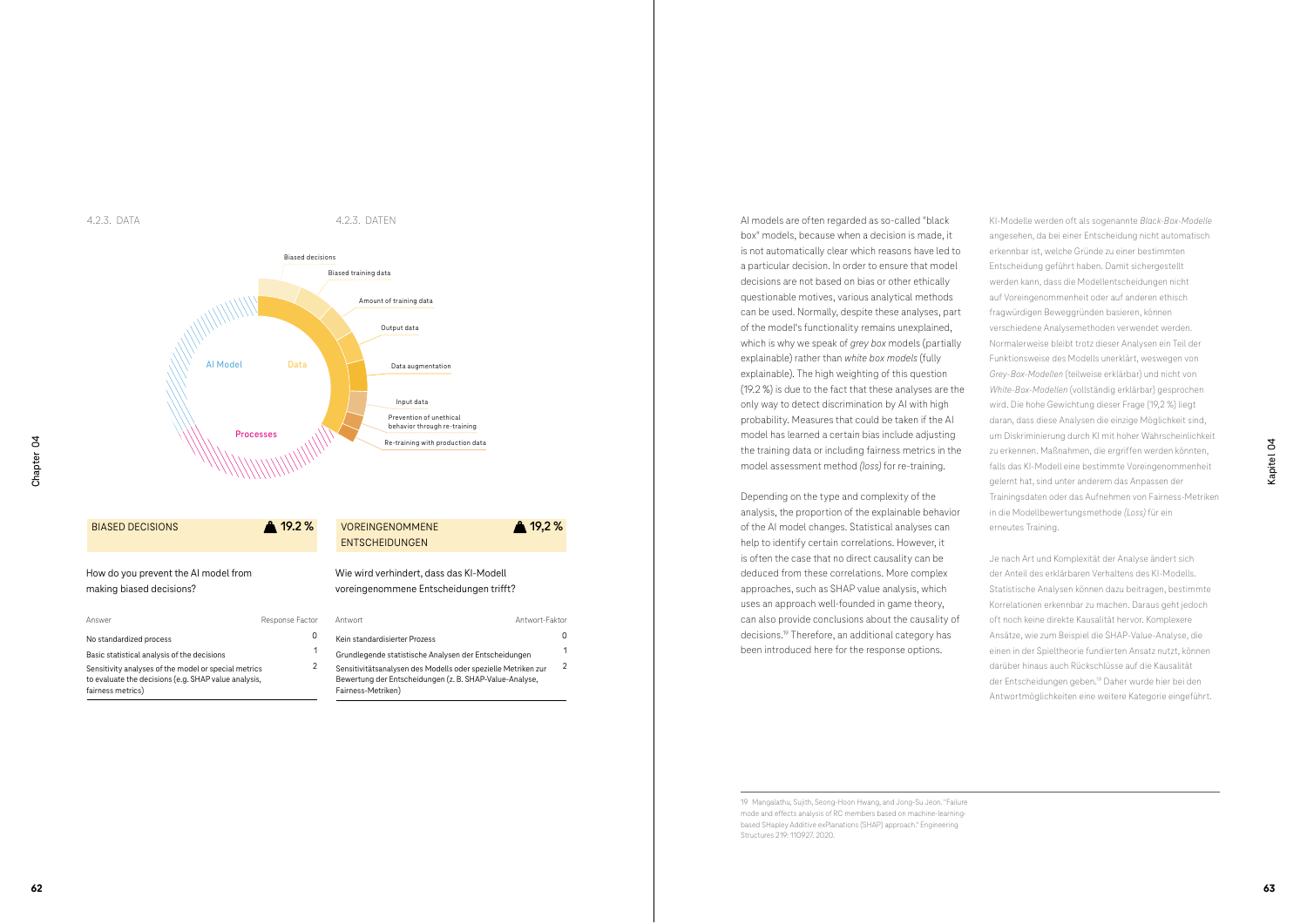Die Menge und die Balance der Trainingsdaten haben einen direkten Einfluss auf die Komplexität und Signifikanz der Erkenntnisse, die aus den Daten abgeleitet werden können. Zudem gibt es einen direkten Einfluss, wie repräsentativ die Trainingsdaten sind. Ob genügend Trainingsdaten vorhanden sind, sollte in vorausgehenden Analysen überprüft werden. Unter Umständen muss im Anschluss noch ein Balancing durchgeführt werden, um eine ausgewogene Datenlage in allen Klassen zu erreichen. So kann erzielt werden, dass ein ausreichend großes und ausbalanciertes Datenset für ein robustes Modell vorliegt, ungeachtet dessen aber schon der Optimierungsprozess gestartet wird. Der so entstehende *Trial-and-Error-*Ansatz wird im Laufe der Entwicklung meist ebenfalls zu dem Ergebnis kommen, dass mehr Trainingsdaten benötigt werden. Wenn dies aber schon vorher bekannt ist, kann während der Entwicklung ein größeres Augenmerk auf andere Maßnahmen zur Steigerung der Robustheit gelegt werden. Falls die Menge der Trainingsdaten so klein gewählt ist, dass bestimmte Gesetzmäßigkeiten darin nicht abgebildet sind, kann das dazu führen, dass die fehlende Robustheit erst während der Erprobung mit weiteren Daten festgestellt wird. Ebenfalls kann ein Datenset, welches unterschiedlich viele Daten in den einzelnen Klassifikationen hat, dazu führen, dass das Modell voreingenommene Entscheidungen trifft. Um den Aufwand der daraus folgenden grundlegenden Änderungen zu verhindern, wurde hier eine Gewichtung von 13,7 % gewählt.

The amount and balance of training data have a direct impact on the complexity and significance of the insights that can be derived from the data. There is also a direct influence on how representative the training data is. It is essential to check whether there is enough training data in prior analyses. It may be necessary to balance the data to achieve a balanced data set in all classes. In this way, it can be ensured that a sufficiently large and balanced data set is available for a robust model, but the optimization process is already started regardless of this. The resulting *trial-and-error* approach will usually also come to a conclusion in the course of development that more training data is needed. If this is known beforehand, however, greater attention can be paid to other measures to increase robustness during development. In the case that the amount of training data is so small that certain regularities are not represented, this can lead to the lack of robustness only being discovered during testing with further data. Likewise, a data set that has different amounts of data in the individual classifications can lead to the model making biased decisions. To avoid the expense of the resulting fundamental changes, a weighting of 13.7 % was chosen here.

 $\overline{a}$ 

A preliminary review of the training data helps to prevent learning bias in the AI model. In order to recognize whether the training data form a fair database, different methods can be used. On the one hand, basic statistical analyses help to uncover correlations that point to distorted or biased data. Recognized *fairness metrics* analyze whether certain subgroups show systematic advantages or disadvantages in the available data, and help to make the results of the analyses comparable across several use cases. Since they are based on scientifically recognized methods, they also reduce the risk of the data analysis being (indirectly) influenced by potential bias of *data scientists* or the composition of the team.20

A solid and unbiased database is the only way to create a robust, unbiased AI model. This question was therefore also assigned a relatively high weighting of 16.4 %.

20 Garg, Pratyush, John Villasenor, and Virginia Foggo. "Fairness Metrics: A Comparative Analysis." arXiv preprint arXiv:2001.07864. 2020. Eine vorausgehende Überprüfung der Trainingsdaten hilft dabei, dem Erlernen von Voreingenommenheit im KI-Modell vorzubeugen. Um zu erkennen, ob die Trainingsdaten eine faire Datenbasis bilden, können verschiedene Methoden zum Einsatz kommen. Hier helfen grundlegende statistische Analysen dabei, Zusammenhänge aufzudecken, die auf verzerrte oder vorurteilsbelastete Daten hinweisen. Anerkannte *Fairness-Metriken* analysieren, ob bestimmte Untergruppen systematische Vor- oder Nachteile in den vorliegenden Daten aufweisen und helfen dabei, die Ergebnisse der Analysen über mehrere Anwendungsfälle hinweg vergleichbar zu machen. Da sie auf wissenschaftlich anerkannten Methoden basieren, ist zusätzlich die Gefahr geringer, dass die Datenanalyse durch potenzielle Voreingenommenheit von *Data Scientists* oder die Zusammensetzung des Teams (indirekt) beeinflusst wird.20

Eine solide und vorurteilsfreie Datenbasis ist die einzige Möglichkeit, ein robustes, vorurteilsfreies KI-Modell zu erstellen, dadurch wurde diese Frage mit einem Anteil von 16,4 % ebenfalls relativ hoch gewichtet.

### VOREINGENOMMENE TRAININGSDATEN

Wie wird verhindert, dass voreingenommene Trainingsdaten verwendet werden?

**16,4 %**

#### MENGE DER TRAININGSDATEN

### Wie wird sichergestellt, dass genug Trainingsdaten vorhanden sind?



#### BIASED TRAINING DATA

### **16.4** %

How is the use of biased training data prevented?

### AMOUNT OF TRAINING DATA

How is it ensured that enough training data is available?

**13.7 %**

| Antwort                                                                                                                                                                                     | Antwort-Faktor |
|---------------------------------------------------------------------------------------------------------------------------------------------------------------------------------------------|----------------|
| Trial and Error                                                                                                                                                                             | Ω              |
| Voranalyse der Trainingsdaten                                                                                                                                                               | 1              |
| Ausführliche Analyse der Klassifizierungen und Ausgleich<br>der möglichen Imbalance durch eine Balancing-Methode<br>(z. B. Over-/Under-Sampling, Clustering-Techniken,<br>Weight-Balancing) | 2              |

| Antwort                                                                                 | Antwort-Faktor |
|-----------------------------------------------------------------------------------------|----------------|
| Kein standardisierter Prozess                                                           | O              |
| Grundlegende statistische Analysen der Trainingsdaten                                   | 1              |
| Analyse der Trainingsdaten anhand spezialisierter Metriken<br>(z. B. Fairness-Metriken) | 2              |

| Answer                                                                                                                                                                              | Response Factor |
|-------------------------------------------------------------------------------------------------------------------------------------------------------------------------------------|-----------------|
| Trial and error                                                                                                                                                                     |                 |
| Pre-analysis of the training data                                                                                                                                                   | 1               |
| Detailed analysis of the classifications and balancing of<br>the possible imbalance by a balancing method<br>(e.g. over/under-sampling, clustering techniques, weight<br>balancing) | 2               |

| Answer                                                                         | Response Factor |
|--------------------------------------------------------------------------------|-----------------|
| No standardized process                                                        |                 |
| Basic statistical analysis of the training data                                |                 |
| Analysis of training data using specialized metrics<br>(e.g. fairness metrics) |                 |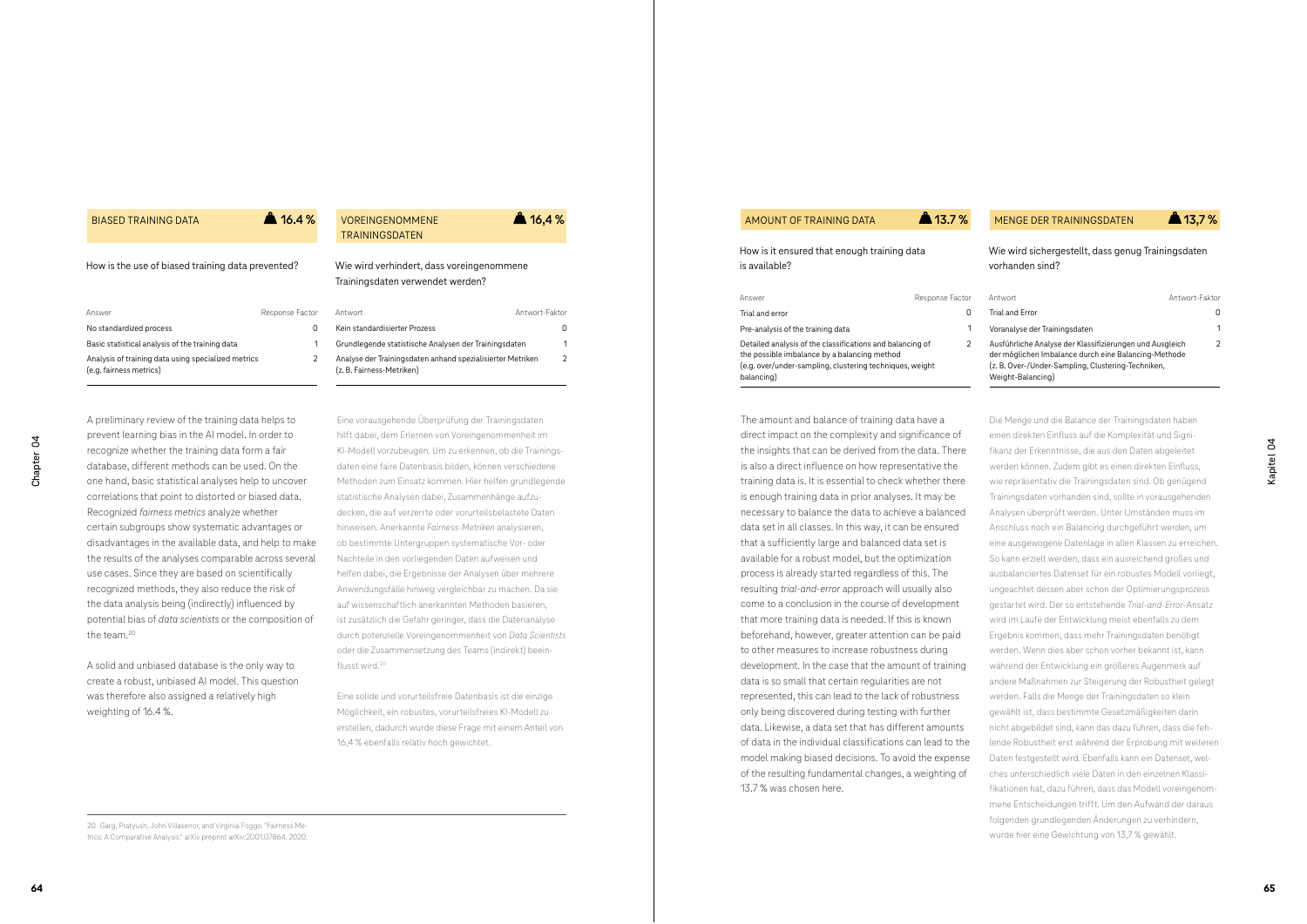In order for AI models to make reliable predictions even under adverse external influences, these scenarios must be mapped in the training data. Normally, training data used for this purpose has actually been recorded under the target circumstances, for example during rainfall (for image recognition) or with loud noises (for speech recognition). Alternatively, existing training data can be used that is then transformed to imitate an influencing factor like rain. By using such transformations, the amount of usable training data can be multiplied. For example, to imitate rain on an image, the image is darkened, noise is added, and the contrast and color intensity is reduced. In addition to clearly defined transformations for known phenomena, stochastic approaches can also be chosen to generate a new transformation function (for example with a CycleGan − Generative Adversarial Network 21).

The effect of complex input data is comparable to the effect of complex output data (see the discussion in the previous section). With the help of current analysis methods, such as the *SHAP Values Analysis*, it is often possible to understand which aspect of an input is responsible for a certain output, therefore

21 Zhu, Jun-Yan, et al. "Unpaired image-to-image translation using cycle-consistent adversarial networks." Proceedings of the IEEE international conference on computer vision. 2017.

Damit KI-Modelle auch unter widrigen äußeren Einflüssen zuverlässige Vorhersagen treffen können, ist es notwendig, dass diese Szenarien in den Trainingsdaten abgebildet werden. Normalerweise nutzt man dafür Trainingsdaten, die tatsächlich unter Umständen wie Regen (für Bilderkennung) oder bei lautem Rauschen (für Spracherkennung) aufgenommen wurden. Zusätzlich können auch bestehende Trainingsdaten verwendet werden, die mit einer Transformation bearbeitet werden, um einen Einfluss wie Regen nachzuahmen. Durch solche Transformationen kann die Menge der nutzbaren Trainingsdaten vervielfacht werden. Um beispielsweise Regen auf einem Bild nachzuahmen, wird das Bild verdunkelt, ein Rauschen hinzugefügt und der Kontrast sowie die Farbintensität reduziert. Neben klar definierten Transformationen für bekannte Phänomene können auch stochastische Ansätze gewählt werden, um so (zum Beispiel mit einem CycleGan - Generative Adversarial Network 21) eine neue Transformationsfunktion zu generieren.

### **FINGABEDATEN**

Der Effekt von komplexen Eingabedaten ist vergleichbar mit dem Effekt von komplexen Ausgabedaten (vgl. Abhandlung im vorherigen Abschnitt). Mithilfe von aktuellen Analysemethoden kann oft nachvollzogen werden, welcher Aspekt einer Eingabe für eine bestimmte Ausgabe verantwortlich ist und somit können komplexe Modelle besser verstanden werden, wie zum Beispiel die

Die Art der Ausgabedaten des KI-Modells beeinflusst dessen Komplexität. Da mit steigender Komplexität des Modells, die Menge der für ein robustes Modell benötigten Daten überproportional steigt und es zunehmend schwieriger wird, Entscheidungen nachzuvollziehen, erhalten Modelle mit komplexeren Eingabedaten eine geringere Bewertung. Gerade bei dynamischen Ausgabemöglichkeiten, wie frei generiertem Text, leidet die Nachvollziehbarkeit durch die unbegrenzte Anzahl an potenziellen Ausgaben. Da die damit verbundenen Auswirkungen auf die Robustheit besonders hervorstechen, wurde diese Antwortmöglichkeit mit einem negativen *Antwort-Score* versehen. Da aber auch Anwendungsfälle mit hochkomplexen Ausgabemöglichkeiten robust umgesetzt werden können, sollte diese Frage nicht mit einer zu hohen Gewichtung einfließen. In Abstimmung mit den anderen Fragen hat sich so eine Bewertung von 13,7 % gebildet.

#### DATA AUGMENTATION

### The type of output data of the AI model influences its complexity. As the complexity of the model increases, the amount of data required for a robust model increases disproportionately and it becomes increasingly difficult to understand decisions. Models with more complex input data receive a lower rating. With dynamic output options such as freely generated text, traceability suffers due to the unlimited number of potential outputs. As the associated effects on robustness are particularly prominent, this response option was given a negative *response score*. However, since even use cases with highly complex output options can be implemented

robustly, this question should not be weighted too heavily. In coordination with the other questions, this resulted in a score of 13.7 %.

### AUSGABEDATEN

#### Sind die Ausgabedaten eingeschränkt oder unvorhersehbar?

**13,7 %**

OUTPUT DATA

Are the output data limited or unpredictable?

Answer

**13.7 %**

| Answer                                                                                                 | Response Factor |     | Antwort                                                                                              | Antwort-Faktor |      |
|--------------------------------------------------------------------------------------------------------|-----------------|-----|------------------------------------------------------------------------------------------------------|----------------|------|
| Nearly unlimited (dynamically generated text, audio, images)                                           |                 | - 1 | Quasi unbegrenzt (dynamisch generierter Text, Audio, Bilder)                                         |                | $-1$ |
| Large number of output options (large number of classes,<br>large possible value range)                |                 |     | Große Anzahl an Ausgabemöglichkeiten<br>(große Klassenanzahl, großer möglicher Wertebereich)         |                |      |
| Restricted (classification with a small number of classes,<br>regression in a certain range of values) |                 |     | Eingeschränkt (Klassifizierung mit geringer Klassenanzahl,<br>Regression in bestimmtem Wertebereich) |                |      |

 $\mathsf{S}% _{T}=\mathsf{S}_{T}\!\left( a,b\right) ,\ \mathsf{S}_{T}=\mathsf{S}_{T}\!\left( a,b\right) ,\ \mathsf{S}_{T}=\mathsf{S}_{T}\!\left( a,b\right) ,\ \mathsf{S}_{T}=\mathsf{S}_{T}\!\left( a,b\right) ,\ \mathsf{S}_{T}=\mathsf{S}_{T}\!\left( a,b\right) ,\ \mathsf{S}_{T}=\mathsf{S}_{T}\!\left( a,b\right) ,\ \mathsf{S}_{T}=\mathsf{S}_{T}\!\left( a,b\right) ,\ \mathsf{S}_{T}=\mathsf{S}_{T}\!\left( a,b\right) ,\ \mathsf{S}_{T}=\math$ Chapter 04Chapter

DATEN-AUGMENTATION

Werden die Trainingsdaten mit bekannten Transformationen oder Natural Perturbations erweitert, um Einflüsse wie Regen, Rauschen oder Nebel nachzuahmen?

**13,7 %**

| Antwort     | Antwort-Faktor |
|-------------|----------------|
| Ja          |                |
| <b>Nein</b> | 0              |

Is the training data enhanced with known transformations or natural perturbations to imitate influences such as rain, noise, or fog?

#### **13.7 %**

| Answer | Response Factor |
|--------|-----------------|
| Yes    |                 |
| No     |                 |

### Welche Art Eingabedaten wird das Modell verarbeiten?

| Antwort-Faktor<br>Antwort                                  |    |
|------------------------------------------------------------|----|
| Komplexe, unstrukturierte Daten (Text, Bild, Audio, Video) | n. |
| Strukturierte (tabellarische) Daten                        |    |

#### INPUT DATA

#### What kind of input data will the model process?

| Answer                                                  | Response Factor |  |
|---------------------------------------------------------|-----------------|--|
| Complex, unstructured data (text, images, audio, video) |                 |  |
| Structured (tabular) data                               |                 |  |

**11.0 %**

**11.0 %**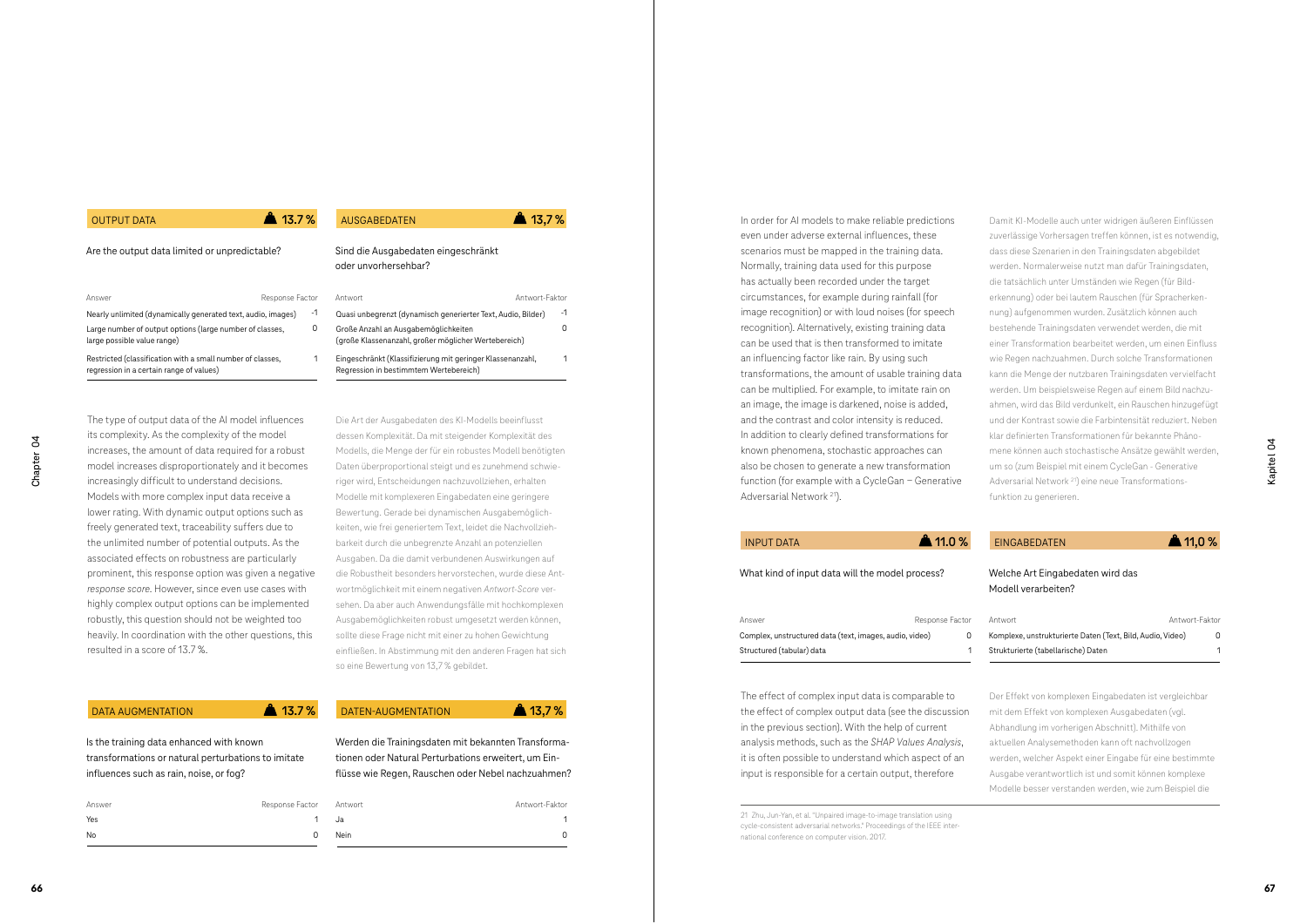Um den negativen Effekten einer kontinuierlichen Weiterentwicklung des KI-Modells durch Produktionsdaten entgegenzuwirken, sollte vor der Überführung des Modells in den Produktivbetrieb immer sichergestellt werden, dass das Verhalten des Modells nicht verschlechtert wurde. Bei einer ausreichend großen Datenbasis kann dafür ein standardisierter Satz von Testdaten erstellt werden. Dieser Testdatensatz kann dann vor jeder Einführung einer neuen Modellversion für die Verifizierung genutzt werden. Genauer wäre es allerdings, die Überprüfung mithilfe von ausgiebigen statistischen Tests durchzuführen, da so auch Gegebenheiten überprüft werden können, die nicht von Anfang an im standardisierten Testdatensatz enthalten waren, weil sie beispielsweise auf Trends zurückzuführen sind. Die Gewichtung wurde so gewählt, dass bei einer Umsetzung der entsprechenden Maßnahmen der negative Einfluss der vorherigen Frage kompensiert wird.

### *SHAP-Values-Analyse.* Dies erleichtert zwar das Verständnis komplexer Eingabedaten, kann aber trotzdem das Verhalten nicht vollständig erklären. Deswegen wurde die Gewichtung der Eingabedaten leicht unter der Gewichtung der Ausgabedaten angesetzt.

Gerade bei interaktiven KI-Modellen werden Produktionsdaten oft dafür verwendet, um KI-Modelle während ihrer Laufzeit weiterzuentwickeln (sog. *Re-Training*). Da dadurch die Trainingsdatenbasis kontinuierlich geändert wird, steigt der Aufwand, um diese trotzdem repräsentativ und frei von Verzerrungen zu halten. Bei einem verantwortungsvollen Umgang mit der dynamischen Datenbasis und bei der Validierung des Modellverhaltens vor dem Übergang aus der Trainingsphase in die Produktivphase, ist die Robustheit aber kaum negativ beeinflusst. Deshalb wurde hier ein niedriger Gewichtungswert von 5,5 % gewählt, der negativ angerechnet und bei einer Umsetzung der entsprechenden Maßnahmen allerdings vollständig kompensiert wird.

In order to counteract the negative effects of a continuous further development of the AI model by production data, it should always be ensured that the behavior of the model has not deteriorated before the model is transferred to productive operation. If the database is large enough, a standardized set of test data can be created for this purpose. This test data set can then be used for verification purposes before each introduction of a new model version. However, it would be more accurate to perform the verification with the help of extensive statistical tests, as this way it is also possible to verify conditions that were not included in the standardized test data set from the beginning (e.g. current trends). The weighting was chosen in such a way that, if the appropriate measures are implemented, the negative influence of the previous question will be compensated for.

making it easier to understand complex models. While this makes it easier to understand complex input data, it still cannot fully explain the behavior. Therefore, the weighting of the input data has been set slightly below the weighting of the output data.

Especially with interactive AI models, production data is often used to further develop AI models during their runtime *(*so-called *re-training)*. Since this means that the training dataset is continuously changed, the effort required to keep it representative and free of distortion increases. However, if the dynamic database is handled responsibly and the model behavior is validated before the transition from the training phase to the productive phase, the robustness will only be minimally impacted. For this reason, a low weighting value of 5.5 % and negative factor were chosen here. This is, however, fully compensated for when the corresponding measures are implemented.

 RE-TRAINING MIT PRODUKTIONSDATEN

### Soll das Modell mittels Produktionsdaten weiterentwickelt werden (sog. Re-Training)?

**5,5 %**

| Antwort | Antwort-Faktor           |
|---------|--------------------------|
| Ja      | $\overline{\phantom{a}}$ |
| Nein    |                          |

### RE-TRAINING WITH PRODUCTION DATA

Should the model be further developed using production data (so-called re-training)?

**5.5 %**

| Answer | Response Factor |
|--------|-----------------|
| Yes    | -1              |
| No     | 0               |

### VORBEUGEN VON UNETHISCHEM VERHALTEN DURCH RE-TRAINING

Wie soll verhindert werden, dass durch Re-Training unethisches Verhalten erlernt wird?

| Antwort                              | Antwort-Faktor |
|--------------------------------------|----------------|
| Keine Prüfungen geplant/umgesetzt    | O              |
| Qualitätsprüfungen mittels Testdaten |                |
| Ausführliche statistische Analysen   | 2              |

**6,8 %**

How will the learning of unethical behavior through re-training be prevented?

#### PREVENTION OF UNETHICAL BEHAVIOR THROUGH RE-TRAINING **6.8 %**

| Answer                         | Response Factor |
|--------------------------------|-----------------|
| No tests planned/implemented   |                 |
| Quality checks using test data |                 |
| Detailed statistical analyses  |                 |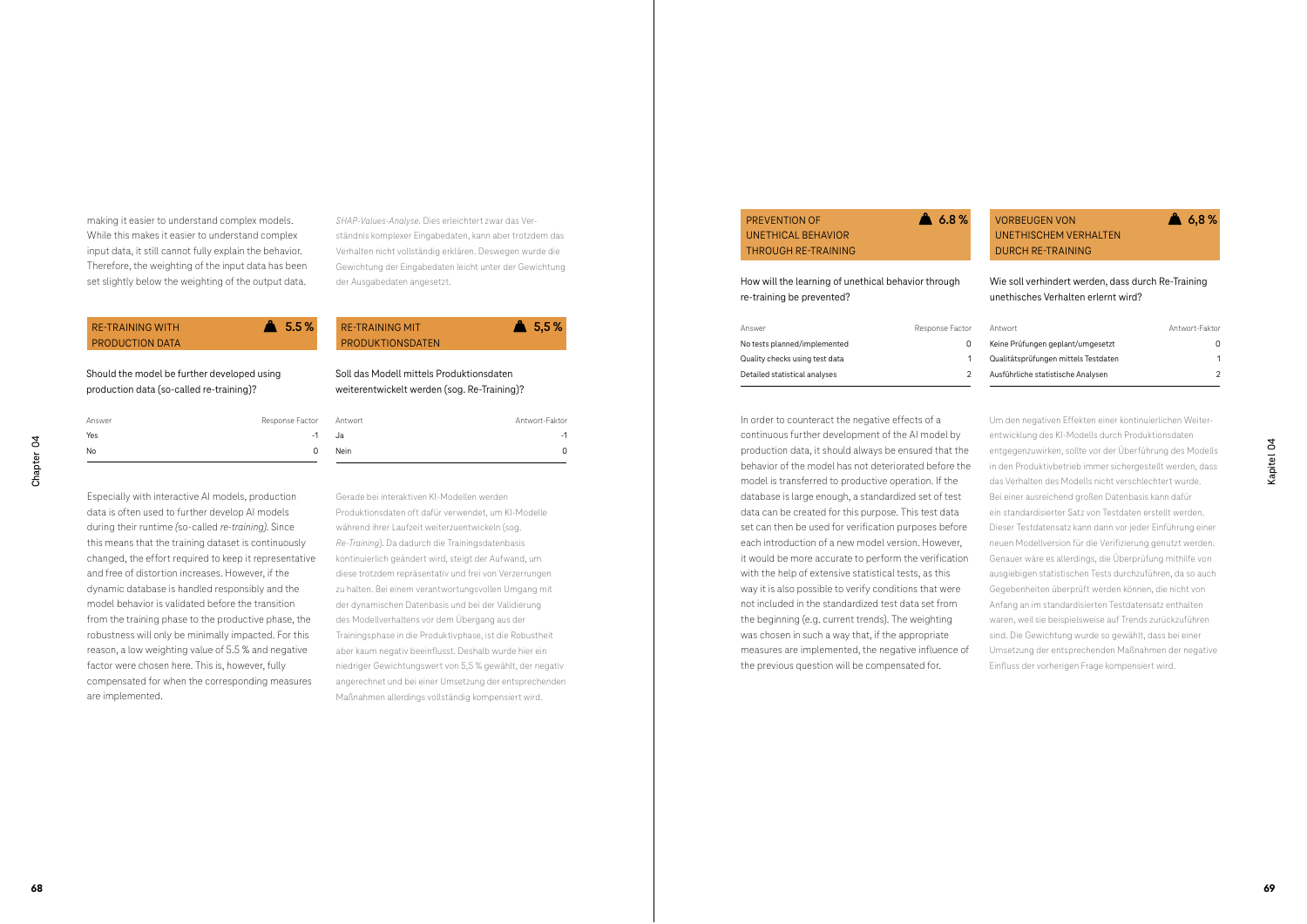<span id="page-35-0"></span>

## Summary Zusammenfassung

Während der Entwicklung des Robust AI Assessments ist ein Rahmenwerk entstanden, welches das Ziel verfolgt, KI-Projekte fehlertoleranter und robuster zu gestalten. Mithilfe von Interviews mit Expertinnen und Experten, Recherche wissenschaftlicher Publikationen und ersten Tests mit aktuellen Entwicklungsprojekten haben wir eine Bewertungslogik geformt, die es uns erlaubt, eine belastbare Einschätzung darüber zu treffen, wie robust ein KI-Modell sein sollte und wie robust es tatsächlich umgesetzt ist oder werden wird.

Das Self-Assessment-Konzept wurde bereits in 12 internen Projekten erprobt. Die Ergebniswerte der *Actual Robustness* und *Required Robustness* zeigten dabei keine unerwarteten Ausreißer.

Die Interaktion mit KI-Expertinnen und -Experten während der Interviews und Projekttests hat zusätzlich gezeigt, dass die gesonderte Betrachtung von Robustheit zur Steigerung der Modellqualität beiträgt. Das Thema Robustheit, welches vorher hauptsächlich dem Punkt "Vorhersagequalität" untergeordnet war, wurde so mehr in den Mittelpunkt gestellt. Vorhersagen können zwar qualitativ sehr gut sein, aber gleichzeitig sehr instabil, sodass das Ergebnis schnell beeinflusst wird. Die klare Trennung zwischen diesen beiden Themen hilft dabei, die Qualität und Fehlertoleranz zu steigern, was insgesamt zur Entwicklung besserer KI-Modelle führt. In den Interviews mit den Expertinnen und Experten sowie den testweisen Durchführungen wurden diese Vorteile mehrfach explizit positiv hervorgehoben.

During the development of the Robust AI Assessment, we created a framework which has the goal of making AI projects more fault-tolerant and robust. With the help of expert interviews, research of scientific publications and initial tests with current development projects, we have formed an assessment logic that allows us to make a robust assessment of how robust an AI model should be and how robust it actually is or will be implemented.

The self-assessment concept has already been tested in 12 internal projects. The result values of *Actual Robustness* and *Required Robustness* did not show any unexpected discrepancies.

The interactions with AI experts during the expert interviews and during the project tests also showed that the separate consideration of robustness contributes to the increase of the model quality. This put a clearer focus on the topic of robustness, which was previously mainly subordinated to the item "prediction quality". Predictions can be very high-quality, but at the same time they can be very unstable, which quickly impacts results. Having a clear separation between these two topics helps to increase quality and fault tolerance, which leads to the development of better AI models. In the interviews with experts and in test runs, these advantages were explicitly and positively emphasized several times.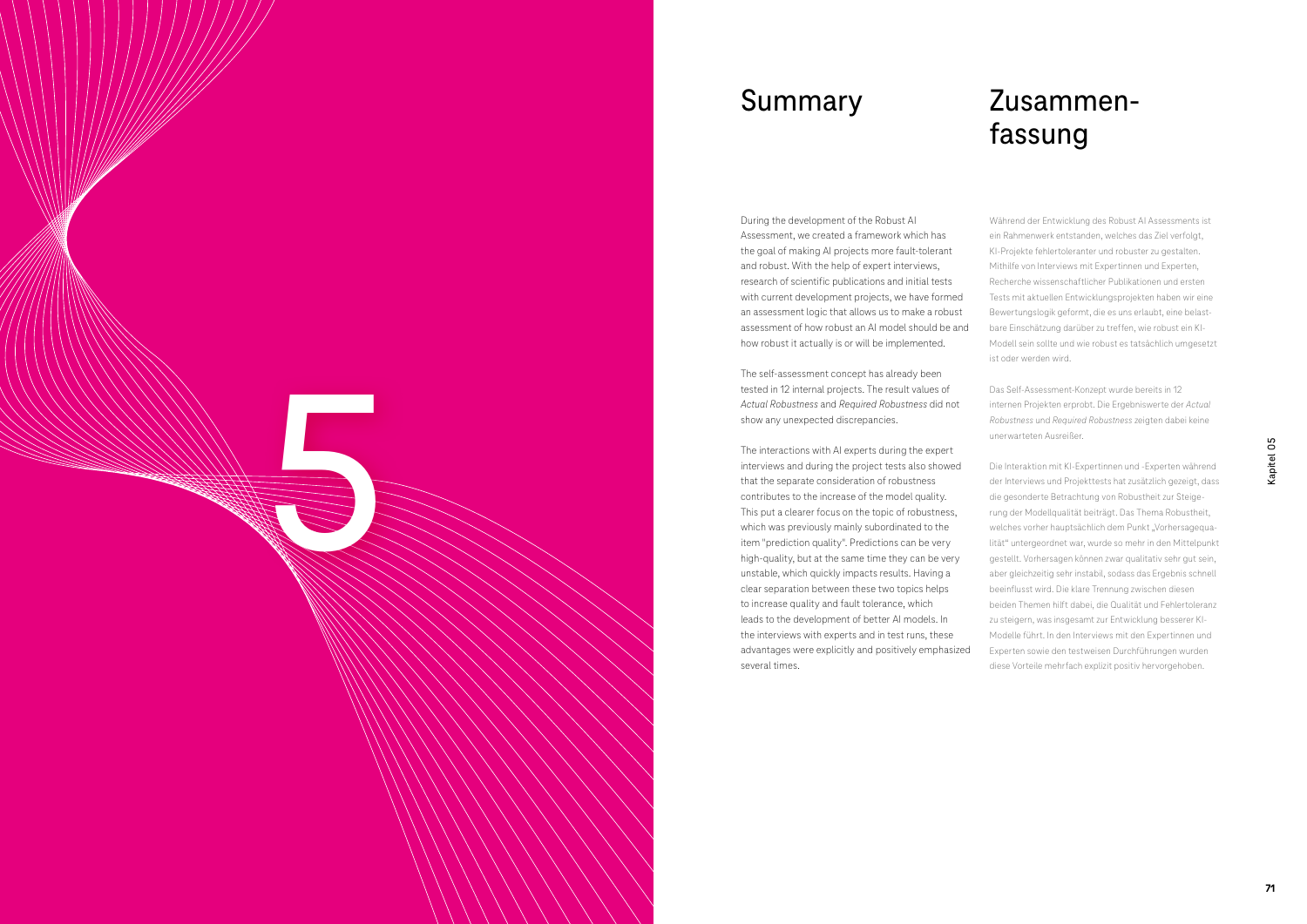<span id="page-36-0"></span>

### **73**

The development of the Robust AI Assessment is based on expert interviews and scientific publications, but has not yet been scientifically independently verified *(peer review)*. It is therefore possible that there is further potential for improvement, especially with regard to the weighting of questions and domains. However, starting the procedure with an initial assessment from the expert interviews and then refining it through tests with internal projects has shown that the results correspond to the qualitative estimates of the experts and are within a plausible range without significant discrepancies.

## **Critical** Appraisal

Die Entwicklung des Robust AI Assessments basiert auf Interviews mit Expertinnen und Experten sowie wissenschaftlichen Publikationen, wurde aber bisher nicht wissenschaftlich unabhängig überprüft *(Peer-Review)*. Es ist daher möglich, dass gerade hinsichtlich der Gewichtung der Fragen und der Domänen weiteres Verbesserungspotenzial vorhanden ist. Das Vorgehen mit einer initialen Abschätzung aus den Interviews zu starten und diese dann durch Tests mit internen Projekten zu verfeinern, hat jedoch gezeigt, dass die Ergebnisse mit den qualitativen Schätzungen der Sachkundigen übereinstimmen und sich in einem plausiblen Rahmen ohne nennenswerte Ausreißer bewegen.

## Kritische Würdigung

Kapitel 06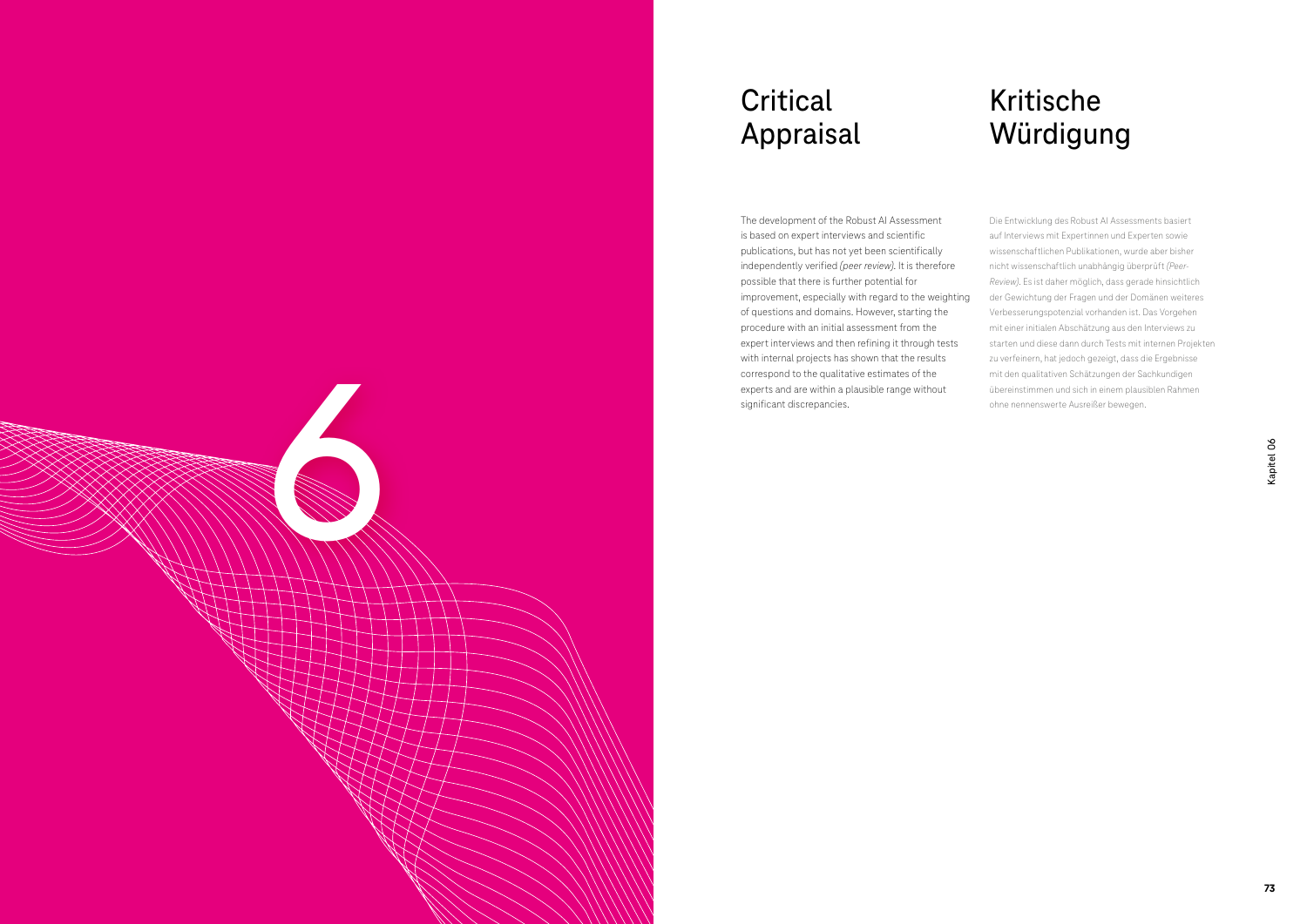<span id="page-37-0"></span>

Das Forschungsfeld Datenanalyse und KI wird kontinuierlich weiterentwickelt. Wie bereits in einigen vorherigen Kapiteln angeführt, gibt es gerade im Rahmen der Entwicklung neuer Maßnahmen zur Steigerung der Robustheit viele neue Erkenntnisse, die in der Forschung erprobt wurden und nun auch durch Unternehmen angewendet werden. Um mit dem jeweils aktuellen Forschungsstand mitzuhalten, wird das Bewertungsmodell um die neuen Erkenntnisse und Methoden erweitert werden müssen.

Wie bereits Anfangs erwähnt, fokussiert sich das Robust AI Assessment darauf, die soziale Verantwortung digitaler Unternehmen während der Entwicklung neuer Technologien zu betrachten. Das Self-Assessment-Konzept ist dabei Teil eines größeren Frameworks, das sich über die Robustheit hinaus mit übergreifenden ethischen Fragestellungen beschäftigt. Dieses Framework zur Einschätzung, ob KI-Projekte entlang der Telekom Leitlinien für digitale Ethik handeln, wird aktuell entwickelt. In Kombination kann damit dann eine ganzheitliche Abschätzung abgegeben werden, inwiefern unsere ethischen und moralischen Ansprüche an neue KI-Entwicklungen umgesetzt werden.

The research field of data analysis and AI is continuously being developed. As already mentioned in several previous chapters, there are many new findings, especially in the context of developing new measures to increase robustness, which have been tested in research and are now also being applied by companies. In order to keep up with the current state of research, the evaluation model will have to be extended by the new findings and methods.

As mentioned above, the Robust AI Assessment focuses on the social responsibility of digital companies during the development of new technologies. The self-assessment concept is part of a larger framework that goes beyond robustness to address overarching ethical issues. This framework for assessing whether AI projects act in accordance with the DT Guidelines for Digital Ethics is currently being developed. In combination, it will allow us to make a holistic assessment of the extent to which our ethical and moral demands on new AI developments are being implemented.

## Outlook Ausblick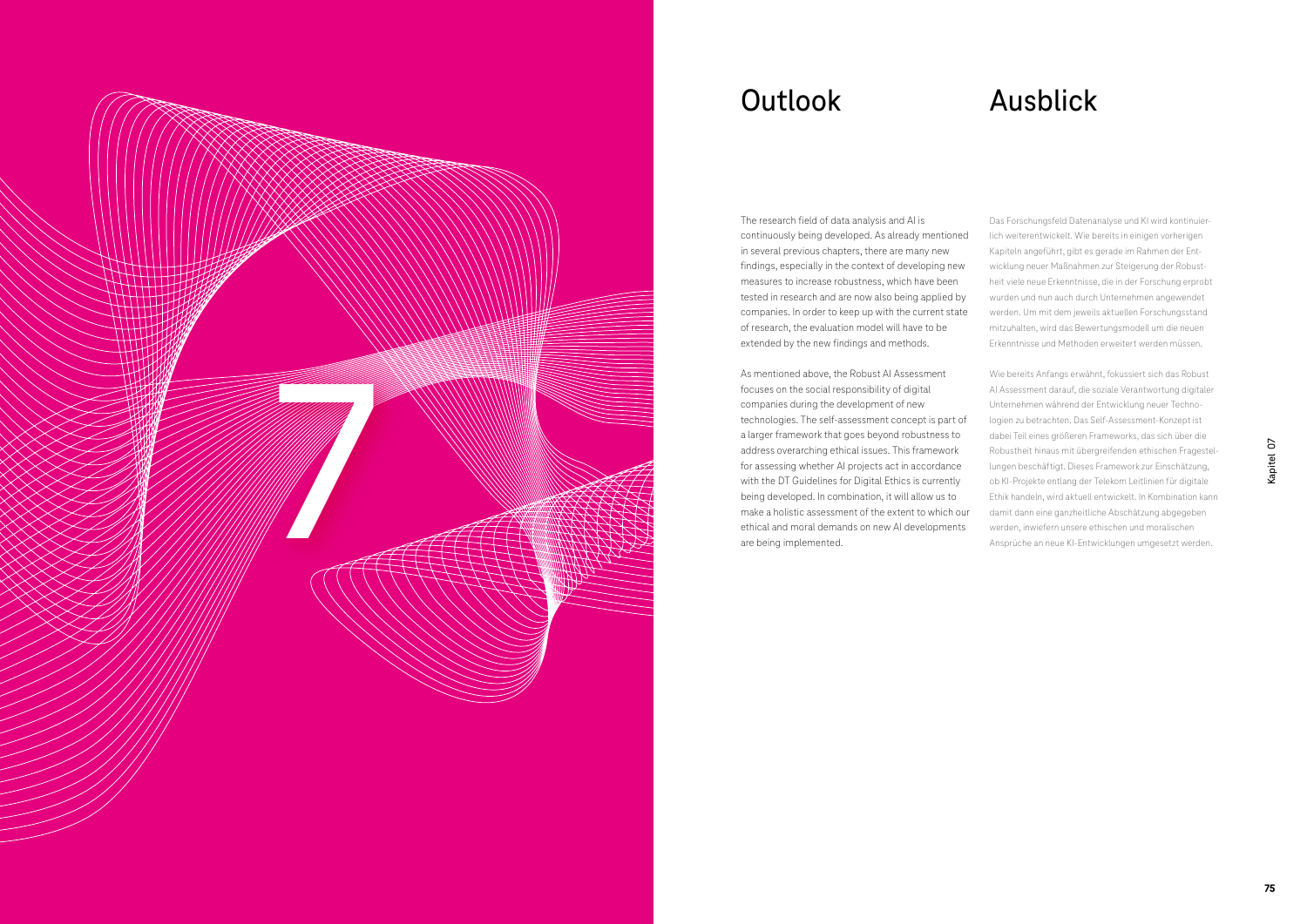<span id="page-38-0"></span>

 E.G. QUESTION 1: WORST-CASE-SCENARIO

What kind of worst-case-scenario could theoretically be triggered by the model making a

wrong decision?

Answer

**16.7 %**

Response Factor

### Z. B. FRAGE 1: WORST-CASE-SZENARIO

Welche Art von Worst-Case-Szenario könnte theoretisch durch eine Fehlentscheidung des Modells ausgelöst werden?



| Antwort-Faktor<br>Antwort                                                                                                                                                                                                                             |   |
|-------------------------------------------------------------------------------------------------------------------------------------------------------------------------------------------------------------------------------------------------------|---|
| Hoher Einfluss: Das Auftreten des Risikos zwingt das<br>Unternehmen, seine Ziele oder Strategie kurzfristig zu ändern.<br>Beispiel: Ein Ausfall führt zu Netzinstabilität im großen Maß.                                                              | 2 |
| Mittlerer Einfluss: Das Auftreten des Risikos erfordert mittel-<br>fristige Änderungen der Ziele oder der Strategie des Unterneh-<br>mens. Beispiel: Der Fehler führt zu einem Reputationsschaden,<br>welcher von führenden Medien aufgegriffen wird. | 1 |
| Trivialer Einfluss: Keine Auswirkung auf den Unternehmens-<br>wert. Beispiel: Interne Prozesse können nicht in gewohnter<br>Geschwindigkeit erfolgen.                                                                                                 |   |

Medium impact: The emergence of the risk requires mediumterm changes to the company's objectives or strategy. Example: The error leads to reputational damage, which receives attention from leading media sources. 1

Trivial impact: No effect on the company value. Example: Internal processes cannot take place at the usual speed.

 $\blacksquare$  = Weighting of questions / Fragengewichtung

High impact: The emergence of the risk forces the company to change its objectives or strategy in the short-term. Example: A failure leads to network instability on a large scale.

2

 $\mathbf{0}$ 

Die Berechnung des Robust AI Systems besteht aus der Gegenüberstellung des Required Robustness Scores und des Actual Robustness Scores. Beide Scores werden einen Wert zwischen 0 und 5 erreichen, der in seiner Gegen überstellung eine Interpretation erlaubt, wie sicher die KI in ihrem aktuellen Zustand ist und wie hoch ihre Robust heit sein sollte. Wir nutzen hier ein fiktives Beispiel, um die Berechnung nachvollziehbar zu machen.

### 8.1. BERECHNUNG DES REQUIRED ROBUSTNESS SCORES

Die Berechnung des Required Robustness Scores ent steht aus der Gewichtung der Fragen, die in Prozenten angegeben sind und werden mit der Punktzahl, die für die Fragen vergeben wurden, multipliziert.

The calculation of the Robust AI System consists of the comparison of the Required Robustness Score and the Actual Robustness Score. Both scores will reach a value between 0 -5 which, in its comparison, allows an interpretation as to how safe the AI is in its current state and how high its robustness should be. Here we use a fictitious example to make the calculation comprehensible.

### 8.1. CALCULATION OF THE REQUIRED ROBUSTNESS SCORE

The calculation of the Required Robustness Score results from the weighting of the questions, which are given as percentages and multiplied by the score given to the questions.

### Appendix: Calculation example and interpretation

### Anhang: Rechenbeispiel und Interpretation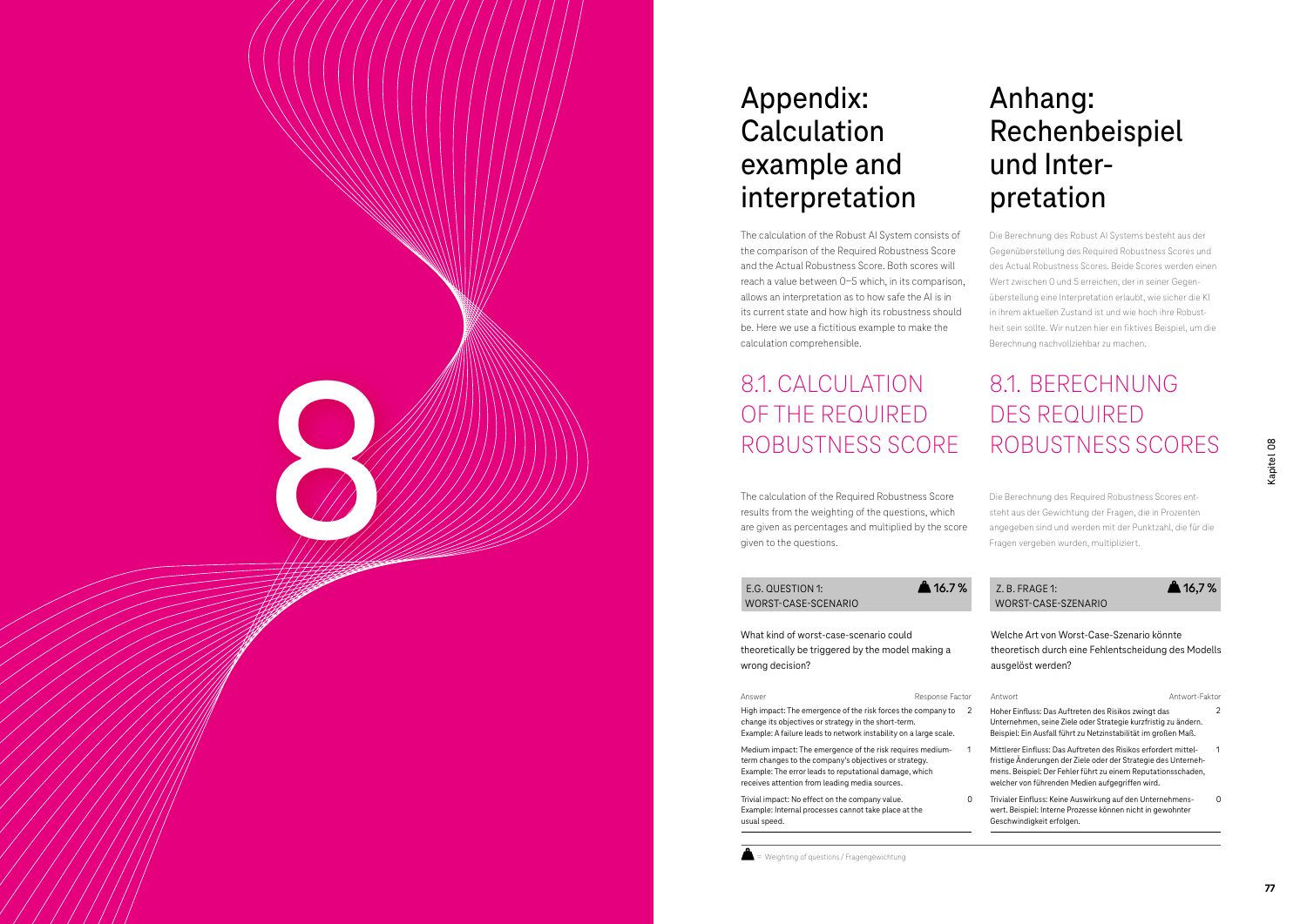Question 1 / Frage 1 and Cuestion 2 / Frage 2 and Cuestion 3 / Frage 3

- Auf der Skala sollte nun der Actual Robustness Score mindestens den Wert von 3,24 erreichen, um sicherstellen zu können, dass die Anforderungen an die Robustheit der KI erfüllt werden.
- Die Berechnung des Actual Robustness Scores variiert nur dahingehend, dass die drei Unterkategorien
- Robustheit des Prozesses rund um die eingesetzte KI,
- Robustheit des eingesetzten KI-Modells und
- Robustheit des verwendeten Datenmodells

für das Gesamtergebnis des Actual Robustness Scores gemittelt werden.

 $Score_{Actual \;Robustness} = \frac{Score_{Process} + Score_{AI \; Model} + Score_{Data}}{3}$ 

 $\mathsf{c}_\mathsf{S}$  as shown above: / ı, wie oben gezeigt:

 $Score_{Process} = 1.3 * 2.67 = 3.47$  $Score_{Al Model} = 0.7 * 4.35 = 3.05$  $Score_{Data} = 0.9 * 3.65 = 3.28$ 

Weighting of the question: /  $2 * 0.167 = 0.334$ 

Weighting of the question: / Gewichtung der Frage: Gewichtung der Frage: ... 0,167 $1 * 0,14 = 0,139$ 

> Maximum target value  $\label{eq:conversion factor} Conversion\,factor = \frac{Maximum\,target\,value}{\sum_{i=1}^{n} Answer_i*Weighting_i}$

Conversion factor Required Robustness

 $=\frac{1}{0,334+0,139+0,194+0,028+0,069+0,097+0,139+0,111+0,111+0,056+0,112}$  $= 3,59$ 

On the scale, the Actual Robustness Score should now reach at least the value of 3.24 to ensure that the robustness requirements of the AI are met. The calculation of the Actual Robustness Score varies only in that the three sub-categories

- Robustness of the process around the AI used
- Robustness of the AI model used and
- Robustness of the data model used

are averaged for the overall result of the Actual Robustness Score

Addition of the evaluation scores that are first multiplied by the question weighting: / Addition der Bewertungspunktzahlen, die mit der Fragengewichtung zuerst multipliziert werden:

 $Score_{Required\ Robustness} = Conversion\ factor\ \mathit{Required}\ \ast \sum_{l=1}^{n} Answer_{i}*Weighting_{i}$ 

 $Score_{Required\ Robustness} = 3,59$ 

$$
\begin{aligned}\n\ast \left( \left( 1 * 0.167 \right) + \left( 0 * 0.139 \right) + \left( 1 * 0.097 \right) + \left( 1 * 0.056 \right) \\
+ \left( 1 * 0.028 \right) + \left( 0 * 0.111 \right) + \left( 1 * 0.111 \right) + \left( 2 * 0.097 \right) \\
+ \left( 1 * 0.069 \right) + \left( 1 * 0.069 \right) + \left( 2 * 0.056 \right) \right) &= 3.24\n\end{aligned}
$$

The conversion factor: 3.59 is used to calculate the score. / Der Umrechnungsfaktor: 3,59 wird genutzt, um den Score auszurechnen.

#### Fictitious example 1 / Fiktives Beispiel 1

The Required Robustness Score is 3.24. / Der Required Robustness Score liegt bei 3,24. Example values with fictitious answers: / Beispielwerte mit fiktiven Antworten:

 $Score_{Actual \, Robustness} = \frac{3,47 + 3,05 + 3,28}{3} = 3,27$ 

| Calculate the conversion factor for the three circle segments |      |  |
|---------------------------------------------------------------|------|--|
| Umrechnungsfaktor für die drei Kreisabschnitte berechnen      |      |  |
| Conversion factor Actual Robustness Process: /                |      |  |
| Umrechnungsfaktor Actual Robustness Prozess:                  | 2,67 |  |
| Conversion factor Actual Robustness KI Model: /               |      |  |
| Umrechnungsfaktor Actual Robustness KI-Modell:                | 4.35 |  |
| Conversion factor Actual Robustness Data: /                   |      |  |
| Umrechnungsfaktor Actual Robustness Data:                     | 3,65 |  |
|                                                               |      |  |

The Actual Robust Score is 3.27 points. / Der Actual Robust Score beträgt 3,27 Punkte.

> Vergleicht man die beiden Scores miteinander, stellt man fest, dass die tatsächliche Robustheit die notwendige leicht übersteigt und die Lösung somit ausreichend robust ist.

If you compare the two scores with each other, you will find that the actual robustness slightly exceeds the required robustness, revealing that the solution is sufficiently robust.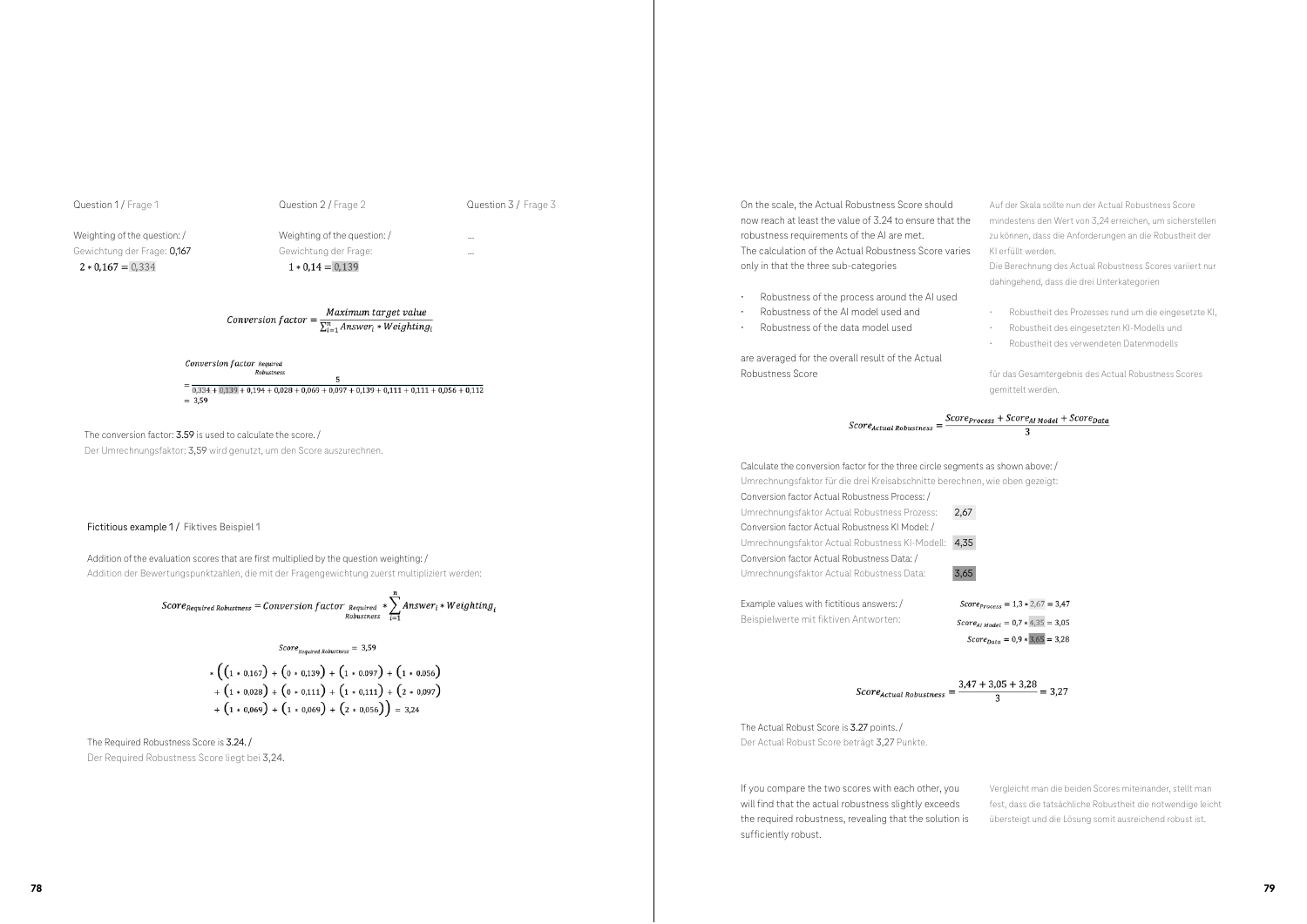<span id="page-40-0"></span>

Manuela Mackert [Manuela.Mackert@Telekom.de](mailto:Manuela.Mackert%40Telekom.de?subject=)

Manuel Mikoleit [M.Mikoleit@Telekom.de](mailto:M.Mikoleit%40Telekom.de?subject=)

Sensity sàrl [www.sensity.eu](http://www.sensity.eu)



Authors: / Autor\*innen:

Further information and contacts: / Weitere Informationen und Kontakte:

Deutsche Telekom AG Group Compliance Management Friedrich-Ebert-Allee 140 53113 Bonn

Bonn, 31.03.2021



### [Digital.Ethics@Telekom.de](mailto:Digital.Ethics%40Telekom.de?subject=)



https://www.telekom.com/de/konzern/digitale-[verantwortung/ethische-ki-leitlinien-der-telekom](https://www.telekom.com/de/konzern/digitale-verantwortung/ethische-ki-leitlinien-der-telekom)

Editorial Design & Realization: / Gestaltung & Realisation:

## Imprint Impressum